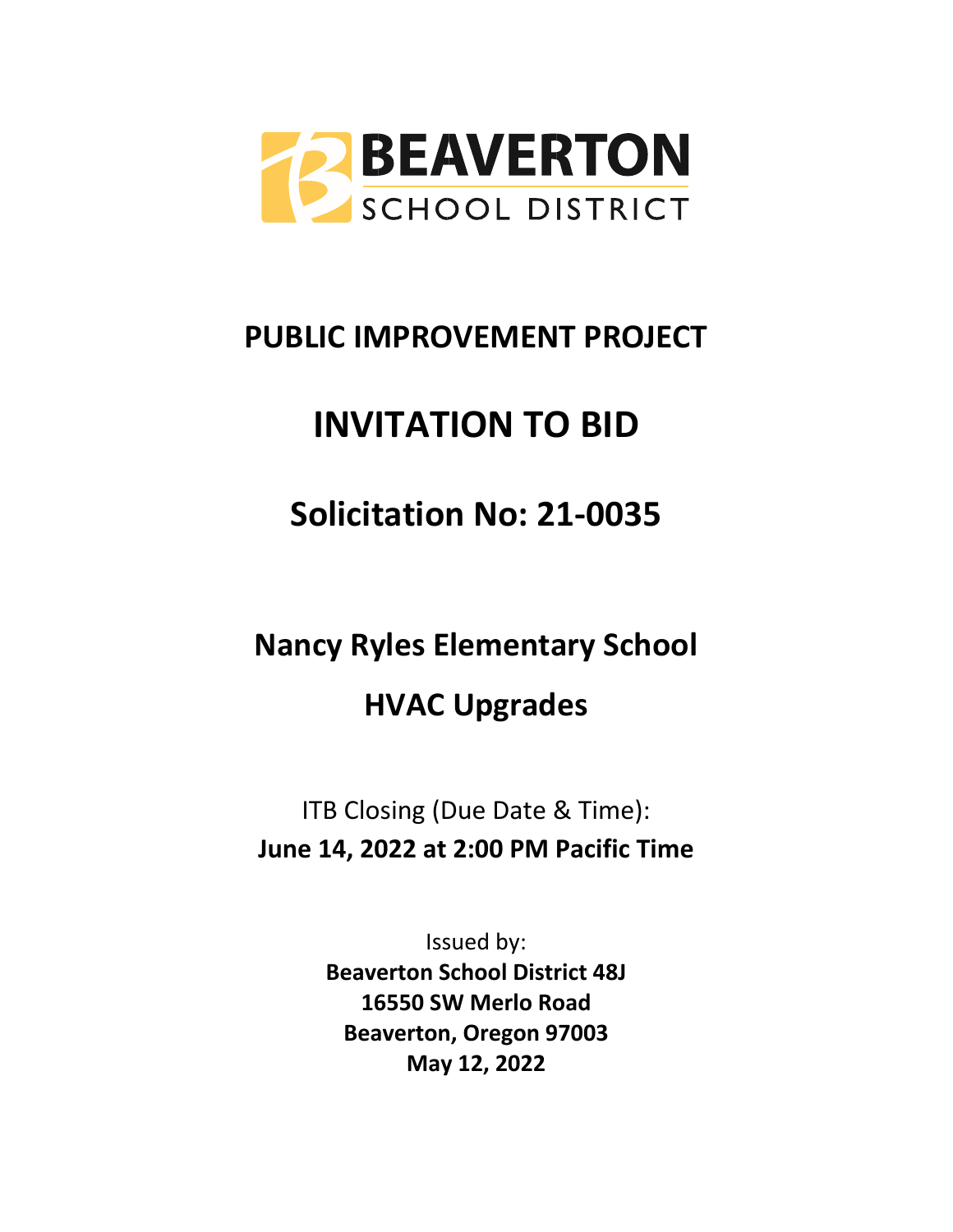#### SOLICITATION SUMMARY Solicitation No: ITB 21-0035

# **PUBLIC IMPROVEMENT INVITATION TO BID**

Solicitation No: ITB 21-0035

The purpose of this Invitation to Bid is to obtain competitive bids for retaining a General Contractor (GC) to furnish, install, manage, and coordinate all the work as shown in the attached documents on behalf of the Beaverton School District. This is a public works project subject to ORS 279C.800 to 279C.870.

#### **A NON-MANDATORY pre-Bid conference will be held on May 26, 2022 at 10:00AM at Nancy Ryles Elementary, 10250 SW Cormorant Drive, Beaverton, OR 97007.**

Bidders must electronically submit their Bid pursuant to the provisions of this Solicitation to [contracts@beaverton.k12.or.us,](mailto:contracts@beaverton.k12.or.us) **PRIOR** to the Closing:

# **SOLICITATION CLOSING: June 14, 2022 at 2:00 PM Pacific Time LATE BIDS WILL NOT BE ACCEPTED**

Timely submitted Bids will be opened and read aloud immediately after Closing at the below conference line: **+1(503)356.4400 Participant code: 463 693 04**

Bidders must submit a **First-Tier Subcontractor Disclosure Form** \*EITHER\* with the emailed Bid submission \*OR\* by email to [contracts@beaverton.k12.or.us](mailto:contracts@beaverton.k12.or.us) no later than the Disclosure Deadline:

## **DISCLOSURE DEADLINE: June 14, 2022 at 4:00 PM Pacific Time**

Prospective Bidders must register with Oregon Buys -<https://oregonbuys.gov/>to obtain the Solicitation documents and related documents.

Bidders must familiarize themselves with the entire Solicitation.

**All questions and comments about this solicitation must be directed ONLY IN WRITING by email to: [contracts@beaverton.k12.or.us](mailto:contracts@beaverton.k12.or.us)**

#### **THE DISTRICT MAY REJECT ANY BID NOT IN COMPLIANCE WITH ALL PRESCRIBED REQUIREMENTS**.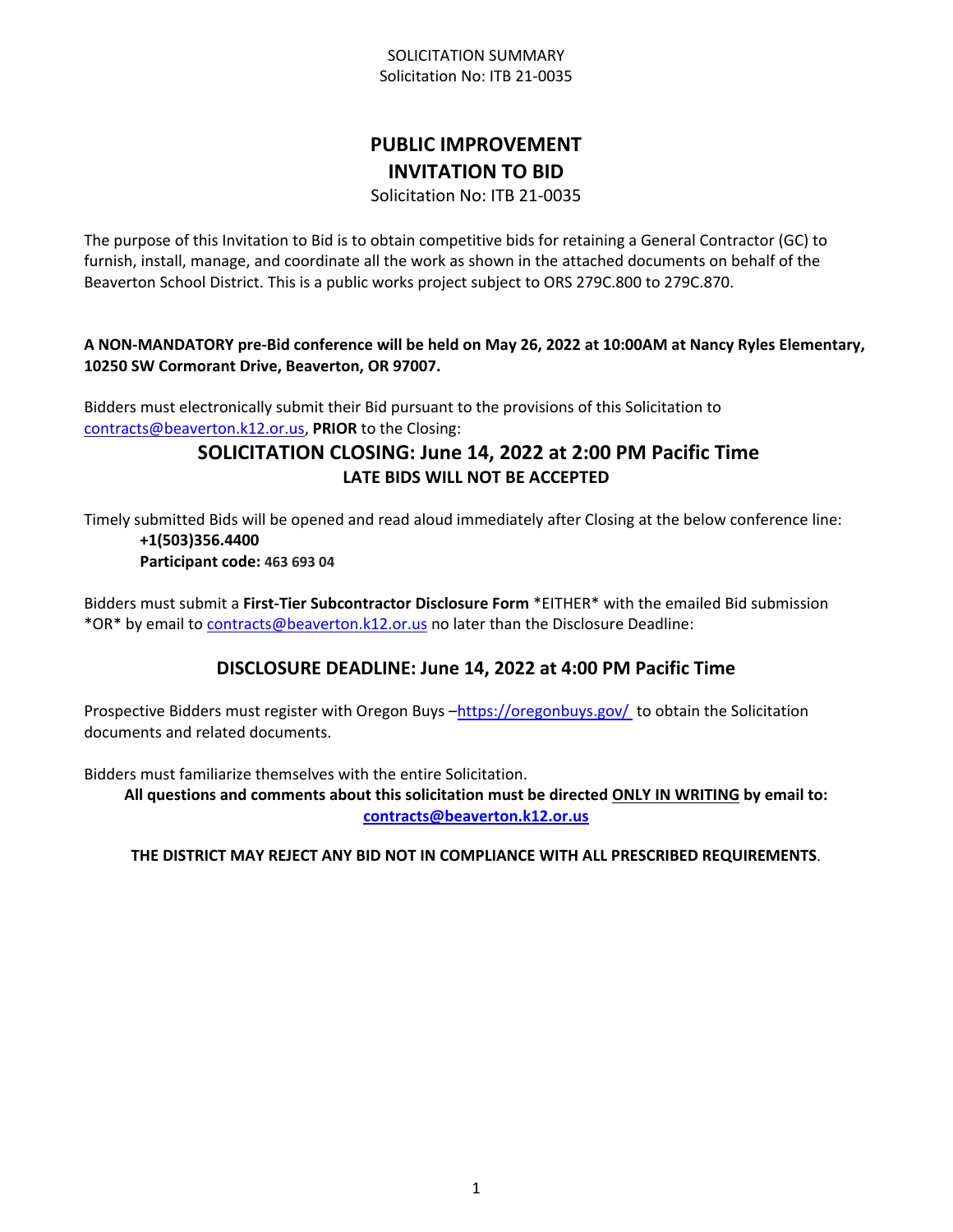#### SECTION I - INTRODUCTION Solicitation No: ITB 21-0035

#### **1. INTRODUCTION:**

This Solicitation is issued pursuant to ORS 279A, ORS 279C and the Oregon Attorney General Model Rules Divisions 46 and 49. Pursuant to ORS 279C.375(5), the District may award a single Contract, or multiple Contracts under this Solicitation.

#### **2. DEFINITIONS:**

The term "District" or "Owner" throughout this document means the Beaverton School District. The term "Bidder" means the person or firm that submits a Bid in response to this Solicitation. The term "Bid" or "Offer" means a written response to provide services in response to this Solicitation. The term "Contractor" or "Supplier" means the Bidder(s) awarded a contract as a result of this Solicitation.

#### **3. SOLICITATION REVIEW:**

Bidders must carefully review the Solicitation documents and are responsible for knowing and understanding all terms and conditions. Unless defects, ambiguities, omissions, or errors are brought to the District's attention by protest pursuant to REQUEST FOR CLARIFICATION OR CHANGE; SOLICITATION PROTESTS (Section III, Paragraph 5), protests or appeals based on such defects, ambiguities, omissions or errors received after issuance of the Notice of Intent to Award may not be favorably considered.

#### **4. BACKGROUND:**

- a. The Beaverton School District encompasses approximately 57 square miles in northwestern Oregon in Washington County. The District, located in the Portland, Oregon metro area, is the third largest School District in Oregon.
- b. The Beaverton School District has approximately 4,700 employees. The District is responsible for educating approximately 40,870 students in kindergarten through grade 12 at thirty-four (34) Elementary Schools, eight (8) Middle Schools, six (6) High Schools, five (5) Options Schools, and nineteen (19) Options Programs.

#### **5. GENERAL SCOPE OF WORK:**

The General Scope of this Project is to furnish and install various HVAC controls components and programming. The work is described in more detail in the Statement of Work and in the Exhibits to this ITB (e.g., Drawings, Specifications, etc.).

#### **6. SOLICITATION DOCUMENTS:**

The Solicitation Documents are organized in the following manner: SOLICITATION SUMMARY SECTION I – INTRODUCTION SECTION II – STATEMENT OF WORK SECTION III – SOLICITATION RULES SECTION IV—PUBLIC WORKS REQUIREMENTS SECTION V – ATTACHMENTS

#### **7. CONTRACT:**

The successful Bidder(s), selected by the District, will receive an AIA A101 Owner Contractor Agreement with AIA A201 General Conditions. A sample is enclosed herein (see Attachments). The provisions of the sample AIA A101 Owner Contractor Agreement and AIA A201 General Conditions are in addition to the requirements set forth in this Solicitation.

a. Bidders are advised to thoroughly review and familiarize themselves with the standard contract. Certain contract terms reflect state statute and may not be altered.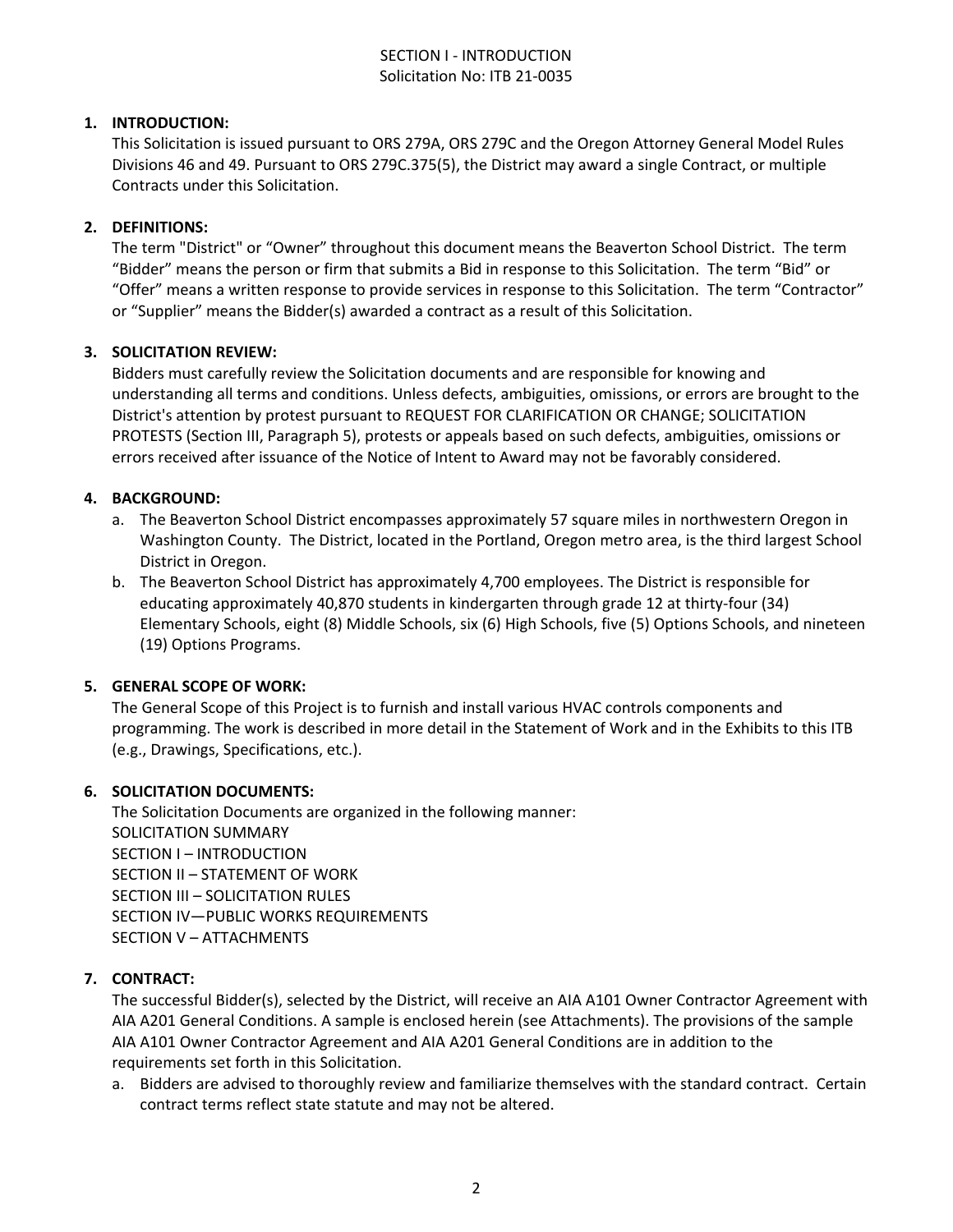#### SECTION I - INTRODUCTION Solicitation No: ITB 21-0035

- b. The Contractor will be expected to promptly sign a contract including all standard terms and conditions contained in the sample contract.
- c. Personnel or subcontractor substitution if the contractor must substitute personnel or subcontractor(s) included in the original bid, they must obtain written District approval of substituted personnel, prior to substitution.

#### **8. AMENDMENTS:**

The District may amend a Contract without additional competition pursuant to OAR 137-049-0910.

#### **9. IMPORTANT RESPONSIBILITIES:**

Bidders are responsible for knowing and understanding all of this Solicitation's requirements, terms, conditions, and rules. Bidders may submit questions or clarification requests to [contracts@beaverton.k12.or.us](mailto:contracts@beaverton.k12.or.us) not later than March 25, 2022. The District will respond to all such questions/clarification requests submitted prior to the applicable deadline, if the District, in it's sole discretion, deems a response necessary.

Bidders shall promptly notify the District of any defects, ambiguities, omissions, or errors found in the solicitation by protest pursuant to REQUESTS FOR CLARIFICATION, CHANGE, SUBSTITUTION REQUEST, OR SOLICITATION PROTEST (Section III, Paragraph 5). Protests or appeals based on such defects, ambiguities, omissions or errors received after issuance of the Notice of Intent to Award may not be favorably considered.

#### **10. DISTRICT REPRESENTATIVE:**

The District Representative for the project is Chris Hansen, Construction Project Manager.

#### **11. SOLICITATION SCHEDULE:**

The milestones for the selection process are set forth below. The purpose of this schedule is for Bidder information only. Required dates for Contract period milestones, submittals and any other activities are provided elsewhere in this Solicitation. The District reserves the right to deviate from this schedule.

| <b>Solicitation Milestone</b>                       | Date                       |
|-----------------------------------------------------|----------------------------|
| Non-Mandatory Pre-Bid conference                    | May 26, 2022 -10:00 AM PST |
| Deadline for submitting requests for clarification, |                            |
| change, substitution, or solicitation protest       | June 7, 2022-2:00 PM PST   |
| Bids Due (Closing):                                 | June 14, 2022 - 2:00PM PST |
| Anticipated Notice of Intent to Award (NOI)         | on or about June 15, 2022  |
| <b>Anticipated Executed Contract</b>                | on or about June 22, 2022  |

#### **12. CONTACT DURING SOLICITATION:**

Questions must be submitted in writing via email to [contracts@beaverton.k12.or.us](mailto:contracts@beaverton.k12.or.us) as indicated in the Solicitation Summary. Bidders may also contact Purchasing Staff with questions, but nothing in the solicitation is changed unless the change is made in a written addendum. No other contact regarding this Solicitation, including with the design team or District Representative, is permitted during the solicitation process (prior to executed contract). Unauthorized contact regarding this Solicitation may subject the offender's Bid to rejection. Contact with District Staff / design team Members only during the Pre-Bid Conference is authorized, but nothing in the solicitation is changed unless the change is made in a written addendum.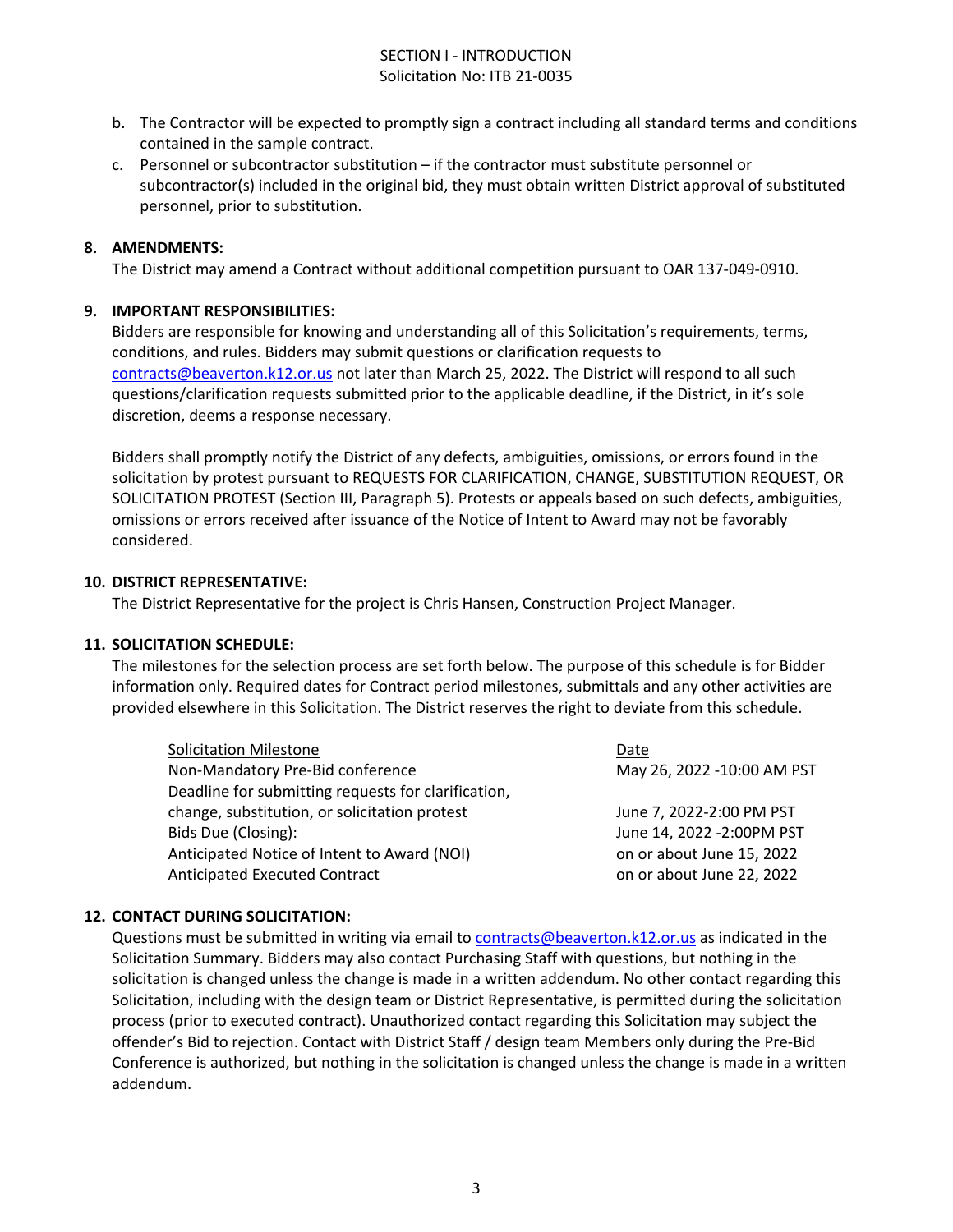#### SECTION I - INTRODUCTION Solicitation No: ITB 21-0035

**13.** Additional information regarding this solicitation and certain forms for download are available on Oregon Buys <https://oregonbuys.gov/> .

#### **14. COMMERCIAL ACTIVITIES TAX (CAT):**

The Beaverton School District is a governmental entity and thus specifically excluded from being a subject taxpayer per the rules. This exemption is currently under review by the Oregon Department of Revenue. Please separate all claimed CAT money believed to be chargeable to the District as individual lines on any invoice. The District will not pay CAT money in the normal course of payments made unless/until the DOR provides guidance indicating school district projects are subject to the Corporate Activities Tax.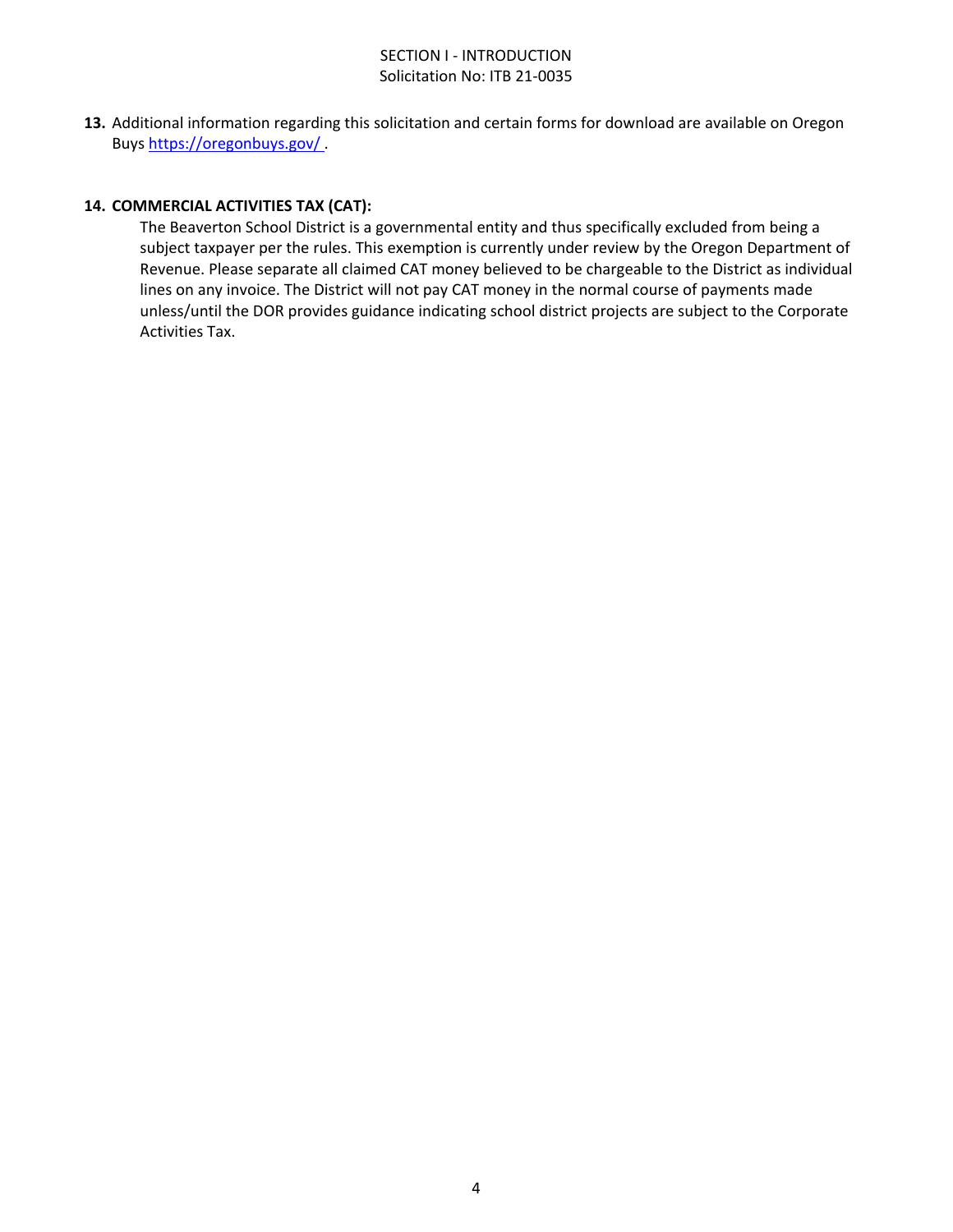#### **1. PURPOSE AND INTRODUCTION:**

This solicitation is for retaining a controls contractor to furnish, install, manage and coordinate all work as shown in the attached documents on behalf of the Beaverton School District. The goal is to furnish and install various controls components and programming needs as described below. All work is to be completed over the 2022 summer break if possible, work may also be done summer 2023 if equipment and materials cannot be provided in time for the summer 2022 schedule. The Project is described in summary terms below.

#### **2. BACKGROUND AND SCHOOL DESCRIPTION:**

This project is going to take place at Nancy Ryles Elementary School. Nancy Ryles was originally constructed in 1992 with classroom additions in 1996 and 1998. The school is currently comprised of 71,119 square feet of building space. This school is located at 10250 SW Cormorant Drive, Beaverton, OR 97007.

#### **3. OPERATIONAL ATTRIBUTES:**

The District requires the project to be completed over the duration of the summer vacation beginning 6/21/22 or the summer of 2023 based on required equipment availability. See project milestones below for further information. Coordination with summer maintenance activities will be required.

#### **4. GENERAL SCOPE OF WORK:**

It is intended that the Contractor provide a complete project and coordinates work with the District, Contractors and Consultants hired by the District, and all applicable Agencies Having Jurisdiction (AHJ).

- a. Work to include supplying, storing and handling of all required materials.
- b. Work includes protection of neighboring finishes and replacement/repair of any damaged surfaces including but not limited to ceiling tiles, wall board, paint, insulation, concrete block, etc.
- c. Contractor shall provide all labor, materials, equipment, transportation, and other facilities and services as necessary and/or required to execute all of the Work.
- d. All work areas shall be cleaned of any construction debris on a daily basis. General Contractor is responsible for material removal and disposal. Provide dust control and HVAC protection as required to protect the rest of the school from construction debris. Upon completion of the project, the General Contractor is to provide final cleaning of all work installed, replaced or repaired including jobsite office.

Packaged rooftop air handlers with hot water heat and DX cooling. Start, Stop and Scheduling for all systems by Johnson DDC "front end" with mixture of digital and pneumatic controls. Classrooms and offices conditioned by VAV systems with hot water reheat coils. Gym is heat only.

- o (5) Air Handling Unit Controls
	- CGM controllers with IOMs
	- **Electronic actuators for inlet vanes**
	- **Supply duct and building static pressure sensors**
	- **Replacement of hot water valves and damper actuators**
	- **Preheat, supply air temperature, and return air CO2 sensors for DCV**
	- High pressure and low temperature safeties included
- o (53) Variable Air Volume Terminal Controls to replace pneumatic devices
	- CVM controllers with integrated damper actuators and airflow monitoring
	- Wall mounted zone temperature sensors (RTD)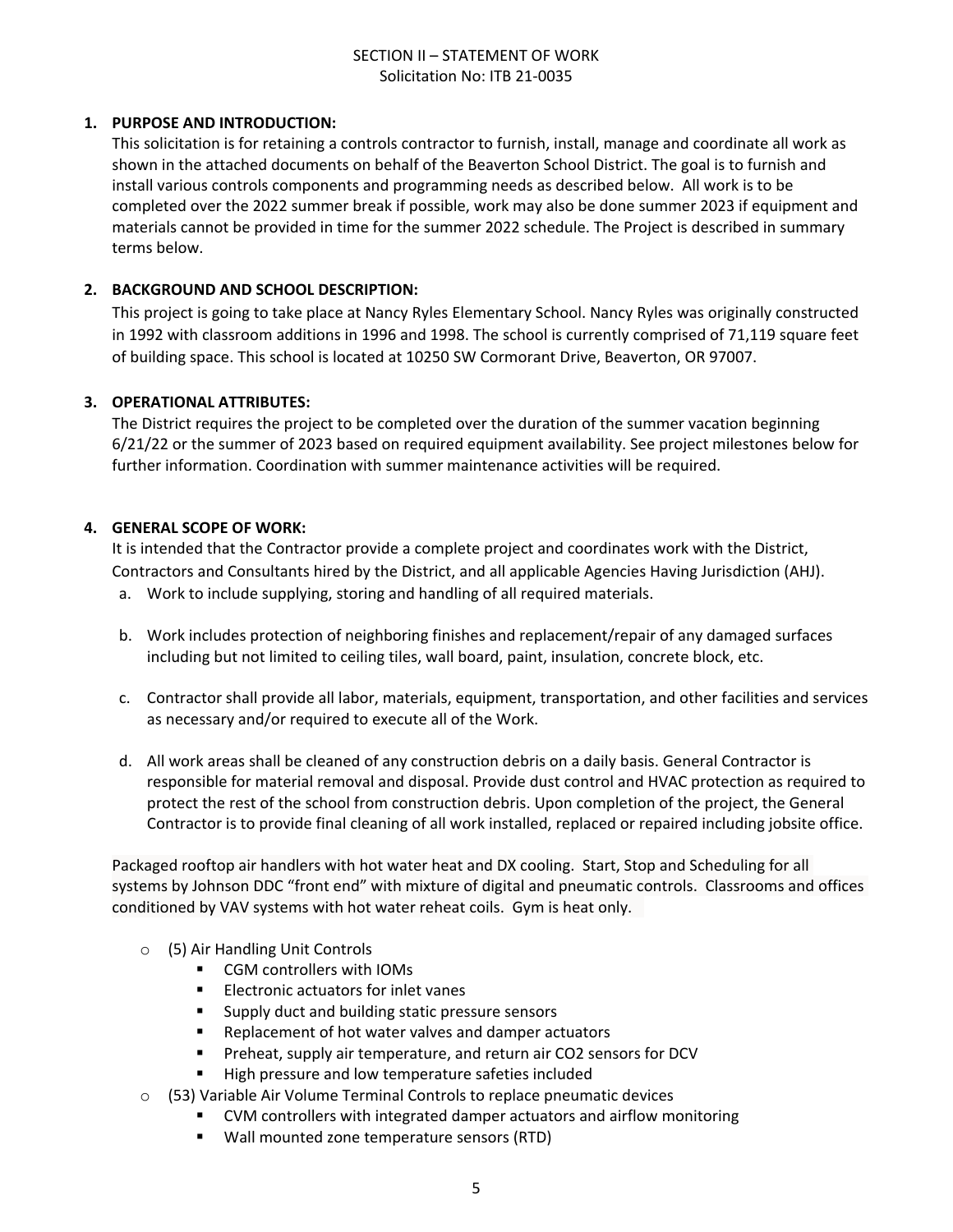- **Supply air sensors and hot water valves with actuators**
- o Hot Water System
	- (1) CGM controller for 2 boilers and 2 pumps
	- **Temperature sensors for outside air, mechanical room, and hot water supply/return**
- o Other Equipment
	- Start/Stop and Status for 6 exhaust fans and 1 makeup air unit
	- **Reusing existing NAE45**
- o General Provisions
	- **Complete installation including all necessary high and low voltage electrical work, panels,** controllers/engine, transformers, sensors, actuators and VFDs
	- **Piping insulation repair where valves/sensors are replaced/installed**
	- **Project Management, Graphics, Application Engineering, Submittals, Programming,**
- o Options to be included:
	- Air Handling Unit Controls to replace N2 device
		- CGM controller with IOM
		- Reusing existing VFDs
		- Supply duct and building static pressure sensors
		- Replacement of hot water valve and damper actuators
		- Preheat, supply air temperature, and return air CO2 sensors for DCV
		- High pressure and low temperature safeties included
	- (8) Variable Air Volume Terminal Controls to replace N2 devices
		- CVM controllers with integrated damper actuators and airflow monitoring
		- Wall mounted zone temperature sensors (RTD)
		- Supply air sensors and hot water valves with actuators
	- (4) Variable Frequency Drives
		- Supply and return fans on AHUs 1 and 2
		- Demo of inlet vanes; reuse existing motors
	- **Supervisory/Boiler Controller** 
		- (1) SNC25150 for Boiler control to eliminate existing engine

#### **5. PROJECT SCHEDULE**

The project milestones are set forth below. The dates are approximate but will be followed to the extent reasonably possible. The purpose of this schedule is for information only.

| Project Milestones            | Completion      |
|-------------------------------|-----------------|
| Contract Award                | June 22, 2022   |
| <b>Substantial Completion</b> | August 18, 2023 |
| <b>Final Completion</b>       | August 25, 2023 |

#### **6. RETAINAGE:**

Retainage for this Project shall be 5%. See the attached Sample Contract for specific terms and conditions regarding retainage. The Awarded Contractor may be given the options for retainage:

- Held in a District-owned interest-bearing account
- Held in a Contractor-owned account if Contractor executes the District's Control Agreement
- Provide the District with a Retention Bond
- Other method as deemed acceptable by the District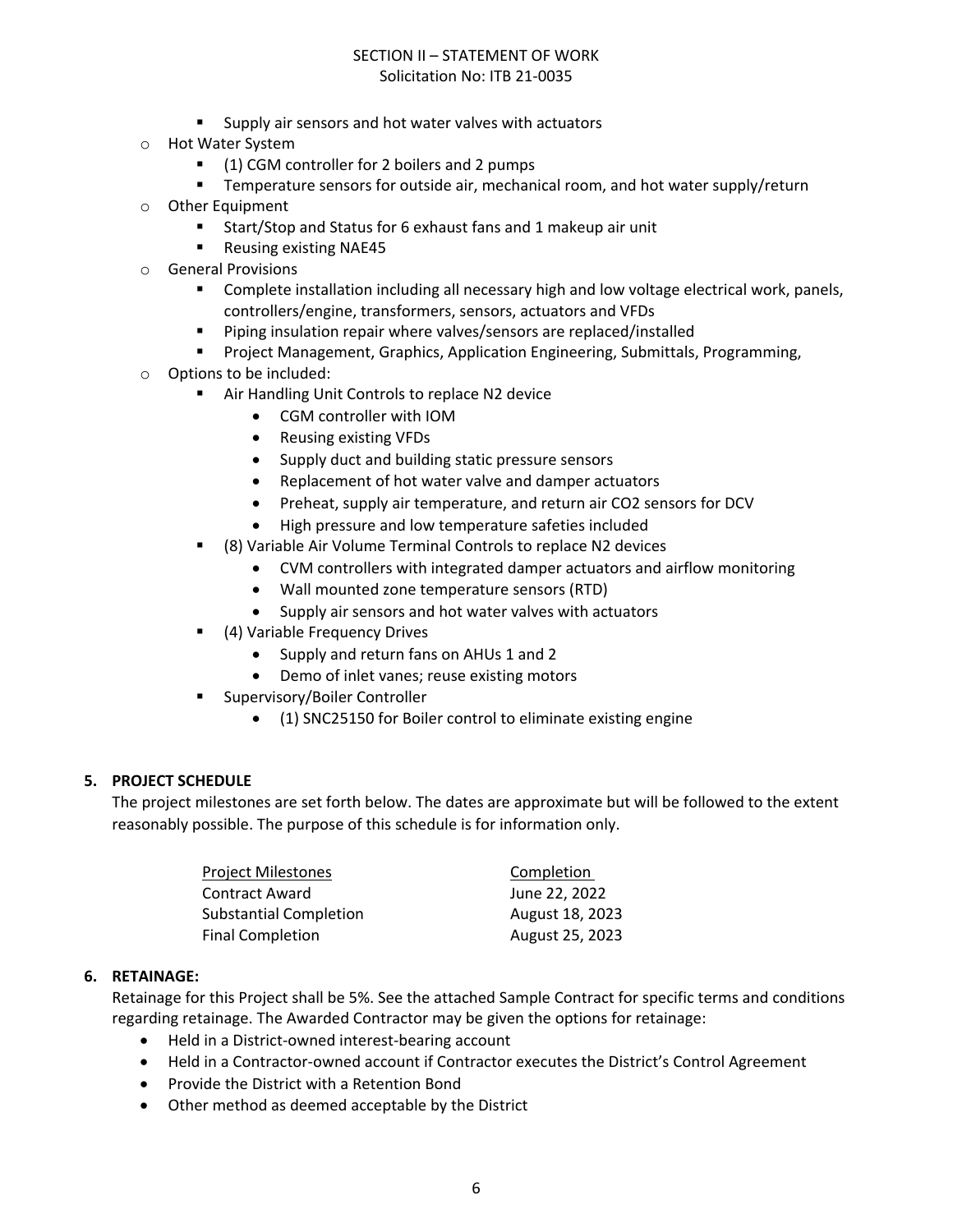#### **7. BONDS AND INSURANCE:**

The Contractor awarded this solicitation must, within Five (5) calendar days after receipt of the Contract for signature:

- a. Provide the required Performance Bond and Payment Bond;
- b. Provide proof that the Statutory Public Works Bond has been filed with the CCB;
- c. Provide Insurance Certificate(s) (summary-level insurance requirements are listed below; Exhibit E of the Sample Contract includes all requirements) and any guarantees and/or other required item(s).
- d. Sign the Contract issued by the District Purchasing Department.
- e. If these items are not received as specified then the Contract may not be executed, a Bid bond claim may be filed, and the Contract may be awarded to the next lowest Bidder.

#### **Summary-Level Insurance Requirements\*** (See Exhibit E to the Attached Sample Contract for all Requirements)

| Insurance Coverage Type              | Occurrence/Loss         | Aggregate               | District as<br>Additional<br>Insured | Subrogation<br>Waived | Required<br>for Sub-<br>Contractors<br>*** |
|--------------------------------------|-------------------------|-------------------------|--------------------------------------|-----------------------|--------------------------------------------|
| Employer's Liability                 |                         | \$500,000               |                                      | X                     |                                            |
| Worker's Comp                        | <b>Statutory Limits</b> | <b>Statutory Limits</b> |                                      | X                     | X                                          |
| <b>Commercial General Liability</b>  | \$1,000,000             | \$2,000,000             | x                                    |                       | x                                          |
| <b>Business Automobile Liability</b> |                         | \$1,000,000             | X                                    |                       | X                                          |
| Professional Liability**             | \$1,000,000             | \$2,000,000             |                                      |                       | X                                          |
| Pollution Liability Insurance        | \$1,000,000             | \$1,000,000             |                                      |                       |                                            |
| Asbestos/hazardous                   |                         |                         |                                      |                       | х                                          |
| materials Abatement**                |                         |                         |                                      |                       |                                            |
| <b>True Umbrella Policy</b>          |                         | \$5,000,000             |                                      |                       |                                            |
| <b>Builder's Risk</b>                | Contract Amt.           | Contract Amt.           |                                      |                       |                                            |

**\***The Summary-Level Insurance Requirements are only intended to draw Bidders' attention to the Insurance Requirements for this Solicitation. Bidders must carefully review Exhibit E Insurance Requirements to the Sample Contract for exact and full Insurance Requirements. I If there are any discrepancies between the Summary-Level Insurance Requirements and those listed under Exhibit E Insurance Requirements to the Sample Contract, Exhibit E Insurance Requirements to the Sample Contract shall govern.

**\*\***Only required if such services are included in the Contract/Sub-Contracts resulting from this Solicitation.

**\*\*\***The District may require Contractor to provide certificates of Sub-Contractor's insurance at any time.

#### **Insurance Waiver Requests: Any Insurance Waiver Requests must be submitted in writing to [contracts@beaverton.k12.or.us,](mailto:contracts@beaverton.k12.or.us) prior to the Deadline for Questions/Change Requests/Solicitation Protests.**

#### **8. NOTICE TO PROCEED:**

- a. The Contractor must not begin work until a Notice to Proceed is issued by the District Representative.
- b. The District reserves the right to cancel the Contract at no penalty if it is in the best interest of the public to do so, if:
	- i. A protest was received that overturns the award of this Contract, or
	- ii. Funding for the project is not available.

#### **9. ADDITIONAL REQUIREMENTS:**

a. The District has implemented the e-Builder Project Management software platform for coordination of efforts, approvals, and expedited communication. All prime project team members will be required to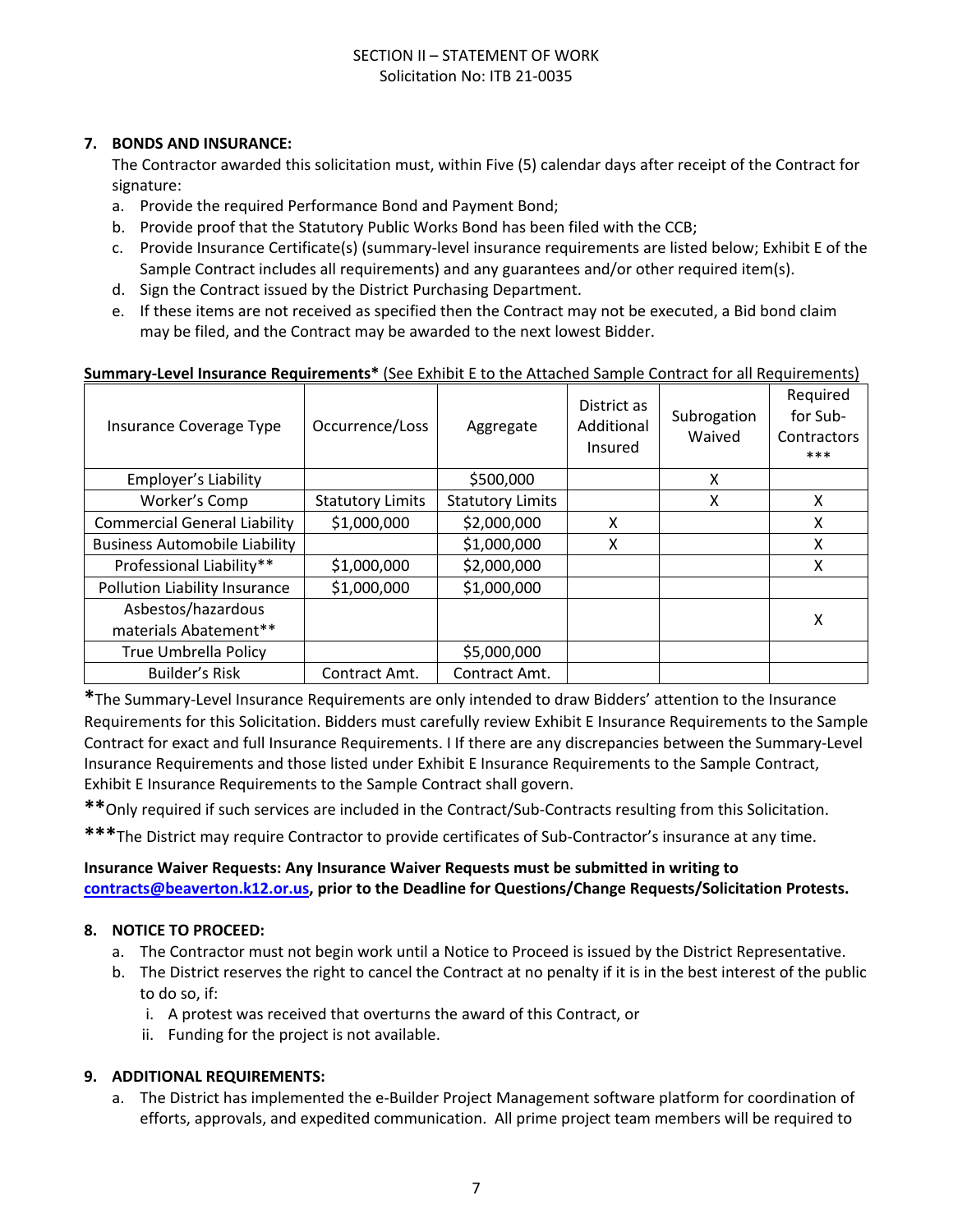utilize the program. Each Contractor will be provided a seat (license) and a minimum of four (4) hours training.

- b. All persons involved in the project who will have a physical presence on site at any time during the course of the project will need to clear a background check. The basic criteria of clearance and refusal offenses will be provided by the District Project Representative. Contractors and sub-contractors must provide a report of who has cleared the background check by an approved agency.
- c. **LIQUIDATED DAMAGES:** If the Work is not Substantially Complete by the applicable required Substantial Completion date, the Contractor shall pay to the Owner liquidated damages in the amount of **\$500.00** for each and every day of delay in achieving Substantial Completion.

#### **10. BUSINESS EQUITY:**

The Bidder understands that the District maintains a goal of engaging minority, women, emerging, servicedisabled veteran and socially or economically disadvantaged businesses (DMWESBSDVBE) as service providers in delivering services necessary to implement our bond program. The District aspires to a goal of ten (10) percent DMWESBSDVBE content, by contract value, in completing our capital bond work, and the Contractor shall expend reasonable efforts to reach this content in the total value of their contracts with the District.

#### **11. NO WAIVER OF CONDITIONS**:

Failure of the Owner to insist on strict performance will not constitute a waiver of any of the provisions of this Contract or waiver of any other default of the Contractor.

#### **12. SAFE, INCLUSIVE, AND RESPECTFUL WORKSITE.**

a. Each of the Awarded Contractor's employees, subcontractors' employees and principals / owners involved in the Work shall be required to act in a safe, respectful, inclusive, and professional manner while performing the Work. This includes but is not limited to the Contractor taking whatever means and manner of action Contractor deems necessary to prevent, control, and enforce, any acts in violation of the forgoing standards ("Incidents"). Incidents include, but are not limited to: 1)excessive, offensive, or disruptive noise, including music; 2) the use of offensive language; 3) smoking or drinking of alcoholic beverages, or use of illegal substances on the Site; 4) physical violence; 5) riding in the passenger elevators; 6) thievery; 7) the transportation of articles or materials deemed hazardous; and 8) symbols, language, and other acts of hate, racism, sexism, discrimination, harassment, and bullying.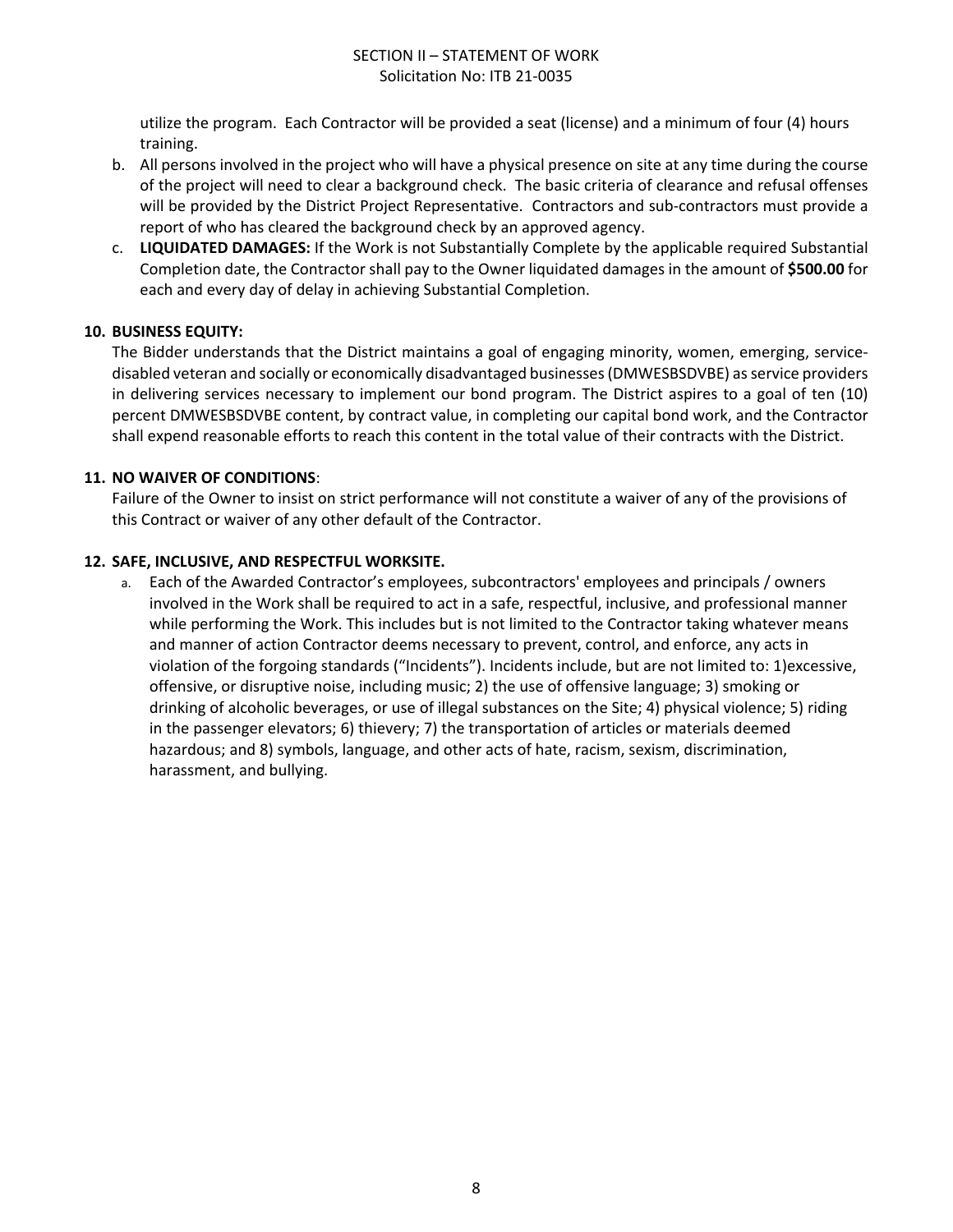#### **1. DEFINITIONS**

The terms "District" or "Owner" throughout this document means the Beaverton School District. The term "Bidder" means the person or firm that submits a Bid in response to this Solicitation. The terms "Bid" or "Offer" means a written response to provide services in response to this Solicitation. The terms "Contractor" or "Supplier" means the Bidder awarded a contract as a result of this Solicitation. Terms not otherwise defined in the Solicitation Documents may assume definitions found in the laws, regulations, and/or policies governing this Solicitation.

#### **2. SELECTION PROCEDURE**

This Solicitation is a Formal Invitation to Bid for a Public Improvement Project, issued Pursuant to ORS 279A, ORS 279C and the Oregon Attorney General Model Rules Divisions 46 and 49 and District Policies.

#### **3. ELIGIBILITY TO BID**

- a. **Construction Contracts.** The District will not consider a Person's Offer to do Work as a Contractor, as defined in ORS 701.005(2), unless the Person has a current, valid certificate of registration issued by the Construction Contractor's Board at the time the Offer is made.
- b. **Landscape Contracts.** The District will not consider a Person's Offer to do Work as a landscape Contractor as defined in ORS 671.520(2), unless the Person has a current, valid landscape Contractor's license issued pursuant to ORS 671.560 by the State Landscape Contractors Board at the time the Offer is made.
- c. **Non-complying Entities.** The District will deem a Bid received from a Person that fails to comply with this rule nonresponsive and will reject the Bid as stated in ORS 279C.365(1)(k), unless contrary to federal law or subject to different timing requirements set by federal funding agencies.
- d. **Asbestos Abatement Work.** The Contractor or a subcontractor under the Contract must be licensed under ORS 468A.720 for work regarding asbestos abatement projects.

#### **4. PRE-BID CONFERENCE**

- a. **Purpose.** The District may hold pre-Bid conferences with prospective Bidders prior to Closing, to explain the procurement requirements, obtain information, and/or to conduct site inspections.
- b. **Required Attendance.** The District may require attendance at the pre-Bid conference as a condition for submission of a Bid. A mandatory attendance requirement is considered to have been met if, at any time during the mandatory meeting, a representative of an offering firm is present.
- c. **Notice.** The Summary page of this solicitation indicates the pre-Bid conference scheduled date and time, and whether the pre-Bid conference is mandatory or non-mandatory.
- d. **Statements Not Binding.** Statements made by the District's representatives at the pre-Bid conference do not change the Solicitation unless the District confirms such statements by Written Addendum.

#### **4. ADDENDA**

- a. **Issuance; Receipt.** The District may change this Solicitation only by Written Addenda. A Bidder must provide written acknowledgement of receipt of all issued Addenda with their Bid on the Bidder Certification.
- b. **Notice and Distribution.** The District will publish notice of all Addenda on the Oregon Buys Website. Addenda may be downloaded from the Oregon Buys website. It is the Bidders' responsibility to inquire about Addenda. Bidders should frequently check the Oregon Buys website until Closing about any Addenda issued, i.e., at least once weekly until the week of Closing and at least once daily the week of the Closing.
- c. **Timelines; Extensions.** The District will issue Addenda within a reasonable time to allow prospective Bidders to consider the Addenda in preparing their Bid. The District may extend the Closing if the District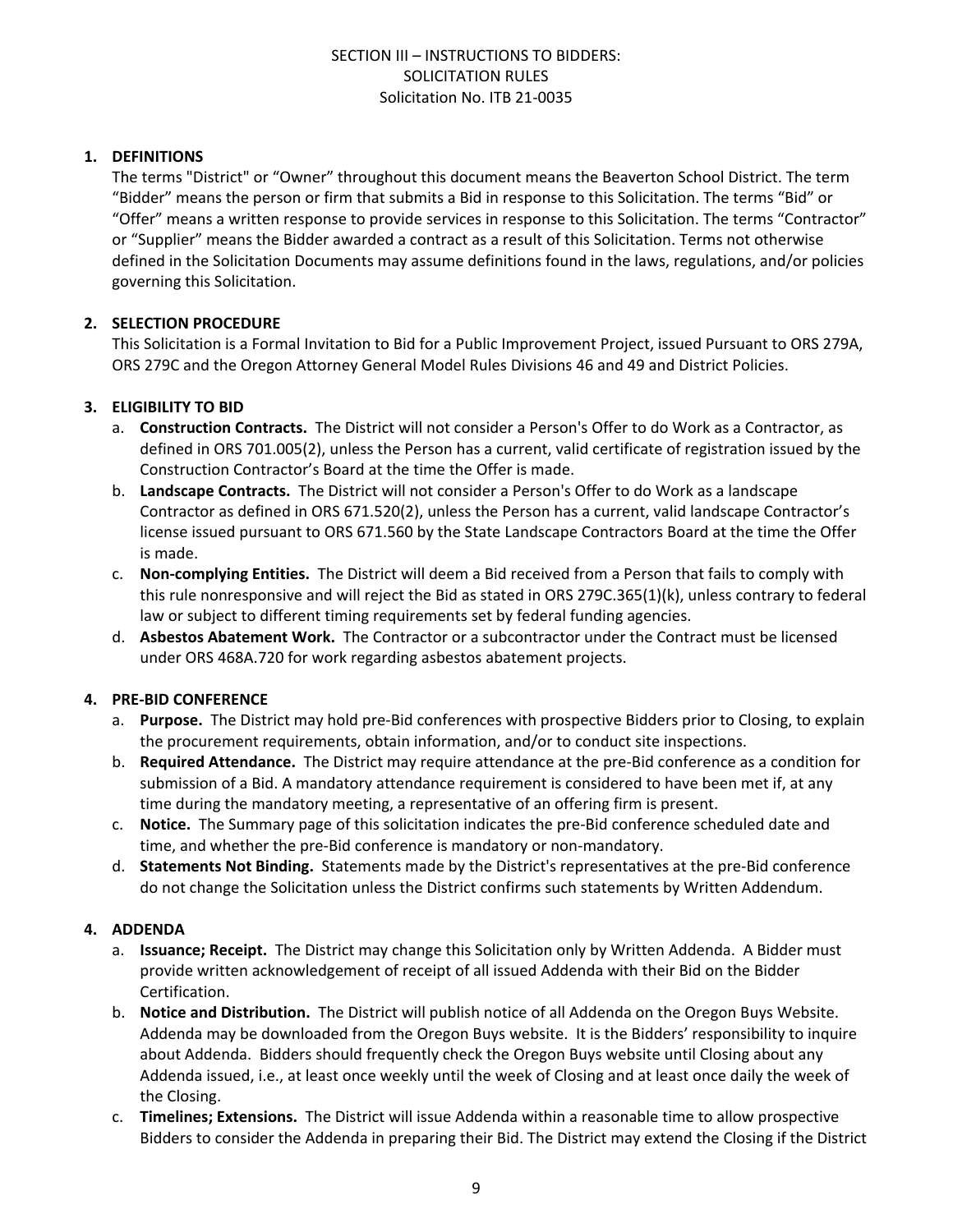determines prospective Bidders need additional time to review and respond to Addenda. Except to the extent required by public interest, the District will not issue Addenda less than 72 hours before the Closing unless the Addendum also extends the Closing.

d. **Request for Change or Protest.** Unless a different deadline is set forth in the Addendum, a Bidder may submit a Written request for change or protest to the Addendum, as provided in OAR 137-049-0260, by the close of the District's next business day after issuance of the Addendum, or up to the last day allowed to submit a request for change or protest under OAR 137-049-0260, whichever date is later. The District will consider only a Bidder's request for change or protest to the Addendum; the District will not consider a request for change or protest to matters not added or modified by the Addendum, unless the Bidder submits the request for change or protest before the deadline for the District's receipt of request for change or protests as set forth in OAR 137-049-0260(2) and (3).

#### **5. REQUESTS FOR CLARIFICATION, CHANGE, SUBSTITUTION REQUEST, OR SOLICITATION PROTEST**

a. **Clarification.** No later than the deadline for submitting a written request for clarification, change, substitution, or solicitation protest a Bidder may request that the District clarify any provision of the Solicitation. Such requests must be received prior to the stated deadline in email at [contracts@beaverton.k12.or.us.](mailto:contracts@beaverton.k12.or.us) The District's clarification to a Bidder, whether orally or in Writing, does not change the Solicitation and is not binding on the District unless the District amends the Solicitation by denoting "CHANGES" on a written Addendum.

#### b. **Request for Change.**

i. **Delivery.** No later than the deadline for submitting a written request for clarification, change, substitution, or solicitation protest, a Bidder may request in writing a change to the Solicitation Documents. A Bidder must deliver the Written request for change to the District prior to the stated deadline to [contracts@beaverton.k12.or.us.](mailto:contracts@beaverton.k12.or.us) (Bidder is responsible for ensuring receipt by the District.)

#### ii. **Content of Request for Written Change:**

- A. A Bidder's Written request for change must include a statement of the requested change(s) to the Contract terms and conditions, including any Specifications, together with the reason for the requested change.
- B. A Bidder must include the following identifying information it its request for change as follows:
	- I. "Request for Change"; and
	- II. Solicitation number.

#### c. **Substitution Requests.**

- i. **During Solicitation.** No later than the deadline for submitting a written request for clarification, change, substitution, or solicitation protest, a Bidder may request in writing a substitution to any specified products (e.g., requests for approved equal decisions, etc.). Such requests must be submitted prior to the stated deadline to [contracts@beaverton.k12.or.us](mailto:contracts@beaverton.k12.or.us). (Bidder is responsible for ensuring receipt by the District.) Requests must be submitted using the Substitution Request Form if one is attached to this Solicitation.
- ii. **During Contract.** Any Substitution Requests submitted after a Contract has been executed shall be governed by the terms and conditions of said Contract.

#### d. **Protest.**

i. **Delivery.** No later than the deadline for submitting a written request for clarification, change, substitution, or solicitation protest, a Bidder may protest Specifications or Contract terms and conditions. A Bidder must deliver a written protest on those matters to [contracts@beaverton.k12.or.us](mailto:contracts@beaverton.k12.or.us) by the stated deadline.

#### ii. **Content of Protest.**

A. A Bidder's Written protest must include: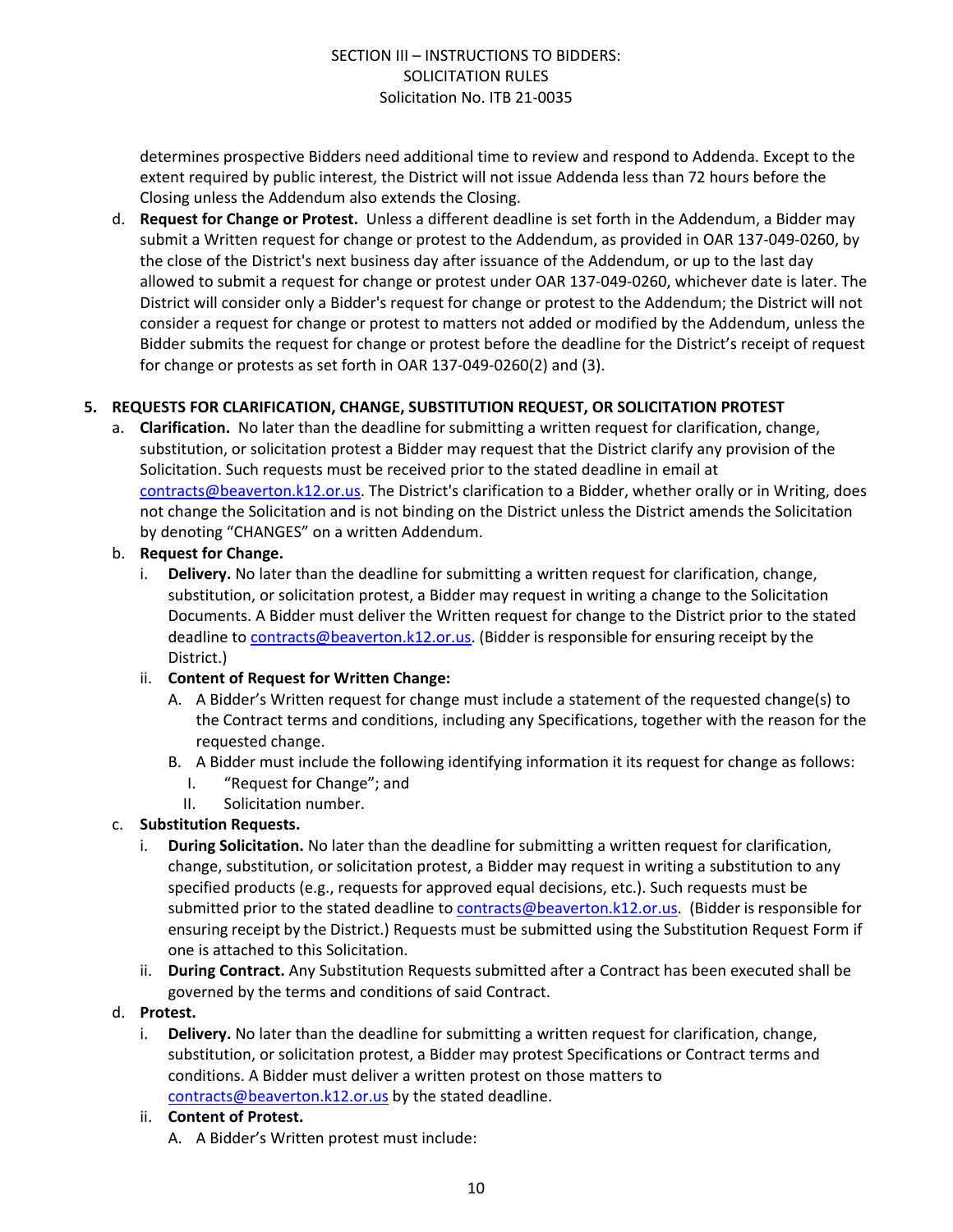- (i) A detailed statement of the legal and factual grounds for the protest;
- (ii) A description of the resulting prejudice to the Bidder; and
- (iii) A statement of the desired changes to the Contract terms and conditions, including any Specifications.
- B. A Bidder must mark its protest as follows:
	- (i) "Contract Provision Protest"; and
	- (ii) Solicitation number.
- c. **District Response.** The District is not required to consider a Bidder's request for change or protest after the deadline established for submitting such request or protest. The District will provide notice to the applicable Person if it entirely rejects a protest. If the District agrees with the Person's request or protest, in whole or in part, the District will either issue an Addendum reflecting its determination under OAR 137-49-0260 or cancel the Solicitation under OAR 137-49-0270.
- e. **Extension of Closing.** If the District receives a written request for change or protest from a Bidder in accordance with this Rule, the District may extend Closing if the District determines an extension is necessary to consider the request or protest and issue an Addendum, if any, to the Solicitation.

#### **6. CANCELLATION OF SOLICITATION**

**Cancellation in the Public Interest.** The District may cancel a Solicitation for good cause if the District finds that cancellation is in the public interest. The District's reasons for cancellation will be made part of the Solicitation file.

#### **7. BID SUBMISSIONS**

- a. **Offer and Acceptance.** The submitted Bid is the Bidder's offer to enter into a Contract. The Offer is always a "Firm Offer," i.e., the Bid must be held open by the Bidder for the District's acceptance for sixty (60) days. The District may elect to accept the Bid at any time during the specified period, and the District's Award of the Contract to a Bidder constitutes acceptance of the Offer and binds the Bidder to the Contract.
- b. **Responsive Bid.** The District may award a Contract only to a Responsible Bidder with a Responsive Bid.
- c. **Contingent Bids.** A Bidder must not make a Bid contingent upon the District's acceptance of any terms or conditions (including Specifications) other than those contained in this Solicitation.
- d. **Bidders Acknowledgement.** By signing and submitting a Bid, the Bidder acknowledges they have read and understand the terms and conditions contained in the Solicitation and that they accept and agree to be bound by the terms and conditions of the Solicitation.
- e. **Instructions.** A Bidder must submit and sign their Bid. A Bidder must initial any corrections or erasures to their Bid.
- f. **Forms.** Bidders must submit their Bid on the form(s) provided.
- g. **Documents.** Bidders must provide the District with all documents and descriptive literature requested.
- h. **Facsimile Submissions.** The District will not accept facsimile or hand-delivered Bids.
- i. **Product Samples and Descriptive Literature.** The District may require product samples or descriptive literature if it is necessary or desirable to evaluate the quality, features or characteristics of the offered items. The District will dispose of product samples or return or make available for return product samples to the Bidder.
- j. **Identification of Bids.**
	- i. To ensure proper identification and handling, the Bids must be submitted to [contracts@beaverton.k12.or.us](mailto:contracts@beaverton.k12.or.us) and the email subject line/body text/file names should include the Bidder's name and the Solicitation number, and/or other clearly identifying information.
	- ii. The District is not responsible for Bids submitted in any manner, format or to any delivery point other than as required in the Solicitation.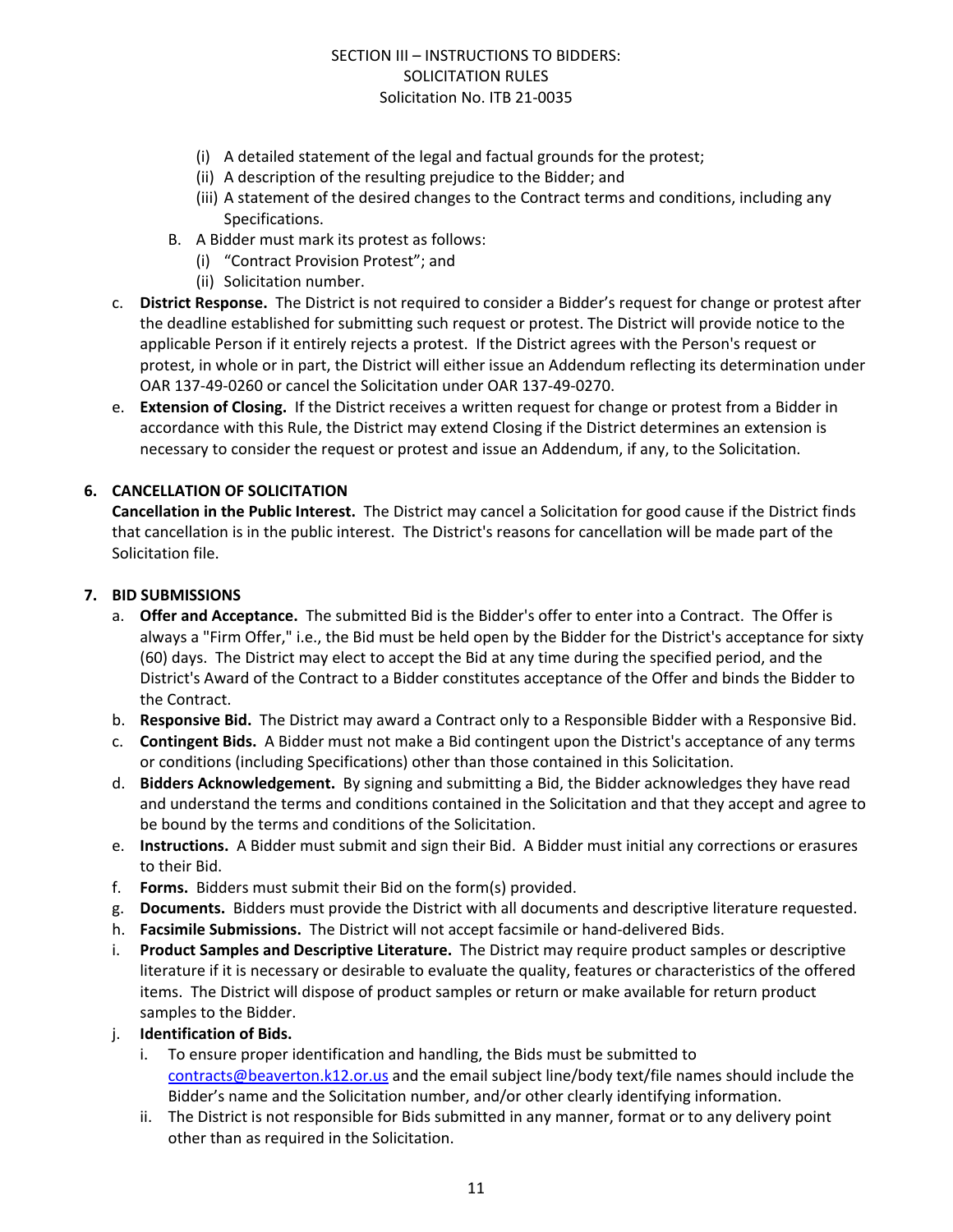- k. **Receipt of Bids.** Bidders are responsible for ensuring that the District receives their Bid at the required delivery point prior to the closing due date and time. Bids must only be emailed to [contracts@beaverton.k12.or.us](mailto:contracts@beaverton.k12.or.us) and received prior to the closing due date and time.
- l. Failure to submit Bids in accordance with the provisions of this Section will be grounds to declare the Bid as nonresponsive.
- m. **Certification.** Bidders must (on the Bidder Certification enclosed):
	- i. Identify whether the Bidder is or is not a "resident Bidder," as defined in ORS 279A.120(1);
	- ii. Indicate that the Bidder will comply with Prevailing Wage Laws ORS 279C.800 through ORS 279C.870 or 40 U.S.C. 3141 et seq;
	- iii. Provide certification of nondiscrimination in obtaining any required subcontractors in accordance with ORS 279A.110(4); and
	- iv. Provide written acknowledgment of receipt of all Addenda.

#### **8. BID SECURITY**

- a. **Security Amount.** The District requires Bid security of 5% of the Bidder's Bid, consisting of the base Bid together with all additive alternates. The Bidder must forfeit Bid security after Award if the Bidder fails to execute the Contract and promptly return it with any required Performance Bond and Payment Bond and with any required proof of insurance (see enclosed sample contract for amount requirements).
- b. **Form of Bid Security.** The District may accept only the following forms of Bid security:
	- i. A surety bond from a surety company authorized to do business in the State of Oregon;
	- ii. An irrevocable letter of credit issued by an insured institution as defined in ORS 706.008; or
	- iii. A cashier's check or Bidders certified check.
- c. **Return of Security.** The District will return or release the Bid security of all unsuccessful Bidders after a Contract has been fully executed and all required bonds and insurance have been provided, or after all Bids have been rejected.

#### **9. PRE-CLOSING MODIFICATION OR WITHDRAWAL**

- a. **Modifications.** A Bidder may modify their Bid in writing prior to the Closing. A Bidder must prepare and submit any modification to their Bid to the District in accordance with OAR 137-49-0280. Any modification must include the Bidder's statement that the modification amends and supersedes the prior Bid. The Bidder must email its modification to [contracts@beaverton.k12.or.us](mailto:contracts@beaverton.k12.or.us) and mark the email subject line as follows:
	- i. "Bid Modification"; and
	- ii. Solicitation Number.
- b. **Withdrawals.**
	- i. A Bidder may withdraw its Bid by Written notice submitted by email to [contracts@beaverton.k12.or.us](mailto:contracts@beaverton.k12.or.us) on the Bidder's letterhead, signed by an authorized representative of the Bidder. The notice must be received by the District prior to the Closing. The Bidder or authorized representative of the Bidder may also withdraw its Bid in Person prior to the Closing, upon presentation of appropriate identification and satisfactory evidence of authority;
	- ii. The District may release an unopened, withdrawn Bid to the Bidder or its authorized representative, after voiding any date and time stamp mark, if applicable;
	- iii. The Bidder must mark the Written request to withdraw a Bid as follows:
		- A. Bid Withdrawal; and
		- B. Solicitation Number.
- c. **Documentation.** The District will include all documents relating to the modification or withdrawal of Bids in the Solicitation file.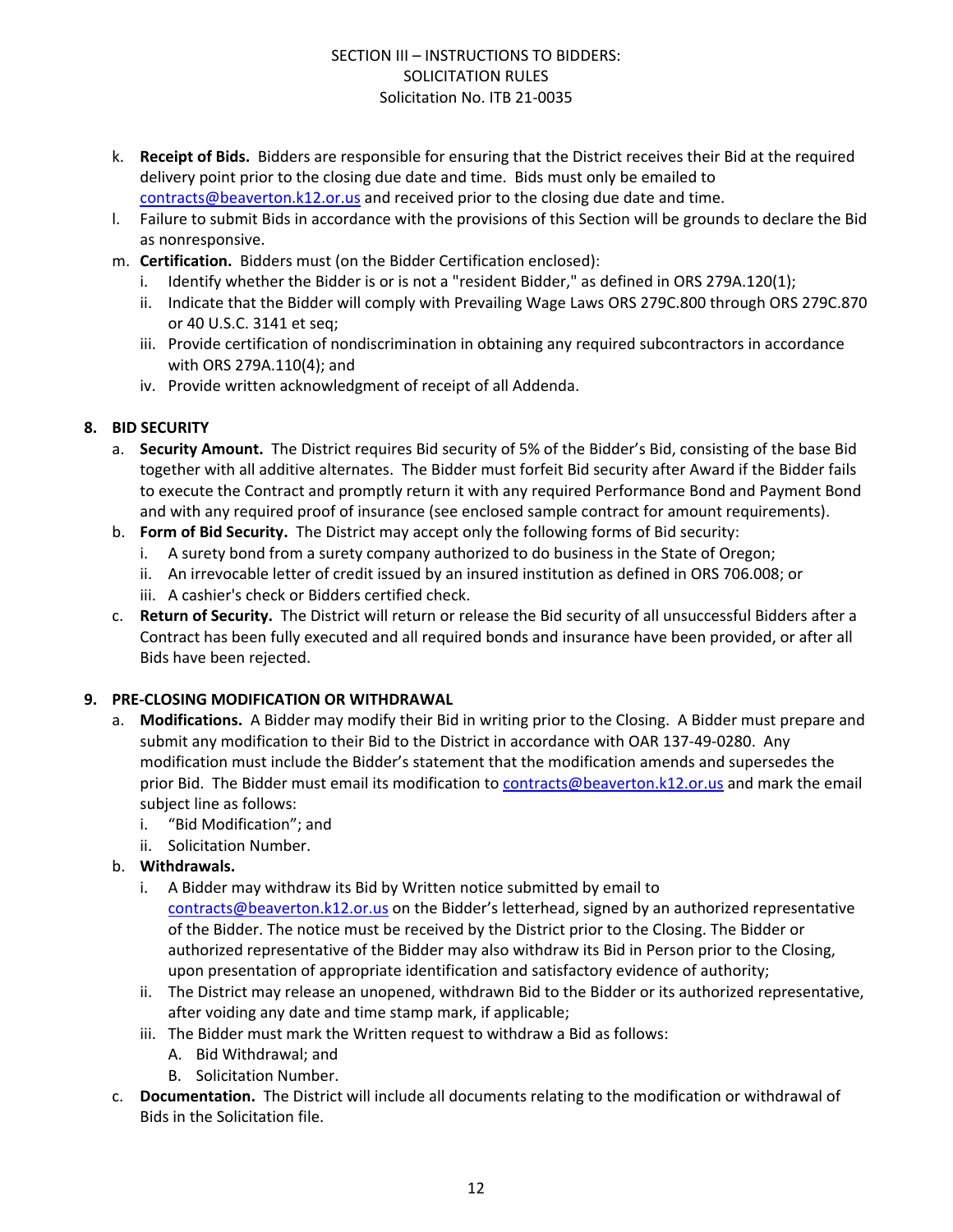#### **10. RECEIPT, OPENING, AND RECORDING OF BIDS; CONFIDENTIALITY OF BIDS**

- a. **Receipt.** The Bidder is responsible for ensuring that the District receives its Bid at the required delivery point prior to the Closing, regardless of the method used to submit or transmit the Bid.
- b. **Opening and Recording.** The District will publicly open Bids including any modifications made to the Bid pursuant to OAR 137-49-0320. In the case of Invitations to Bid, to the extent practicable, the District will read aloud the name of each Bidder, the Bid price(s), and such other information, as the District considers appropriate. The District will open and publicly read bids over the following conference line: **+1(503)356.4400**

#### **Participant code: 463 693 04**

c. **Availability.** After Opening, the District will make Bids available for public inspection. The District may withhold from disclosure those portions of a Bid that the Bidder designates as trade secrets or as confidential proprietary data in accordance with applicable law. See ORS 192.501(2); ORS 646.461 to 646.475. To the extent the District determines such designation is not in accordance with applicable law, the District will make those portions available for public inspection. The Bidder must separate information designated as confidential from other non-confidential information at the time of submitting its Bid. Prices, makes, model or catalog numbers of items offered, scheduled delivery dates, and terms of payment are not confidential, and will be publicly available regardless of a Bidder's designation to the contrary.

#### **11. LATE BIDS, WITHDRAWALS AND MODIFICATIONS**

Any Bid received after the Closing date and time is late. A Bidder's request for withdrawal or modification of a Bid received after Closing is late. The District will not consider late Bids, withdrawals or modifications except as permitted in OAR 137-049-0350 or OAR 137-049-0390.

#### **12. MISTAKES**

- a. **Generally.** To protect the integrity of the competitive Procurement process and to assure fair treatment of Bidders, the District will carefully consider whether to permit waiver, correction or withdrawal of Bids for certain mistakes.
- b. **District Treatment of Mistakes.** The District will not allow a Bidder to correct or withdraw an Offer for an error in judgment. If the District discovers certain mistakes in a Bid after Opening, but before Award of the Contract, the District may take the following action:
	- i. The District may waive, or permit a Bidder to correct, a minor informality. A minor informality is a matter of form rather than substance that is evident on the face of the Bid, or an insignificant mistake that can be waived or corrected without prejudice to other Bidders. Examples of minor informalities include a Bidder's failure to:
		- A. Return the correct number of signed Bids or the correct number of other documents required by the Solicitation;
		- B. Sign the Bid in the designated block, provided a Signature appears elsewhere in the Bid, evidencing an intent to be bound; and
		- C. Acknowledge receipt of an Addendum to the Solicitation, provided that it is clear on the face of the Bid that the Bidder received the Addendum and intended to be bound by its terms; or the Addendum involved did not affect price, quality or delivery.
	- ii. The District may correct a clerical error if the error is evident on the face of the Bid or other documents submitted with the Bid, and the Bidder confirms the District's correction in Writing. A clerical error is a Bidder's error in transcribing its Bid. Examples include typographical mistakes, errors in extending unit prices, transposition errors, arithmetical errors, instances in which the intended correct unit or amount is evident by simple arithmetic calculations (for example a missing unit price may be established by dividing the total price for the units by the quantity of units for that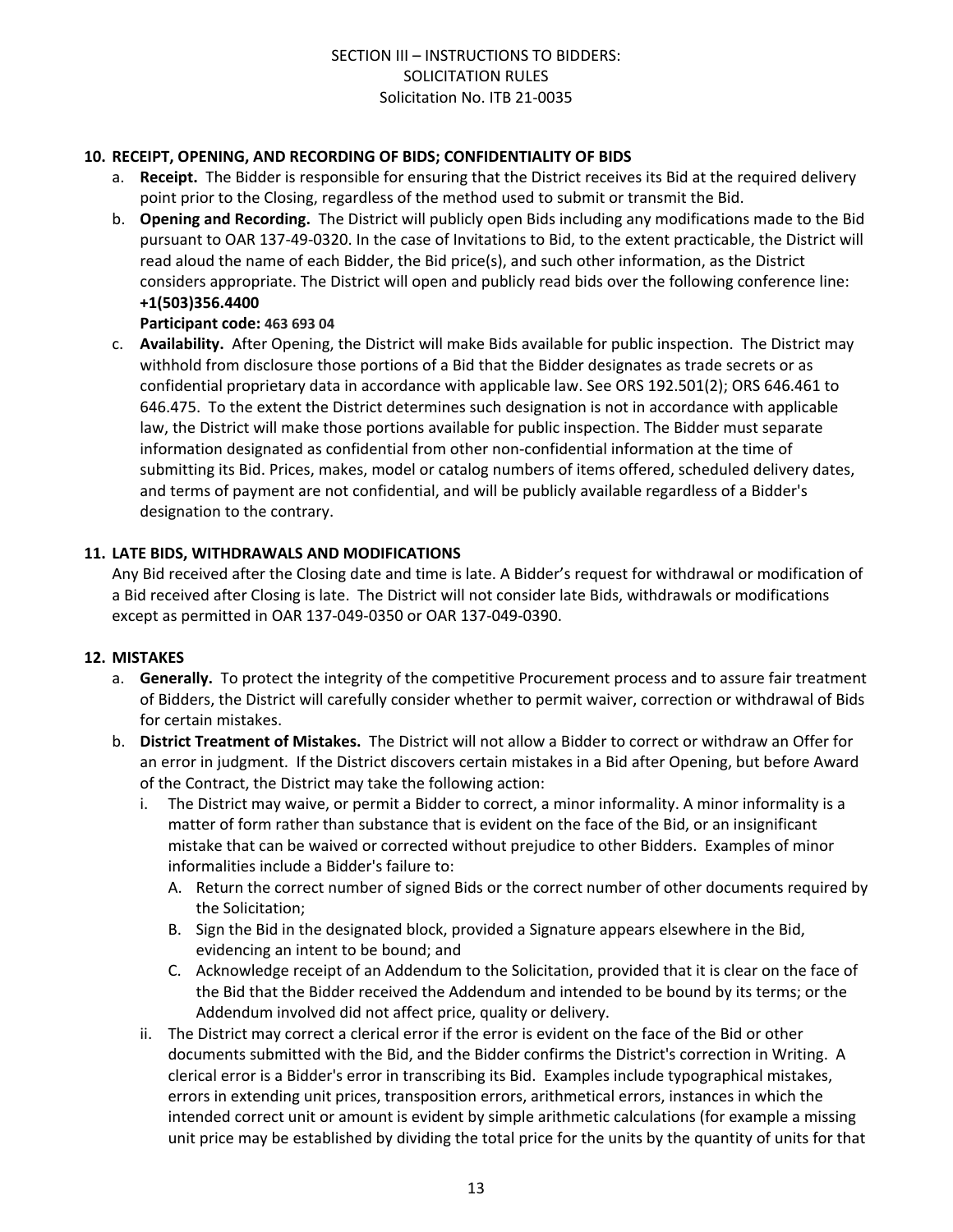item or a missing, or incorrect total price for an item may be established by multiplying the unit price by the quantity when those figures are available in the Bid). In the event of a discrepancy, unit prices will prevail over extended prices.

- iii. The District may permit a Bidder to withdraw an Offer based on one or more clerical errors in the Bid only if the Bidder shows with objective proof and by clear and convincing evidence:
	- A. The nature of the error;
	- B. That the error is not a minor informality under this subsection or an error in judgment;
	- C. That the error cannot be corrected or waived under subsection 12.b.ii above;
	- D. That the Bidder acted in good faith in submitting a Bid that contained the claimed error and in claiming that the alleged error in the Bid exists;
	- E. That the Bidder acted without gross negligence in submitting a Bid that contained a claimed error;
	- F. That the Bidder will suffer substantial detriment if the District does not grant the Bidder permission to withdraw the Offer;
	- G. That the District's or the public's status has not changed so significantly that relief from the forfeiture will work a substantial hardship on the District or the public it represents; and
	- H. That the Bidder promptly gave notice of the claimed error to the District.
- iv. The criteria in subsection 12.b.iii above will determine whether the District will permit a Bidder to withdraw its Bid after Closing. These criteria also will apply to the question of whether the District will permit a Bidder to withdraw its Bid without forfeiture of its Bid bond (or other Bid security), or without liability to the District based on the difference between the amount of the Bidder's Bid and the amount of the Contract actually awarded by the District, whether by Award to the next lowest Responsive and Responsible Bidder, or by resort to a new solicitation.
- c. **Rejection for Mistakes.** The District will reject any Bid in which a mistake is evident on the face of the Bid and the intended correct Bid is not evident or cannot be substantiated from documents submitted with the Bid.
- d. **Identification of Mistakes after Award.** The procedures and criteria set forth above are Bidder's only opportunity to correct mistakes or withdraw Bids because of a mistake. Following Award, a Bidder is bound by its Bid, and may withdraw its Bid or rescind a Contract entered into pursuant to OAR 137 Division 49 only to the extent permitted by applicable law.

#### **13. FIRST-TIER SUBCONTRACTORS; DISCLOSURE AND SUBSTITUTION**

- a. **Required Disclosure.** Within two working hours after the Bid Closing, Bidders must submit the First-Tier Subcontractor Disclosure Form identifying any first-tier subcontractors (those Entities that would be contracting directly with the prime contractor) that will be furnishing labor or labor and materials on the Contract, if Awarded, whose subcontract value would be equal to or greater than:
	- i. Five percent of the total Contract Price, but at least \$15,000; or
	- ii. \$350,000, regardless of the percentage of the total Contract Price.
- b. **Bid Closing, Disclosure Deadline and Bid Opening.** For each ITB to which this rule applies, the District will:
	- i. Set the Bid Closing on a Tuesday, Wednesday or Thursday, and at a time between 2 p.m. and 5 p.m.;
	- ii. Open Bids publicly immediately after the Bid Closing; and
	- iii. Consider for Contract Award only those Bids for which the required disclosure has been submitted by the announced deadline on the form prescribed by the District.
- c. **Submission.** A Bidder must submit the disclosure form required by this rule either in its Bid submission, or within two working hours after Bid Closing in the manner specified by this Solicitation.
- d. **Responsiveness.** Compliance with the disclosure and submittal requirements of ORS 279C.370 and OAR 137-049-0360 is a matter of Responsiveness. Bids that are submitted by Bid Closing, but for which the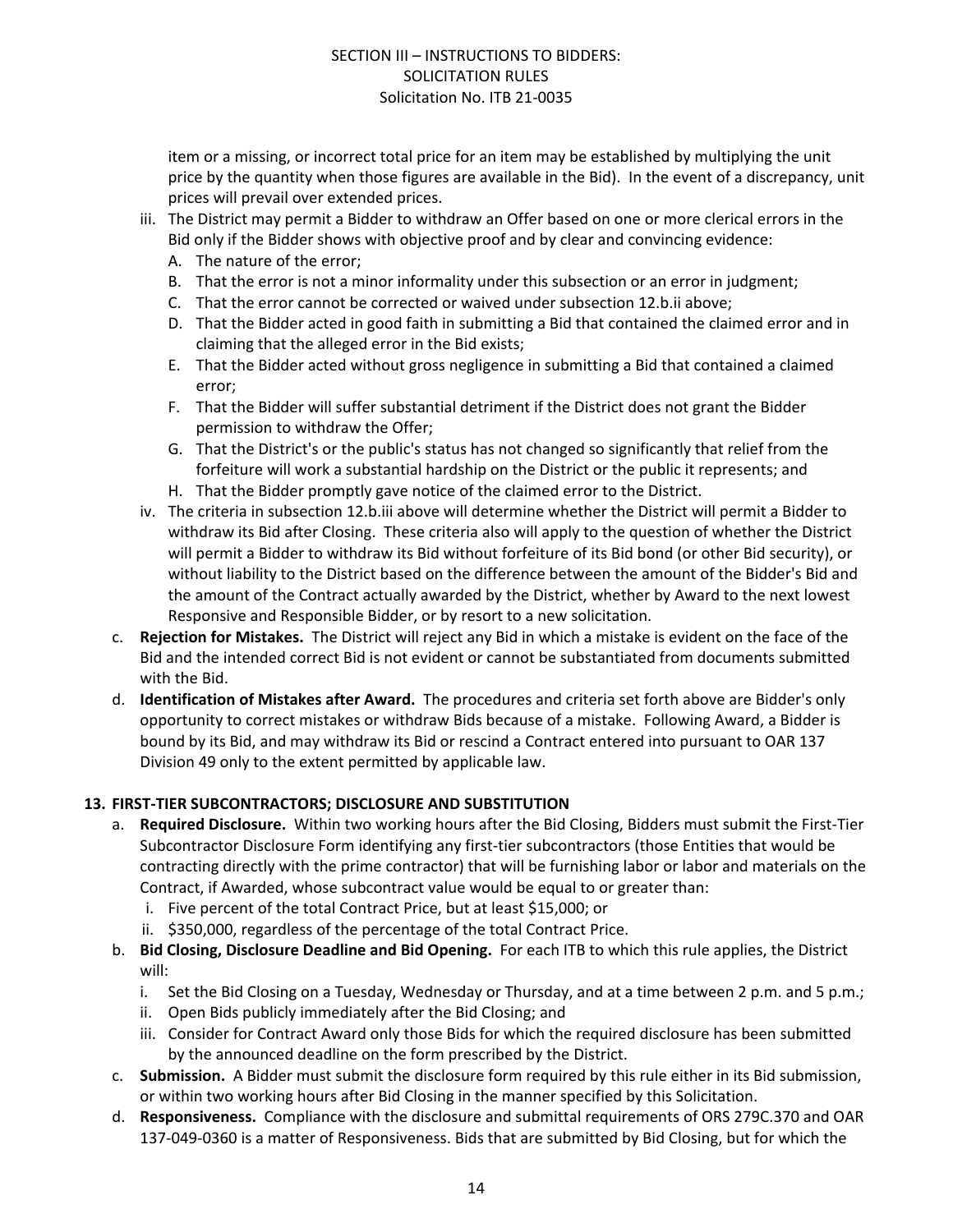disclosure submittal has not been made by the specified deadline, are not Responsive and will not be considered for Contract Award.

- e. **District Role.** The District will obtain, and make available for public inspection, the disclosure forms required by ORS 279C.370 and OAR 137-049-0360. The District will also provide copies of disclosure forms to the Bureau of Labor and Industries as required by ORS 279C.835. The District is not required to determine the accuracy or completeness of the information provided on disclosure forms.
- f. **Substitution.** Substitution of affected first-tier subcontractors must be made only in accordance with ORS 279C.585. The District will accept Written submissions filed under that statute as public records. Aside from issues involving inadvertent clerical error under ORS 279C.585, the District does not have a statutory role or duty to review, approve or resolve disputes concerning such substitutions. See ORS 279C.590 regarding complaints to the Construction Contractors Board on improper substitution.

#### **14. BID EVALUATION CRITERIA**

- a. **General.** A Public Improvement Contract, if awarded, will be awarded to the Responsible Bidder submitting the lowest Responsive Bid.
- b. **Bid Evaluation Criteria.** Invitations to Bid may solicit lump-sum Bids, unit-price Bids, or a combination of the two.
	- i. **Lump Sum.** If the ITB requires a lump-sum Bid, without additive or deductive alternates, or if the District elects not to award additive or deductive alternates, Bids will be compared on the basis of lump-sum prices, or lump-sum base Bid prices, as applicable. If the ITB calls for a lump-sum base Bid, plus additive or deductive alternates, the total Bid price will be calculated by adding to or deducting from the base Bid those alternates selected by the District, for the purpose of comparing Bids.
	- ii. **Unit Price.** If the Bid includes unit pricing for estimated quantities, the total Bid price will be calculated by multiplying the estimated quantities by the unit prices submitted by the Bidder, and adjusting for any additive or deductive alternates selected by the District, for the purpose of comparing Bids. The District will specify within the Solicitation the estimated quantity of the Procurement to be used for determination of the low Bidder. In the event of mathematical discrepancies between unit price and any extended price calculations submitted by the Bidder, the unit price will govern. See OAR 137-049-0350(2)(b).
- c. The District may reject any Bid not in compliance with all prescribed Public Contracting procedures and requirements, and may reject for good cause all Bids upon the District's finding that it is in the public interest to do so.

#### **15. BID EVALUATION AND AWARD; DETERMINATION OF RESPONSIBILITY**

- a. **General.** If Awarded, the District will Award the Contract to the Responsible Bidder submitting the lowest, Responsive Bid provided that such Person is not listed by the Construction Contractors Board as disqualified to hold a Public Improvement Contract. See ORS 279C.375 (3)(a). The District may award by item, groups of items or the entire Bid provided such Award is consistent with the Solicitation and in the public interest.
- b. **Determination of Responsibility.** Bidders are required to demonstrate their ability to perform satisfactorily under a Contract. Before Awarding a Contract, the District must have information that indicates that the Bidder meets the standards of responsibility set forth in ORS 279.375(3)(b). To be a Responsible Bidder, the District will determine that the Bidder:
	- i. Has available the appropriate financial, material, equipment, facility and Personnel resources and expertise, or ability to obtain the resources and expertise, necessary to meet all contractual responsibilities;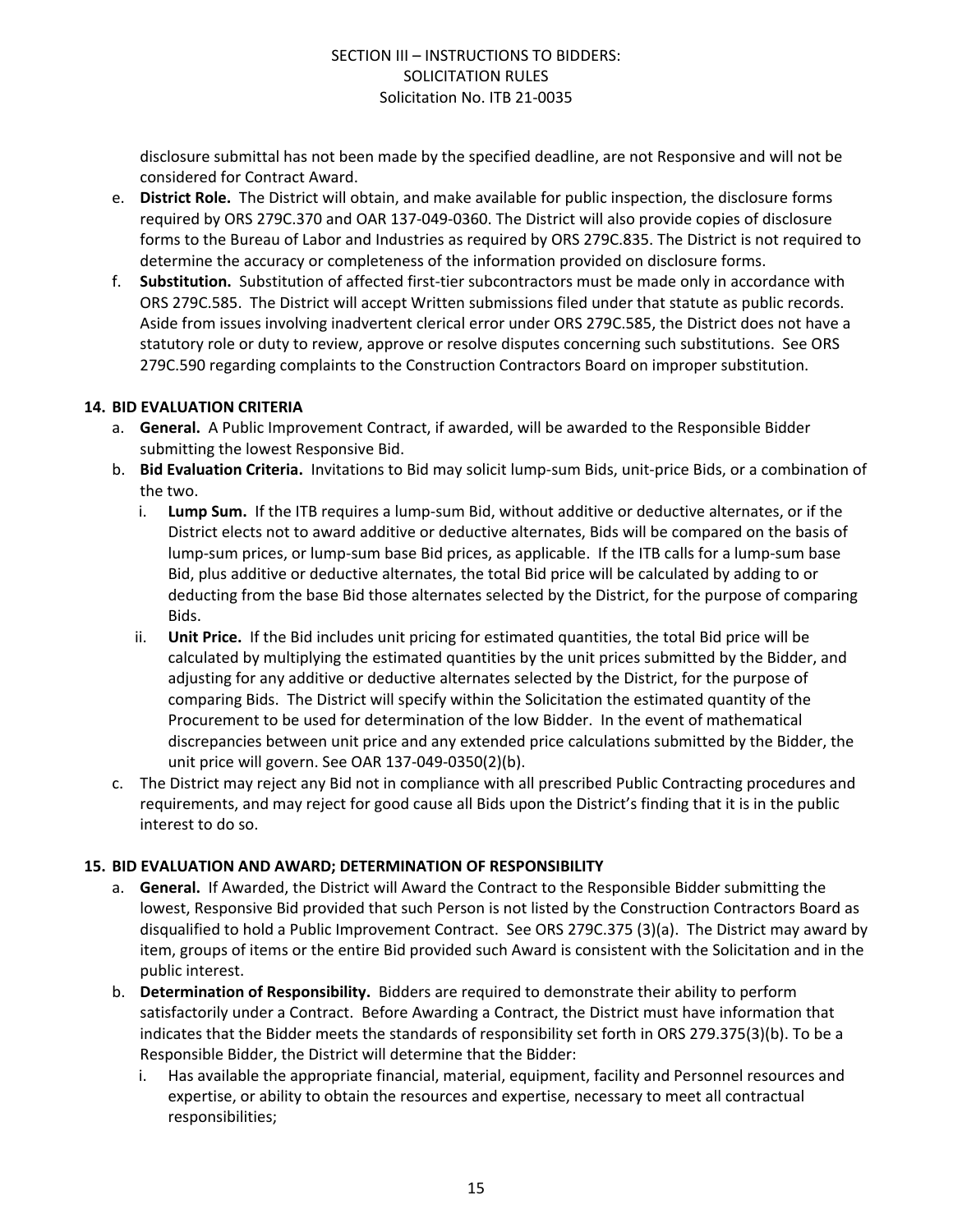- ii. Has completed previous contracts of a similar nature with a satisfactory record of performance. A satisfactory record of performance means that, to the extent the costs associated with and time available to perform a previous contract were within the Bidder's control, the Bidder stayed within the time and budget allotted for the procurement and otherwise performed the contract in a satisfactory manner. The District should carefully scrutinize a Bidder's record of contract performance if the Bidder is or recently has been materially deficient in contract performance. In reviewing the Bidders performance, the District should determine whether the Bidders deficient performance was expressly excused under the terms of Contract, or whether the Bidder took appropriate corrective action. The District may review the Bidders performance on both private and Public Contracts in determining the Bidders record of contract performance.
- iii. Has a satisfactory record of integrity. A Bidder may lack integrity if the District determines the Bidder demonstrates a lack of business ethics such as violation of state environmental laws or false certifications made to the District. The District may find a Bidder not Responsible based on the lack of integrity of any Person having influence or control over the Bidder (such as a key employee of the Bidder that has the authority to significantly influence the Bidders performance of the Contract or a parent company, predecessor or successor Person). The standards for Conduct Disqualification under OAR 137-49-0370 may be used to determine Bidder's integrity. The District may find a Bidder non-responsible based on previous convictions of offenses related to obtaining or attempting to obtain a contract or subcontract or in connection with the Bidder's performance of a contract or subcontract;
- iv. Is qualified legally to contract with the District; and
- v. Has supplied all necessary information in connection with the inquiry concerning responsibility. If the Bidder fails to promptly supply information requested by the District concerning responsibility, the District will base the determination of responsibility on any available information, or may find the Bidder not Responsible.
- c. **District Evaluation.** The District will evaluate a Bid only as set forth in the Solicitation and in accordance with applicable law. The District will not evaluate a Bid using any other requirement or criterion.

#### d. **Bidder Submissions.**

- i. The District may require a Bidder to submit Product Samples, Descriptive Literature, technical data, or other material and may also require any of the following prior to award:
	- A. Demonstration, inspection or testing of a product prior to award for characteristics such as compatibility, quality or workmanship;
	- B. Examination of such elements as appearance or finish; or
	- C. Other examinations to determine whether the product conforms to Specifications.
- ii. The District will evaluate product acceptability only in accordance with the criteria disclosed in the Solicitation to determine that a product is acceptable. The District will reject a Bid providing any product that does not meet the Solicitation requirements. The District's rejection of a Bid because it offers non-conforming Work or materials is not Disqualification and is not appealable under ORS 279C.445.
- e. **Evaluation of Bids.** The District will use only objective criteria to evaluate Bids as set forth in the Solicitation. The District will evaluate Bids to determine which Responsible Bidder submitted the lowest Responsive Bid.
	- i. **Nonresident Bidders.** In determining the lowest Responsive Bid, the District will, in accordance with OAR 137-046-0310, add a percentage increase to the Bid of a nonresident Bidder equal to the percentage, if any, of the preference given to that Bidder in the state in which the Bidder resides.
	- ii. **Clarifications.** In evaluating Bids, the District may seek information from a Bidder only to clarify the Bidder's Bid. Such clarification must not vary, contradict or supplement the Bid. A Bidder must submit Written and Signed clarifications and such clarifications will become part of the Bidder's Bid.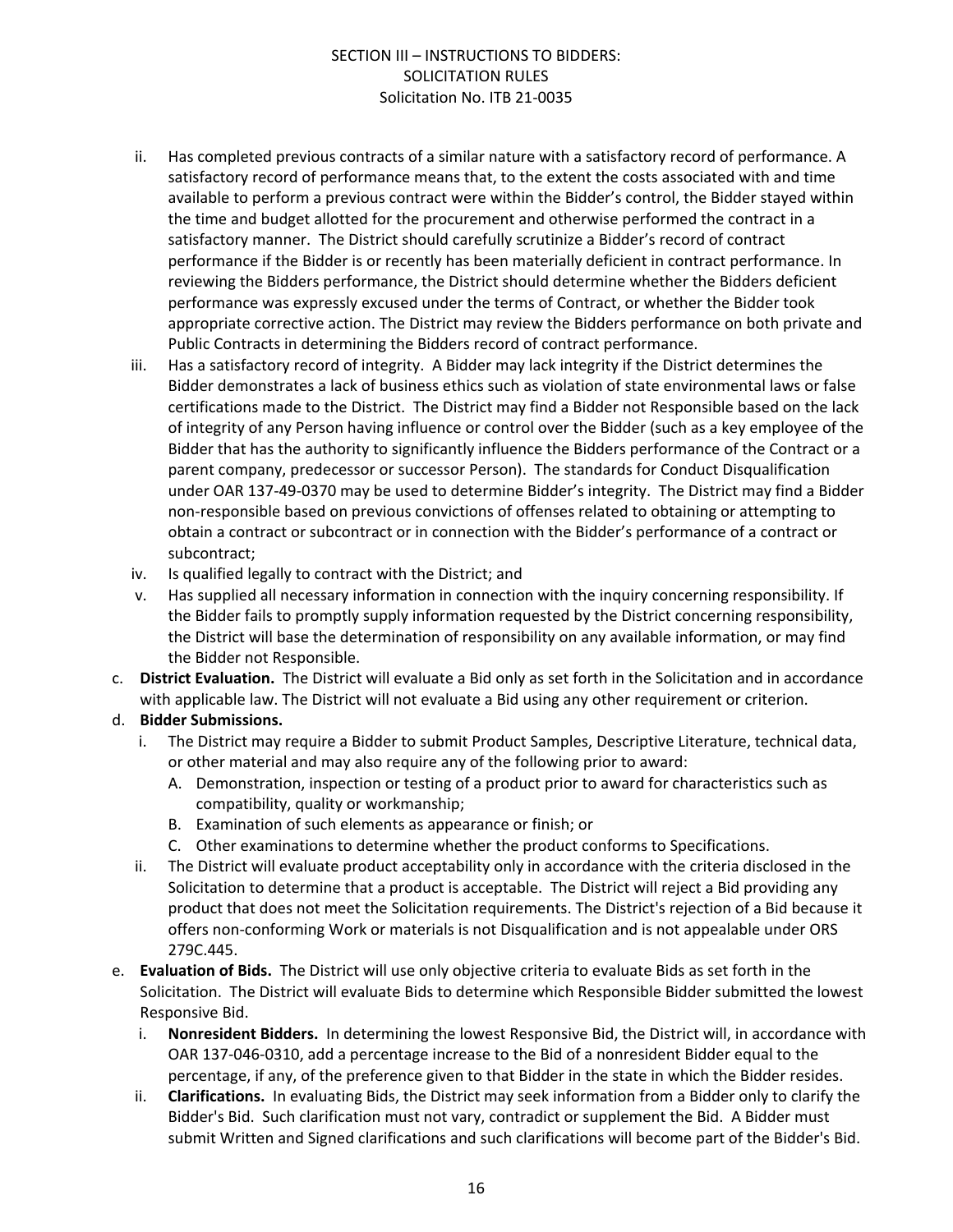iii. **Negotiation Prohibited.** The District will not negotiate scope of Work or other terms or conditions under an Invitation to Bid process prior to award.

#### **16. NOTICE OF INTENT TO AWARD**

- a. **Notice.** At least seven (7) days before the Award of a Public Improvement Contract, the District will issue a Notice of the District's intent to Award the Contract.
- b. **Form and Manner of Posting.** The form and manner of posting notice will conform to customary practices within the District's procurement system and may be made electronically.
- c. **Finalizing Award.** The District's Award will not be final until the later of the following:
	- Seven (7) Days after the date of the notice, unless the Solicitation provided a different period for protest; or
	- ii. The District provides a written response to all timely-filed protests that denies the protest and affirms the Award.
- d. **Prior Notice Impractical.** Posting of notice of intent to award will not be required when the District determines that it is impractical due to unusual time constraints in making prompt Award for its immediate procurement needs, documents the Contract file as to the reasons for that determination, and posts notice of that action as soon as reasonably practical.

#### **17. DOCUMENTATION OF AWARD; AVAILABILITY OF AWARD DECISIONS**

- a. **Basis of Award.** After Award, the District will make a record showing the basis for determining the successful Bidder part of the District's Solicitation file.
- b. **Contract Document.** The District will deliver a fully executed copy of the final Contract to the successful Bidder.
- c. **Bid Tabulations and Award Summaries.** Upon request of any Person the District will provide tabulations of Awarded Bids.
- d. **Availability of Solicitation Files.** The District will make completed Solicitation files available for public review at the District.

#### **18. NEGOTIATION WITH BIDDERS PROHIBITED**

Except as permitted by ORS 279C.340 and OAR 137-49-0430 when all Bids exceed the cost estimate, the District will not negotiate with any Bidder prior to Contract Award. After Award of the Contract, the District and Contractor may modify the resulting Contract only by change order or Amendment to the Contract in accordance with OAR 137-49-0910.

#### **19. NEGOTIATION WHEN BIDS EXCEED COST ESTIMATE**

- **a. Generally.** In accordance with ORS 279C.340, if all Responsive Bids from Responsible Bidders on a competitively Bid Project exceed the District's Cost Estimate, prior to Contract Award the District may negotiate Value Engineering and Other Options with the Responsible Bidder submitting the lowest, Responsive Bid in an attempt to bring the Project within the District's Cost Estimate.
- **b. Rejection of Bids.** In determining whether all Responsive Bids from Responsible Bidders exceed the Cost Estimate, only those Bids that have been formally rejected, or Bids from Bidders who have been formally disqualified by the District, will be excluded from consideration.
- **c. Scope of Negotiations.** The District will not proceed with Contract Award if the scope of the Project is significantly changed from the original Bid. The scope is considered to have been significantly changed if the pool of competition would likely have been affected by the change.
- **d. Discontinuing Negotiations.** The District may discontinue negotiations at any time and will do so if it appears to the District that the apparent low Bidder is not negotiating in good faith or fails to share cost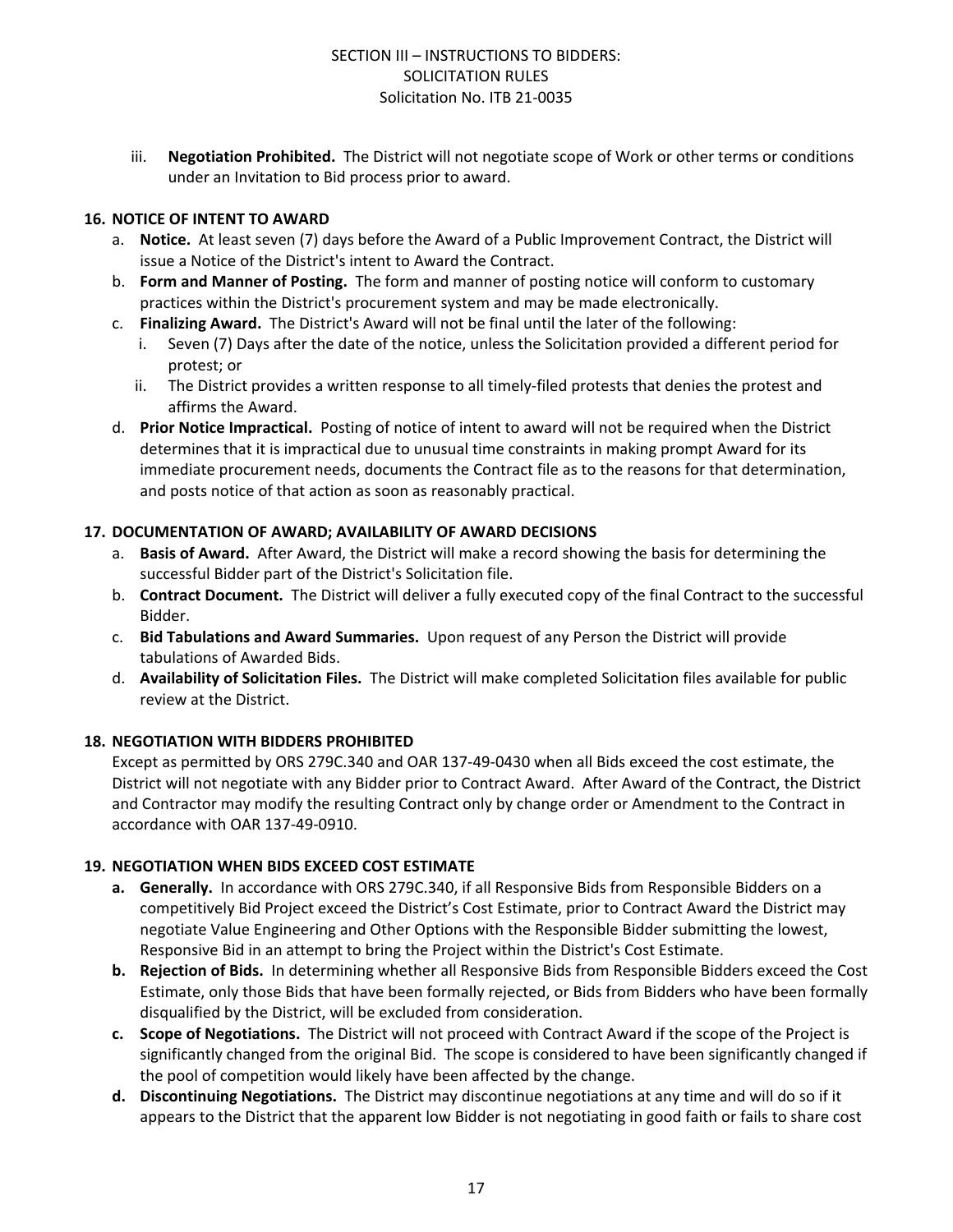and pricing information upon request. Failure to rebid any portion of the project, or to obtain subcontractor pricing information upon request, will be considered a lack of good faith.

**e. Limitation.** Negotiations may be undertaken only with the lowest Responsive, Responsible Bidder pursuant to ORS 279C.340. That statute does not provide any additional authority to further negotiate with Bidders next in line for Contract Award.

#### **20. REJECTION OF BIDS**

- **a. Rejection of a Bid.**
	- i. The District may reject any Bid upon finding that to accept the Bid may impair the integrity of the Procurement process or that rejecting the Bid is in the public interest.
	- ii. The District will reject a Bid upon the District's finding that the Bid:
		- A. Is contingent on the District's acceptance of terms and conditions (including Specifications) that differ from the Solicitation;
		- B. Takes exception to terms and conditions (including Specifications);
		- C. Attempts to prevent public disclosure of matters in contravention of the terms and conditions of the Solicitation or in contravention of applicable law;
		- D. Offers Work that fails to meet the Specifications of the Solicitation;
		- E. Is late;
		- F. Is not in substantial compliance with the Solicitation;
		- G. Is not in substantial compliance with all prescribed public Solicitation procedures.
	- iii. The District will reject a Bid upon the District's finding that the Bidder:
		- A. Has not been prequalified under ORS 279C.430 and the District required mandatory prequalification;
		- B. Has been Disqualified;
		- C. Has been declared ineligible under ORS 279C.860 by the Commissioner of Bureau of Labor and Industries and the Contract is for a Public Work;
		- D. Is listed as not qualified by the Construction Contractors Board, if the Contract is for a Public Improvement;
		- E. Has not met the requirements of ORS 279A.105 if required by the Solicitation;
		- F. Has not submitted properly executed Bid or Proposal security as required by the Solicitation;
		- G. Has failed to provide the Certification of Non-Discrimination required under OAR 137-049- 0440(3);
		- H. Is not Responsible. See OAR 137-049-0390(2) regarding District determination that the Bidder has met statutory standards of responsibility.
- b. **Form of Business.** The District may investigate any Person submitting a Bid. The investigation may include that Person's officers, Directors, Owners, affiliates, or any other Person acquiring ownership of the Person to determine application of this rule or to apply the Disqualification provisions of ORS 279C.440 to 279C.450 and OAR 137-049-0370.
- c. **Certification of Non-Discrimination.** The Bidder must certify and deliver to the District as part of their Bid, written certification (see attached Bidder Certification) that the Bidder has not discriminated and will not discriminate against any disadvantaged business enterprise, minority-owned business, womenowned business, emerging small business, or business that a service-disabled veteran owns, in obtaining any required subcontracts. Failure to do so will be grounds for disqualification.
- d. **Rejection of all Bids.** The District may reject all Bids for good cause upon the District's Written finding it is in the public interest to do so. The District will notify all Bidders of the rejection of all Bids, along with the good cause justification and finding.
- e. **Criteria for Rejection of All Bids.** The District may reject all Bids upon a Written finding that: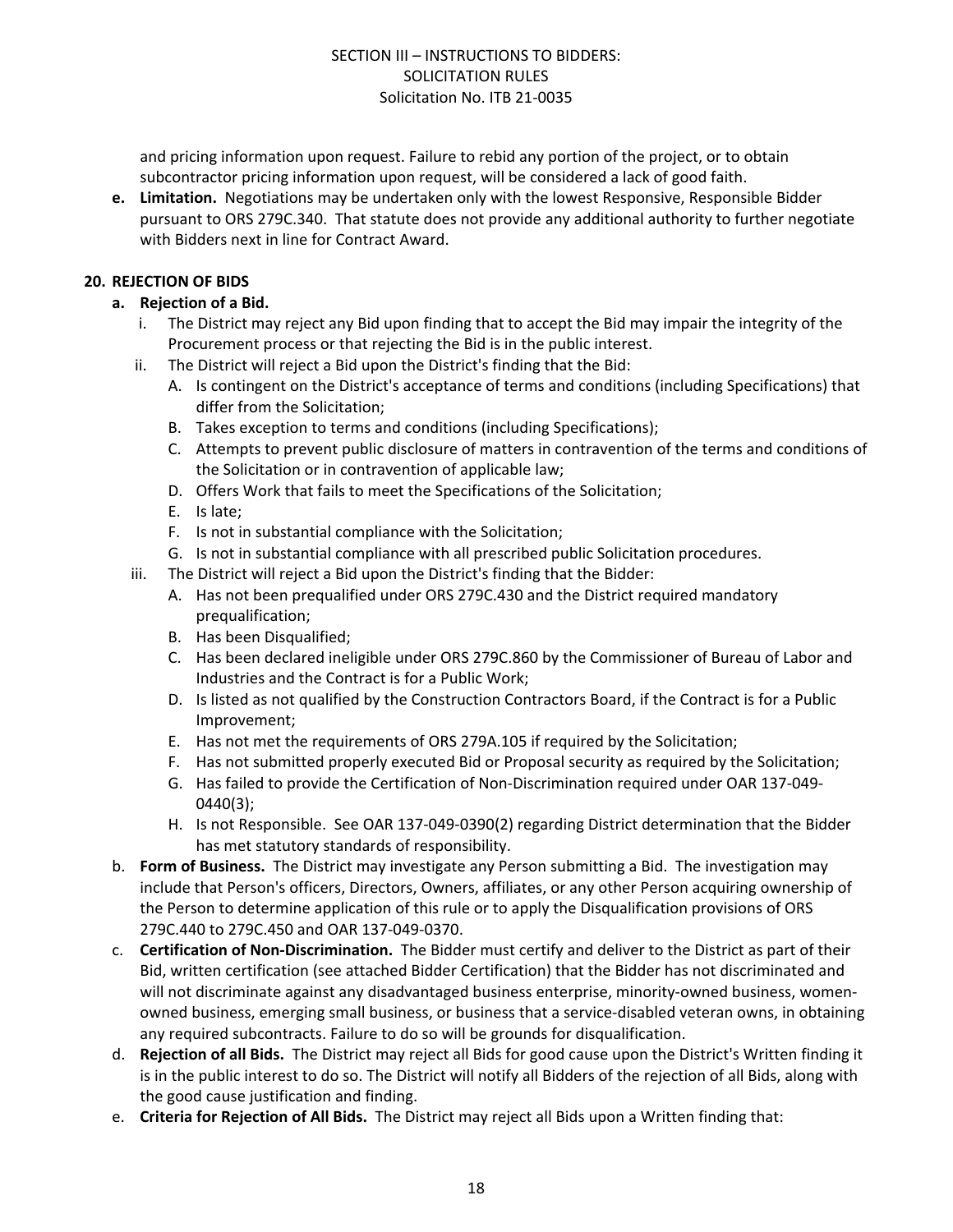- i. The content of or an error in the Solicitation, or the Solicitation process unnecessarily restricted competition for the Contract;
- ii. The price, quality or performance presented by the Bidders is too costly or of insufficient quality to justify acceptance of the Bids;
- iii. Misconduct, error, or ambiguous or misleading provisions in the Solicitation threaten the fairness and integrity of the competitive process;
- iv. Causes other than legitimate market forces threaten the integrity of the competitive Procurement process. These causes include, but are not limited to, those that tend to limit competition such as restrictions on competition, collusion, corruption, unlawful anti-competitive conduct and inadvertent or intentional errors in the Solicitation;
- v. The District cancels the Solicitation in accordance with OAR 137-049-0270; or
- vi. Any other circumstance indicating that awarding the Contract would not be in the public interest.

#### **21. PROTEST OF CONTRACTOR SELECTION, CONTRACT AWARD**

- a. **Purpose.** An adversely affected or aggrieved Bidder must exhaust all avenues of administrative review and relief before seeking judicial review of the District's Contractor selection or Contract Award decision.
- b. **Notice of Intent to Award.** Unless otherwise provided in the Solicitation, the District will provide written notice to all Bidders of the District's intent to award the Contract. The District's Award will not be final until the later of the following:
	- i. Seven (7) days after the date of the notice, unless the Solicitation provided a different period for protest; or
	- ii. The District provides a written response to all timely-filed protests that denies the protest and affirms the Award.

#### **c. Right to Protest Award.**

- i. An adversely affected or aggrieved Bidder may submit to the District a Written protest of the District's intent to award within seven (7) days after issuance of the notice of intent to award the Contract, unless a different protest period is provided under the Solicitation.
- ii. The Bidders protest must be in Writing and must specify the grounds upon which the protest is based.
- iii. A Bidder is adversely affected or aggrieved only if the Bidder is eligible for Award of the Contract as the Responsible Bidder submitting the lowest Responsive Bid and is next in line for Award, i.e., the protesting Bidder must claim and state specific reasons why all lower Bidders are ineligible for Award:
	- A. Because their Bids were non-responsive; or
	- B. The District committed a substantial violation of a provision in the Solicitation or of an applicable Procurement statute or administrative rule, and the protesting Bidder was unfairly evaluated and would have, but for such substantial violation, been the Responsible Bidder offering the lowest Responsive Bid.
- iv. The District will not consider a protest submitted after the time period established in this Rule or such different period as may be provided in the Solicitation.
- d. **Authority to Resolve Protests.** The District's Purchasing Manager will settle or resolve a written protest submitted in accordance with the requirements of this Rule.
- e. **Decision.** If a protest is not settled, the Superintendent, or designee, will promptly issue a written decision on the protest. Judicial review of this decision will be available if provided by statute.
- f. **Award.** The successful Bidder must promptly execute the Contract after the Award is final. The District will execute the Contract only after it has obtained all applicable required documents and approvals.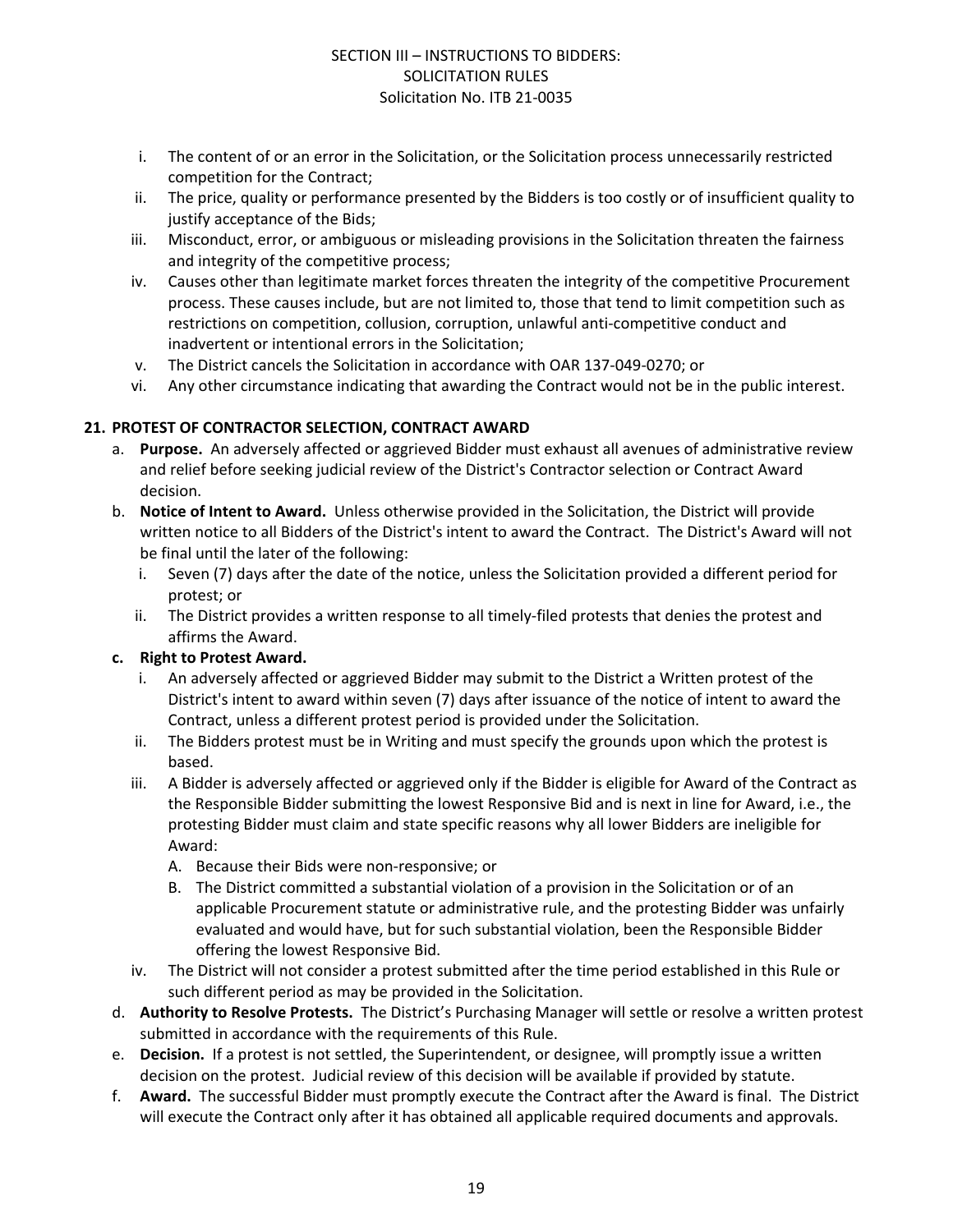**22. BID COSTS**: The District is not liable for any costs incurred by the Bidder in its Bid preparation.

#### **23. CONTRACT:**

The successful Bidder, selected by the District, will receive a modified AIA A101 Owner Contractor Agreement with modified AIA A201 General Conditions. A Sample Contract is enclosed herein (see Attachments). The provisions of the sample AIA A101 Owner Contractor Agreement and AIA A201 General Conditions are in addition to the requirements set forth in this Solicitation.

- d. Bidders are advised to thoroughly review and familiarize themselves with the standard contract. Certain contract terms reflect state statute and may not be altered.
- e. The Contractor will be expected to promptly sign a contract including all standard terms and conditions contained in the sample contract.
- f. Personnel substitution if the contractor must substitute personnel included in the original bid they must obtain written District approval of substituted personnel, prior to substitution.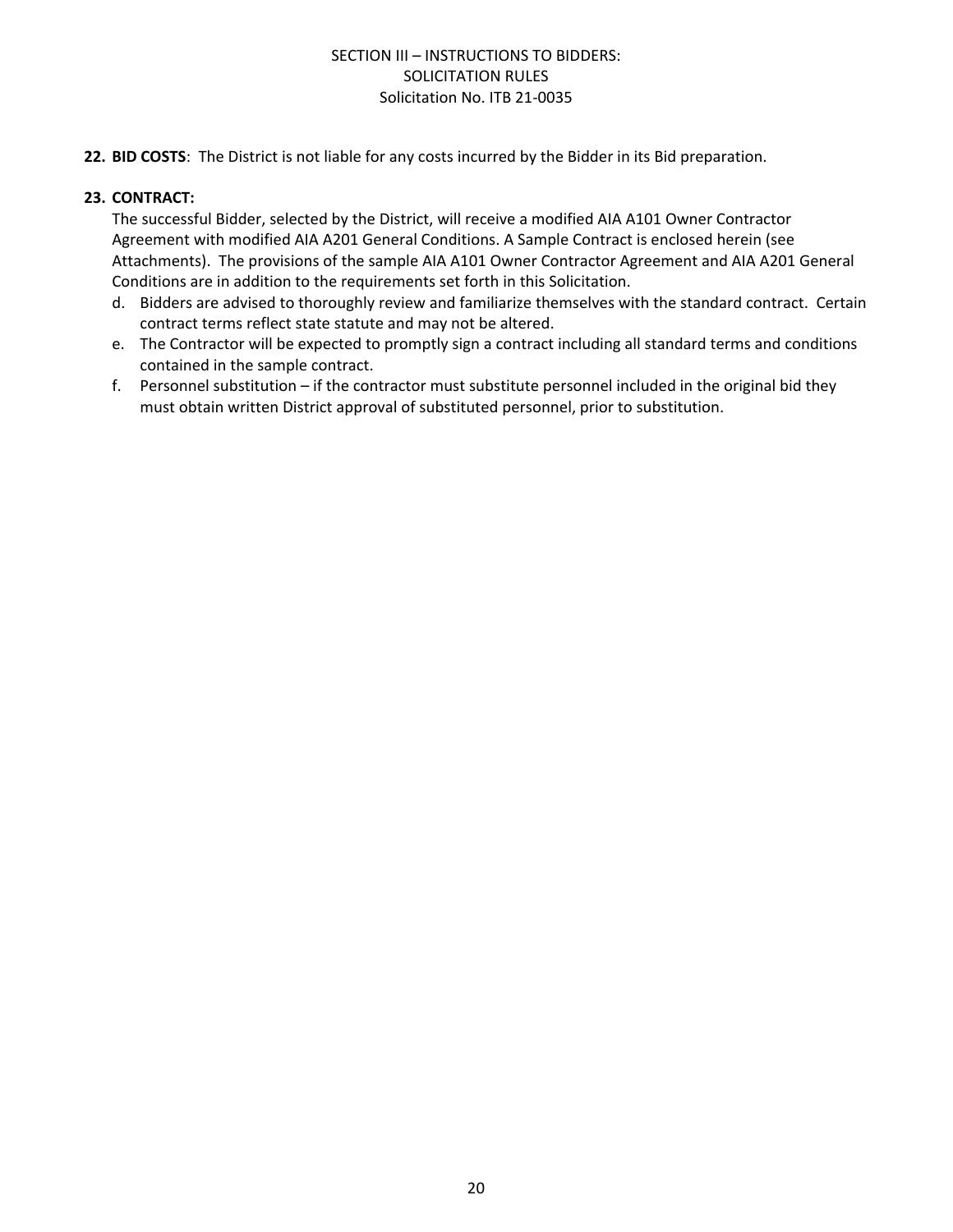#### **1. PUBLIC WORKS REQUIREMENTS**

This solicitation will result in a Contract for a Public Work subject to ORS 279C.800 to 279C.870 or the Davis-Bacon Act (40 U.S.C. 3141 et seq., if applicable). No Bid will be received or considered by the District unless the Bid contains a statement by the Bidder that the provisions of ORS 279C.800 to 279C.870 (prevailing wage rates paid to employees) or the Davis Bacon Act (40 U.S.C. 3141 et seq, if applicable) are to be complied with (see Bidder Certification).

#### **2. REGISTRATION REQUIREMENTS**

Bidders must be currently registered with the Construction Contractors Board as required by ORS 701.021, licensed by the State Landscape Contractors Board, as required by ORS 671.530, or licensed by the Department of Environmental Quality, as required by ORS 468A.710 (Air Quality) if required, holding the proper registration for the work contemplated herein, at the time of Bid submittal. All Subcontractors participating in the project must be similarly registered with the Construction Contractors Board, State Landscape Contractors Board or Department of Environmental Quality, as required, at the time they propose to engage in subcontract work. The CCB registration requirements apply to all public works contracts unless superseded by federal law.

#### **3. BOLI/PWR REQUIREMENTS**

All contractors and subcontractors will abide by the latest determination of the minimum wage rates as scheduled and published for this region by the U.S. Department of Labor and the Oregon Bureau of Labor and Industries and will abide by all amendments, decisions, and related regulations of these agencies. Specifically:

- a. The Contractor is required to pay workers not less than prevailing wage rates for the Region #2 through the contract period.
- b. If the Contractor fails to pay for labor and services the District can pay and will withhold these amounts from payments to the Contractor. OAR 839-025-0020(2)(a).
- c. The Contractor is required to pay weekly, holiday (including weekends) and daily overtime as required. OAR 839-025-0020(2)(b).
- d. The existing 'prevailing rate of wage' as published by the Oregon Bureau of Labor and Industries are the Prevailing Wage Rates for Public Works Contracts in Oregon effective January 1, 2022 and PWA amendment dated April 1, 2022. They may be found at the following website: [http://www.oregon.gov/boli/WHD/PWR/Pages/pwr\\_state.aspx](http://www.oregon.gov/boli/WHD/PWR/Pages/pwr_state.aspx), and are incorporated herein by this reference.
- e. The Contractor is required to submit Certified Payroll documentation either with each Application for Payment for Work completed, or once monthly whichever time period is shorter.

#### **4. BONDS: PERFORMANCE, PAYMENT AND PUBLIC WORKS**

#### **a. Performance and Payment Bonds.**

- i. Pursuant to ORS 279C.380, the Contractor must furnish bonds covering the faithful performance of the Contact and payment of obligations arising there under. Bonds are to be obtained through a company that is authorized and licensed by the Oregon Insurance Commissioner. The bonding company must be listed on the most current US Government Treasury list, Department Circular 570 or approved PRIOR TO BID SUBMISSION by the District. The cost of the Bonds must be included in the Contract Sum. The amount of each Bond must be equal to 100 percent of the Contract Sum. Performance and Payment Bonds must be the AIA A312 or as approved by the District.
- ii. Bonds must be effective from the Contract date through the Final Completion of the Contract.
- iii. Failure to adhere to these requirements may be grounds for rejection of the Bid.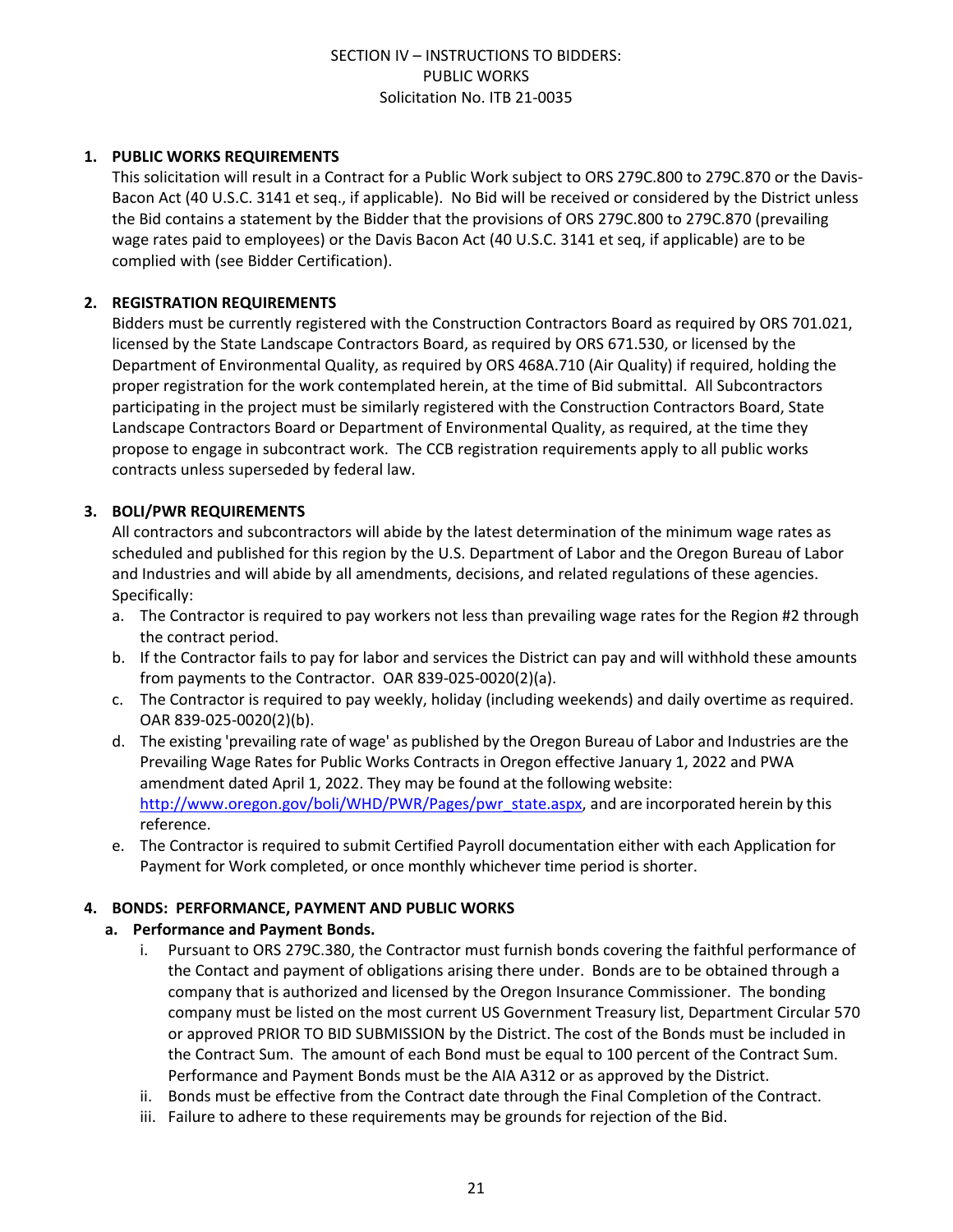#### **b. Public Works Bond.**

- i. Contractors who work on public works projects, subject to the PWR law, are required to file a \$30,000 Public Works Bond to be used exclusively for unpaid wages determined to be due by BOLI. Proof of this bond being in effect must be provided to the District prior to Contract signing, after the award of the contract resulting from this solicitation.
- ii. General Contractors are required to verify that subcontractors have filed a public works bond before permitting a subcontractor to start work on a project.
- iii. ORS 279C.836 provides exemptions from the bond requirements for certified disadvantaged, minority, women, service-disabled veteran owned or emerging small business enterprises. It is the Contractor's responsibility to notify the District if an exemption applies to the Contractor.
- iv. The Public Works Bond must be furnished by a surety company authorized to do business in Oregon
- c. **Time for Submission.** The apparent successful Bidder must promptly furnish the required performance security upon the District's request. If the Bidder fails to furnish the security as requested, the District may reject the Bid and award the Contract to the Responsible Bidder with the next lowest Responsive Bid, and, at the District's discretion, the Bidder must forfeit its Bid Bond.

#### **5. SUBSTITUTE CONTRACTOR**

If the Contractor provided a performance bond, the District may afford the Contractor's surety the opportunity to provide a substitute Contractor to complete performance of the Contract. A substitute Contractor must perform all remaining contract Work and comply with all terms and conditions of the Contract, including the provisions of the performance bond and the payment bond. Such substitute performance does not involve the Award of a new Contract and will not be subject to the competitive procurement provisions of ORS Chapter 279C.

#### **6. FOREIGN CONTRACTOR**

If the Contract Price exceeds \$10,000 and the Contractor is a Foreign Contractor, the Contractor must promptly report to the Oregon Department of Revenue on forms provided by the Department of Revenue, the Contract Price, terms of payment, Contract duration and such other information as the Department of Revenue may require before final payment can be made on the Contract. A copy of the report must be forwarded to the District. The District will satisfy itself that the above requirements have been complied with before it issues final payment on the Contract.

#### **7. CERTIFIED PAYROLL WITHHOLDING**

- a. If a prime contractor does not file certified payroll as required (at least once per month), the District will withhold 25% of amounts due to the prime contractor, in addition to any other required Retainage.
- b. If a first-tier subcontract does not file certified payroll reports as required, the prime contractor must withhold 25% of amounts due the first-tier subcontractor.
- c. Once certified payroll reports are submitted, the District or prime contractor are to pay amounts withheld within 14 days.
- d. Neither the District nor the prime contractor is required to verify the accuracy of the contents of the certified payroll reports.

#### **8. DRUG TESTING REQUIREMENT**

ORS 279C.505(2) requires that all public improvement contracts contain a provision requiring contractors to demonstrate that an employee drug-testing program is in place. Bidders are therefore required to certify that they have an employee drug-testing program in place that applies to all employees and will maintain a drug-testing program at all times during the performance of the awarded Contract. Failure to maintain a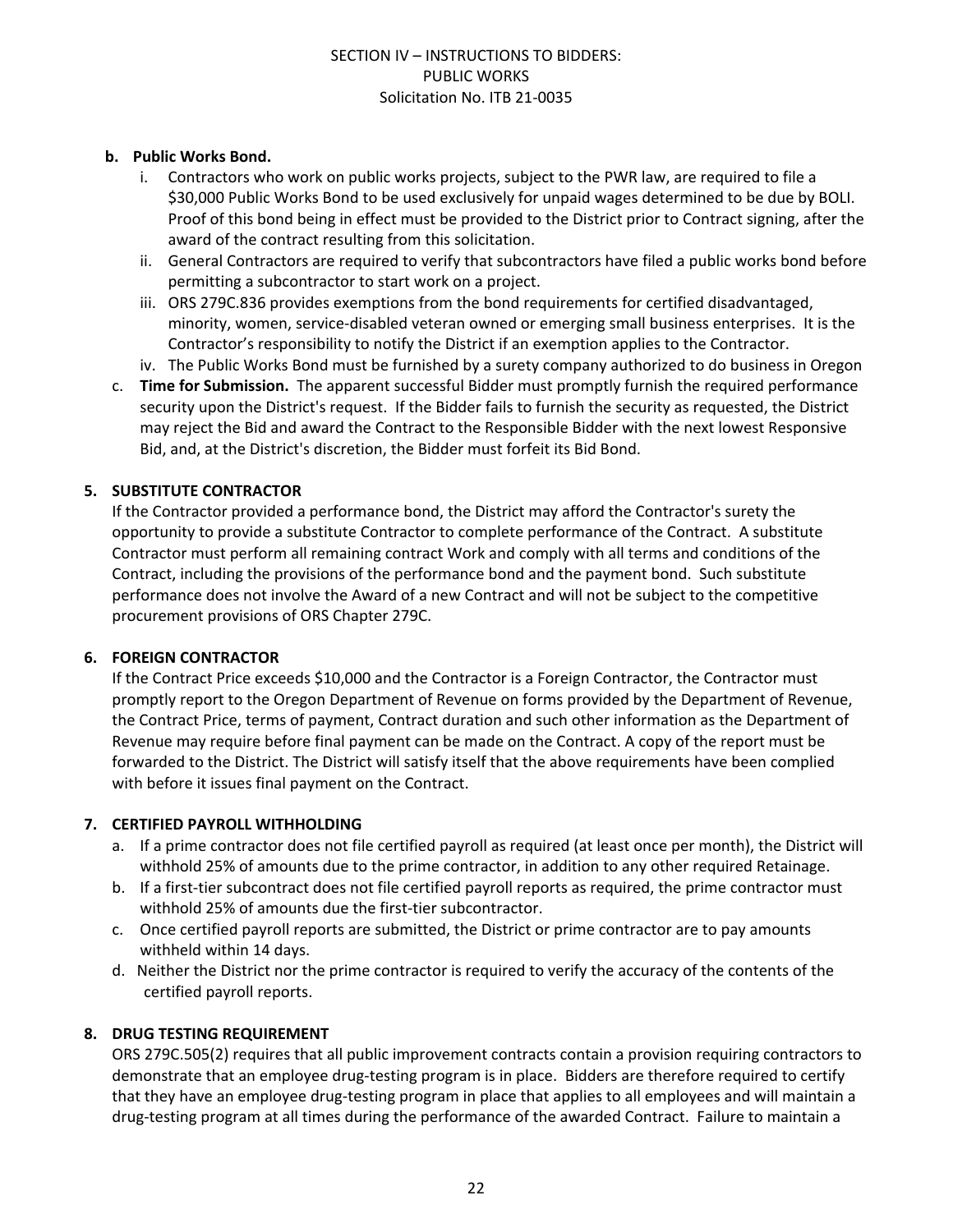program will constitute a material breach of contract. The use of drugs, alcohol, or any tobacco products is prohibited on all District property.

#### **9. OTHER TERMS AND CONDITIONS:**

The Contractor must understand and agree to comply with the following:

- a. Provide prompt payment to all Persons supplying labor or material for the performance of the work; Pay all contributions or amounts due the Industrial Accident Fund; Not permit any lien or claim to be filed or prosecuted against the District; and Pay to the Department of Revenue all sums withheld from employees. (ORS 279C.505(1));
- b. Demonstrate that an employee drug testing program is in place. (ORS 279C.505(2));
- c. If the Contract calls for demolition Work described in ORS 279C.510(1), the Contractor is required to salvage or recycle construction and demolition debris, if feasible and cost-effective;
- d. If the Contract calls for lawn or landscape maintenance, the Contractor is required to compost or mulch yard waste material at an approved site, if feasible and cost effective (ORS 279C.510(2);
- e. If the Contractor fails, neglects or refuses to pay promptly a person's claim for labor or services provided to the contractor or a subcontractor, the District may pay the amount of the claim to the person that provides the labor or services and charge the amount of the payment against funds due or to become due the contractor, as set forth in ORS 279C.515(1);
- f. If the Contractor or a first-tier subcontractor fails, neglects or refuses to pay a person that provides labor or materials in connection with the public improvement contract within 30 days after receiving payment from the contracting agency or a contractor, the contractor or first-tier subcontractor owes the person the amount due plus interest charges. (ORS 279C.515(2));
- g. If the Contractor or a subcontractor fails, neglects or refuses to pay a person that provides labor or materials in connection with the public improvement contract, the person may file a complaint with the Construction Contractors Board, unless payment is subject to a good faith dispute as defined in ORS 279C.580. (ORS 279C.515(3));
- h. Abide by maximum hours of labor and overtime, as set forth in ORS 279C.520(1);
- i. Provide employer notice to employees of hours and days that employees may be required to work, as set forth in ORS 279C.520(2);
- j. Abide by environmental and natural resources regulations (ORS 279C.525);
- k. Make required payments for medical care and certain services related to sickness and injury to employees, as set forth in ORS 279C.530(1);
- l. Understand all employers, including Contractor, that employ subject workers who work under this Contract in the State of Oregon must comply with ORS 656.017 and provide the required Workers' Compensation coverage, unless such employers are exempt under ORS 656.126. Contractor must ensure that each of its subcontractors complies with these requirements. (ORS 279C.530(2));
- m. Abide by maximum hours, holidays and overtime (ORS 279C.540);
- n. Abide by time limitation on claims for overtime (ORS 279C.545);
- o. Pay prevailing wage rates, including subcontractors (ORS 279C.800 to 279C.870);
- p. File required BOLI Public Works bond(s) including subcontractors, as set forth in ORS 279C.830(2);
- q. Follow Retainage rules (ORS 279C.550 to 279C.570);
- r. Abide by prompt payment policy, progress payments, rate of interest (ORS 279C.570);
- s. Maintain relations with subcontractors (ORS 279C.580);
- t. Make notice of claim (ORS 279C.605);
- u. Provide Affidavit of Compliance with the Oregon tax laws in accordance with ORS 305.385; and
- v. Certify that all subcontractors performing Work described in ORS 701.005(2) (i.e., construction Work) will be registered with the Construction Contractors Board, licensed by the State Landscape Contractors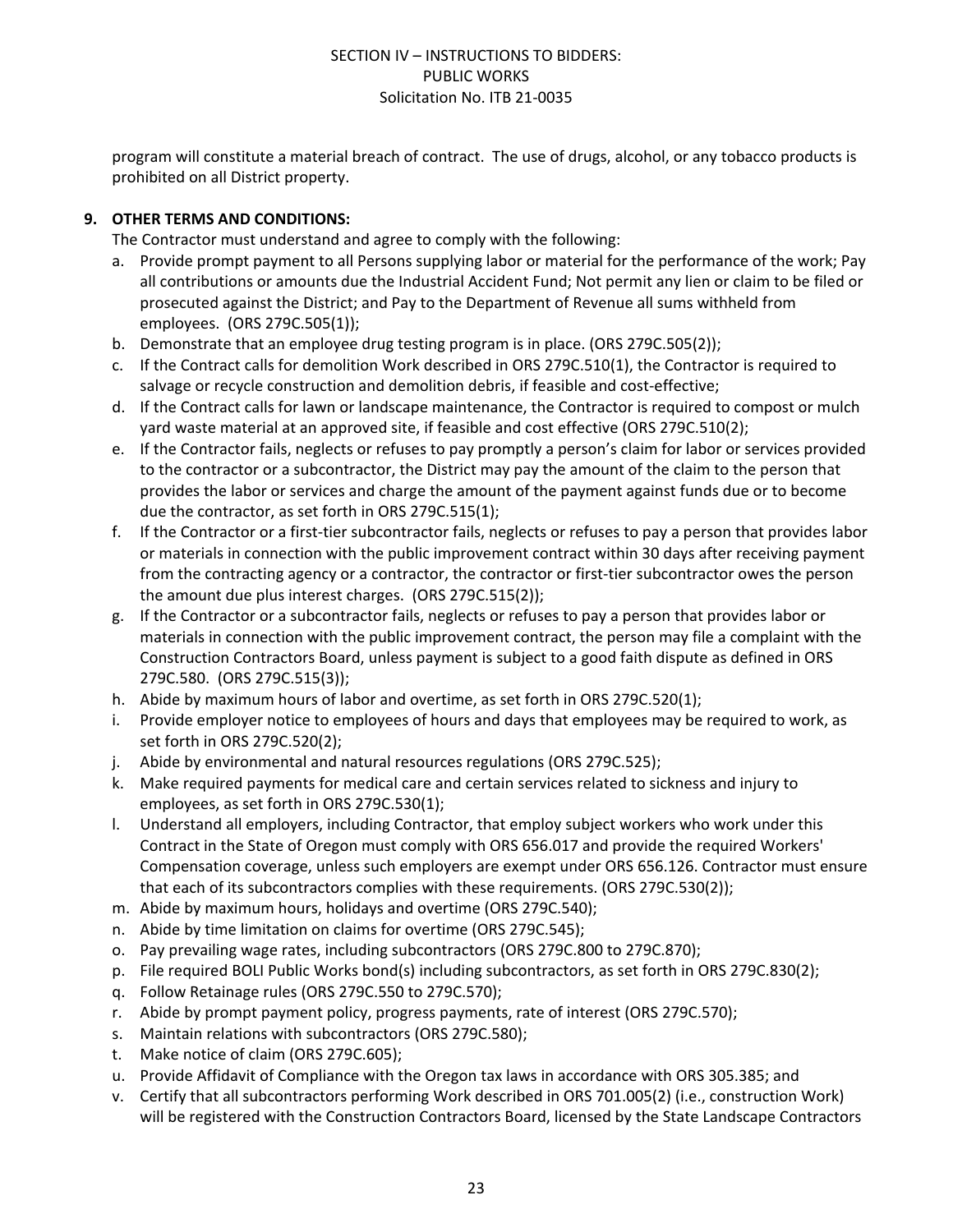Board in accordance with ORS 701.021 to 701.050, or licensed under ORS 468A.720 (Air Quality), if required, before the subcontractors commence Work under the Contract.

- w. Assignment or Transfer Restricted. Unless otherwise provided in the Contract, the Contractor must not assign, sell, dispose of, or transfer rights, or delegate duties under the Contract, either in whole or in part, without the District's prior Written consent. Unless otherwise agreed by the District in Writing, such consent will not relieve the Contractor of any obligations under the Contract. Any assignee or transferee will be considered the agent of the Contractor and be bound to abide by all provisions of the Contract. If the District consents in Writing to an assignment, sale, disposal or transfer of the Contractor's rights or delegation of Contractor's duties, the Contractor and its surety, if any, must remain liable to the District for complete performance of the Contract as if no such assignment, sale, disposal, transfer or delegation had occurred unless the District otherwise agrees in Writing.
- x. In accordance with OAR 333-01901030, all persons engaged to provide goods and/or services at a school or school-based program which takes place at or in school facilitates **and who has direct/indirect contact with students**, must be vaccinated against COVID-19 or have a documented medical or religious exception. Unvaccinated persons, regardless of exception status, may not perform work which takes place at or in school facilities if they may have direct/indirect contact with students.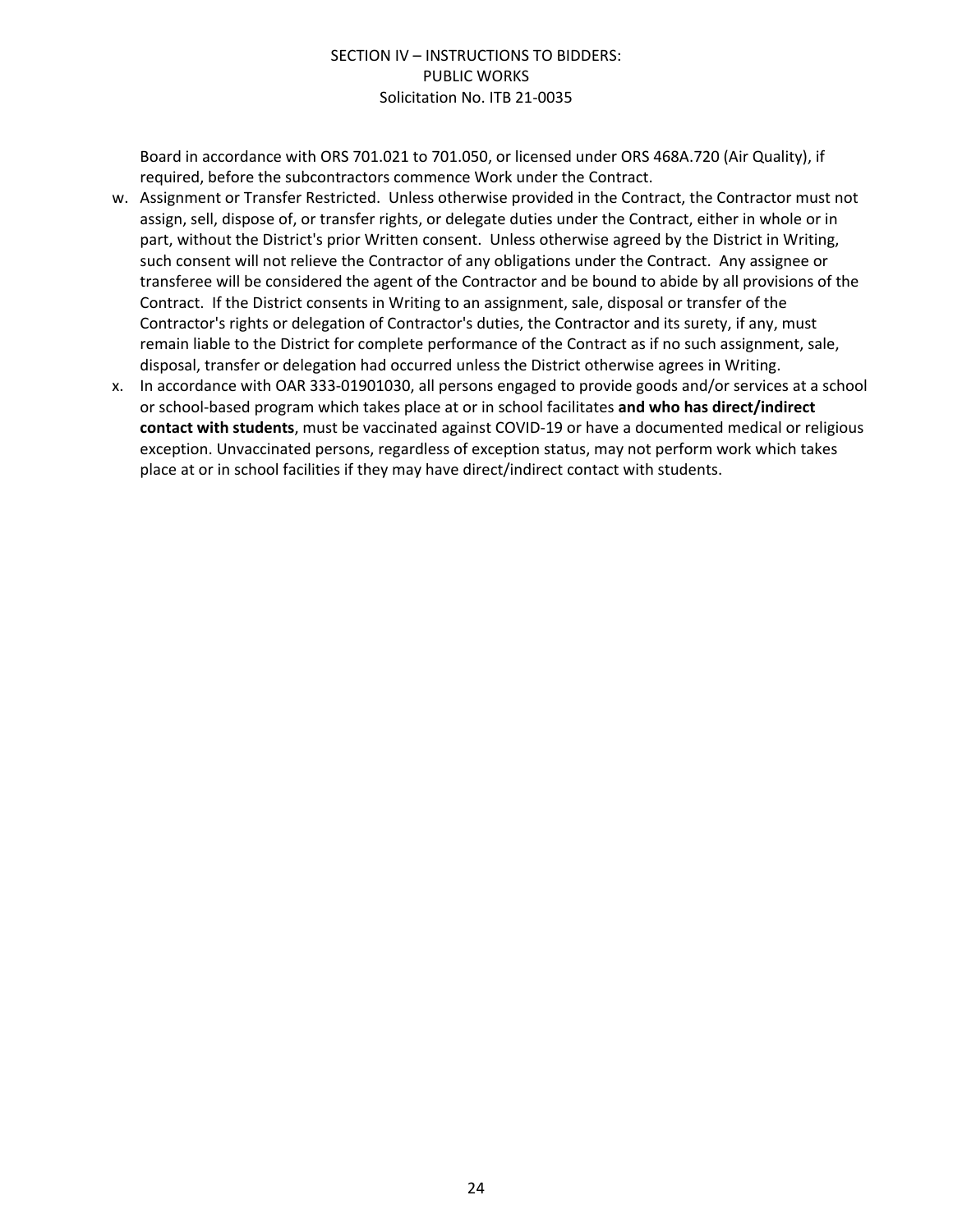#### SECTION V – ATTACHMENTS Solicitation No. ITB 21-0035

#### **1. BID PREPARATION:**

- a. Bidder must complete and return as its Bid, the required Affidavit, Certifications and Forms included as Attachments to this Solicitation. (See Attached Bid Submission Checklist)
- b. Failure to complete, **sign**, and submit these and any other document(s) as requested or required in accordance with this Solicitation may be grounds to declare the Bid nonresponsive.

#### **2. FORMS**

- a. The attached forms are to be included in Bid.
- b. Copies of the included forms (See Attached Bid Submission Checklist) are to be completed and submitted by the Bidder along with other required documents as required by the Instructions to Bidders.
- c. **References.** If the Bidder has performed any project or work with the District in the last ten (10) years, one of the references must be from the Bidder's most recent contract with the District.

#### **3. FORM OF AGREEMENT**

The form of construction agreement to be used between the District and the General Contractor for the Project is the AIA Document A101-2017 and AIA Document A201-2017 as issued by the Beaverton School District. Any references and/or requirements of the General Contractor to the District must apply to subcontractors' requirements to the District and General Contractor. A sample Copy of the AIA Document A101-2017 and AIA Document A201-2017 as issued by Beaverton School District are included herein.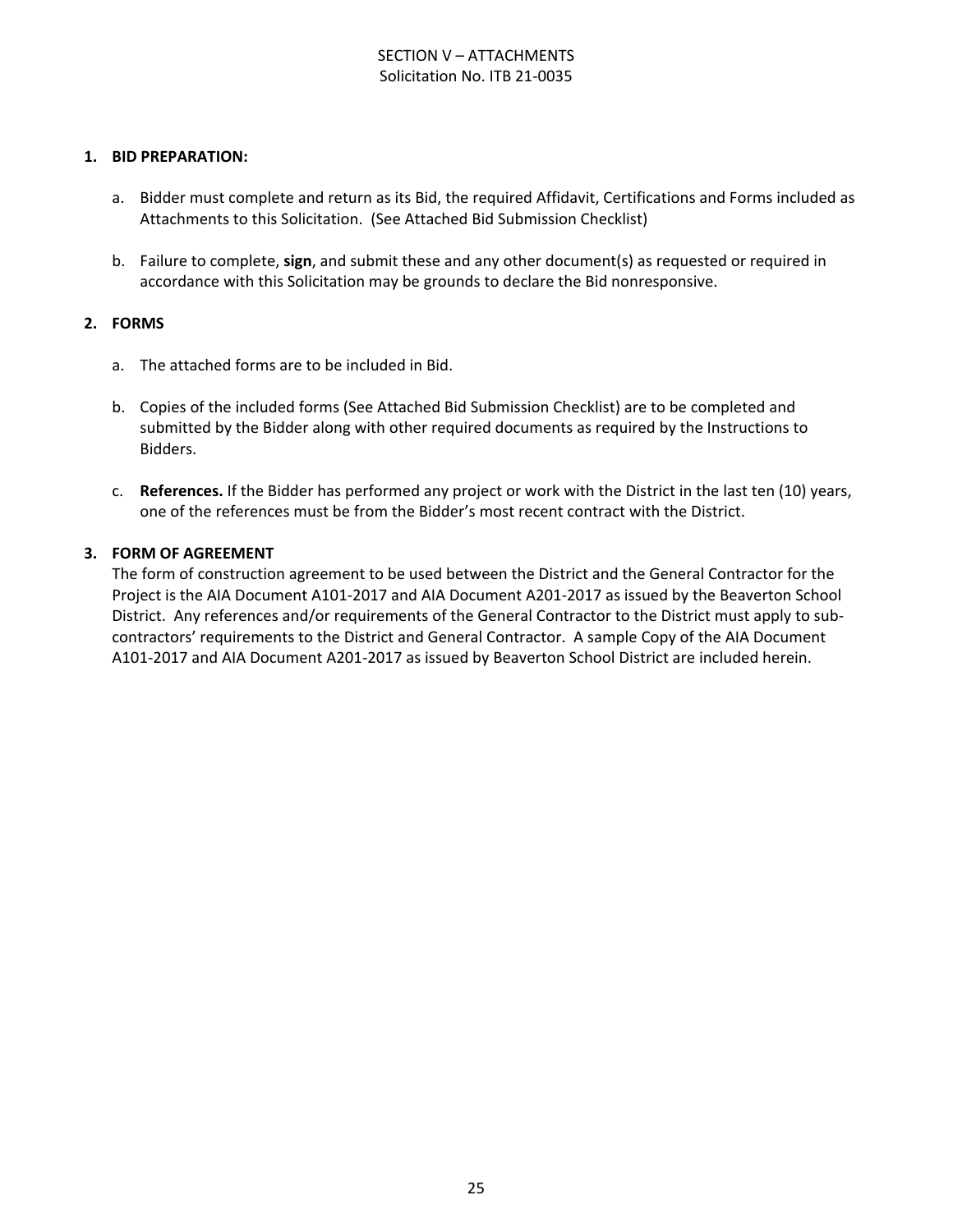#### SECTION V – ATTACHMENTS Solicitation No. ITB 21-0035

# **BID SUBMISSION CHECKLIST**

#### **ALL AFFIDAVITS, CERTIFICATIONS, FORMS AND BID CONTENT REQUIREMENTS AS SPECIFIED IN SECTION V MUST BE INCLUDED AS PART OF THE BID.**

#### **\_\_\_\_ REQUIRED AFFIDAVIT, CERTIFICATIONS AND FORMS**

The following affidavit, certifications and forms must be completed **and signed** by the person authorized to represent the Bidder regarding all matters related to the Bid and authorized to bind the Bidder to the agreement. Failure to submit any of the required, completed, **and signed** affidavits/certifications/forms may be grounds to declare the Bid nonresponsive.

- BIDDER CERTIFICATION This serves as the cover sheet for your Bid. (Attachment A)
- BID SCHEDULE. (Attachment B)
- BID SECURITY (Bid Bond). (Attachment C)
- AFFADAVIT OF NON-COLLUSION / COMPLIANCE WITH TAX LAWS. (Attachment D)
- NON-CONFLICT OF INTEREST CERTIFICATION. (Attachment E)
- BIDDER RESPONSIBILITY FORM All Pages. (Attachment F)
- BIDDER REFERENCE FORMS Include the # specified on the form. See SECTION V Paragraph 2. (Attachment G)
- FIRST-TIER SUBCONTRACTOR DISCLOSURE FORM (Attachment H)

The Bidder is **encourage**d to use the following attachment to identify their Bid. It is provided for the Bidder's convenience and is **NOT** required.

**\_\_\_\_\_\_\_\_\_\_\_\_\_\_\_\_\_\_\_\_\_\_\_\_\_\_\_\_\_\_\_\_\_\_\_\_\_\_\_\_\_\_\_\_\_\_\_\_\_\_\_\_\_\_\_\_\_\_\_\_\_\_\_\_\_\_\_\_\_\_\_\_\_\_\_\_\_\_\_\_\_\_\_\_\_\_\_\_\_\_\_**

The following attachment(s) are **NOT** to be returned with the Bid. Bidders must review the content of these attachment(s).

**\_\_\_\_\_\_\_\_\_\_\_\_\_\_\_\_\_\_\_\_\_\_\_\_\_\_\_\_\_\_\_\_\_\_\_\_\_\_\_\_\_\_\_\_\_\_\_\_\_\_\_\_\_\_\_\_\_\_\_\_\_\_\_\_\_\_\_\_\_\_\_\_\_\_\_\_\_\_\_\_\_\_\_\_\_\_\_\_**

ATTACHMENT I Sample AIA A101 Contract and AIA A201 General Conditions

ATTACHMENT J Drawing

ATTACHMENT K During Solicitation Substitution Request Form

ATTACHMENT L Covid Attestation Form

This checklist is provided for the Bidder's convenience in assembling their Bid and is NOT required to be returned with the Bid.

**\_\_\_\_\_\_\_\_\_\_\_\_\_\_\_\_\_\_\_\_\_\_\_\_\_\_\_\_\_\_\_\_\_\_\_\_\_\_\_\_\_\_\_\_\_\_\_\_\_\_\_\_\_\_\_\_\_\_\_\_\_\_\_\_\_\_\_\_\_\_\_\_\_\_\_\_\_\_\_\_\_\_\_\_\_\_\_\_\_**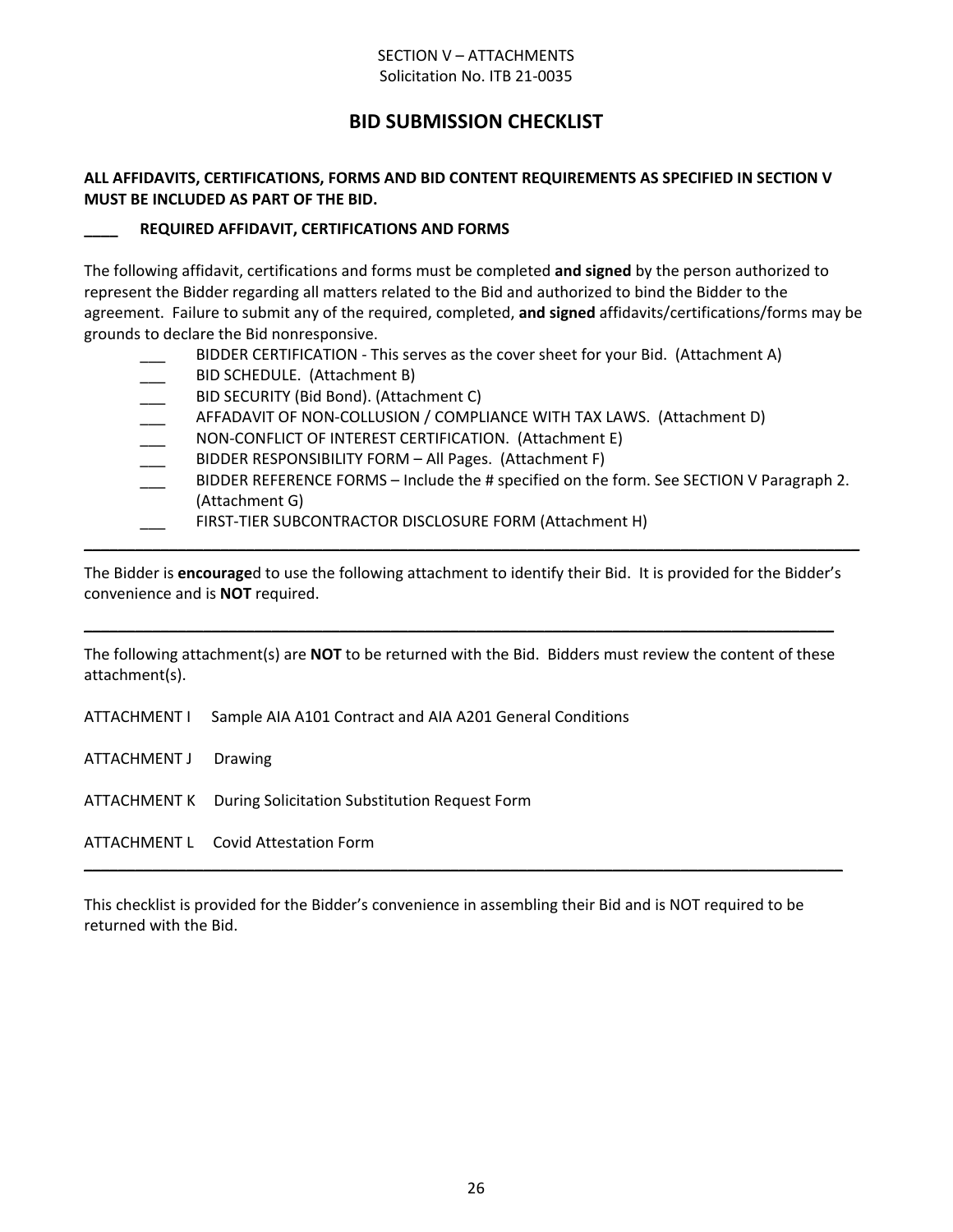

# **BIDDER CERTIFICATION**

| <b>Sign</b>       |                                                                                                                                                                                                                                |                                      |
|-------------------|--------------------------------------------------------------------------------------------------------------------------------------------------------------------------------------------------------------------------------|--------------------------------------|
| Name:             | <u> 1989 - Johann Stoff, deutscher Stoffen und der Stoffen und der Stoffen und der Stoffen und der Stoffen und der</u><br>(Please type or print)                                                                               | Phone: _____________________________ |
| Title:            |                                                                                                                                                                                                                                |                                      |
|                   |                                                                                                                                                                                                                                |                                      |
|                   | Firm/Company Name: The company of the company of the company of the company of the company of the company of the company of the company of the company of the company of the company of the company of the company of the comp |                                      |
| Physical Address: |                                                                                                                                                                                                                                |                                      |
| City, State, Zip: |                                                                                                                                                                                                                                |                                      |

- 1. The Bidder certifies that he or she has read and understands the Drawings, Specifications, Addenda, Contract and all other documents pertaining to this Project.
- 2. The Bidder, having become completely familiar with the local conditions and legal requirements affecting the cost of Work at the place where Work is to be executed, and having carefully examined the site conditions as they currently exist, agrees to provide all labor, materials, plant, equipment, transportation and other facilities and services as necessary and/or required to execute all of the Work described by the aforesaid documents will be provided and within the time specified.
- 3. The Bidder acknowledges that the Project Milestones in Section II STATEMENT OF WORK includes certain specific dates. These dates must be adhered to unless modified by mutual agreement between Contractor and the Owner. All dates indicate 5:00 PM Pacific Time.

The Bidder agrees to complete the work within the number of calendar days as stipulated in the Contract and to meet the Milestones and Specific Dates set forth above and acknowledges that his/her failure to achieve Completion by these stipulated dates, or by any Owner authorized extension thereto, subjects the Bidder to liquidated damages for failure to perform, as further defined in the Contracts.

- 4. The Bidder agrees to execute the formal Contract within five (5) days from date of Notice of Acceptance of this Bid. In the event the undersigned fails or neglects to execute the Contract and the undersigned is considered having abandoned the Contract by the Owner, the Bid security will be forfeited.
- 5. The Bidder acknowledges that he or she that signs this Bid is fully authorized to sign on behalf of the firm listed and to fully bind the firm listed to all conditions and provisions thereof.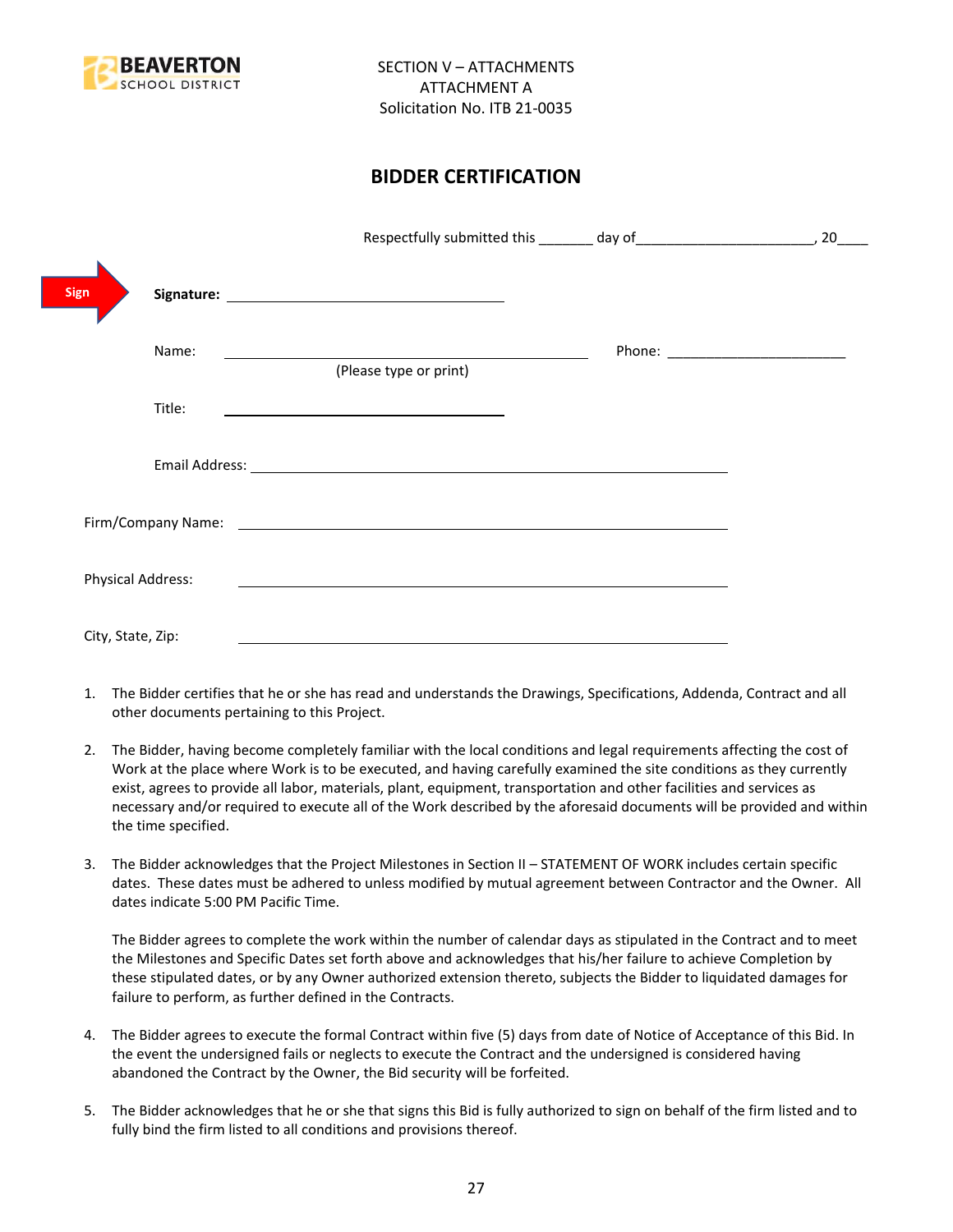

- 6. The Bidder certifies that Bidder has complied or will comply with all requirements of local, state, and national laws, and that no legal requirement has been or will be violated in making or accepting this Bid.
- 7. The Bidder is registered with the Construction Contractors Board, or is licensed by the State Landscape Contractors Board, or licensed under ORS 468A.720 (Air Quality), if required. License Number\_\_\_\_\_\_\_\_\_\_\_\_\_\_\_\_\_\_\_\_\_\_\_\_. (The District will not receive or consider a Bid for a Public Improvement unless the Bidder is registered with the Construction Contractors Board, or is licensed by the State Landscape Contractors Board).
- 8. The Bidder, pursuant to ORS 279A.120 (1), (check one) is figure is figure to a resident Bidder. If not, indicate State of residency \_\_\_\_\_\_\_\_\_\_\_\_\_\_\_\_\_\_\_\_\_\_\_\_.
- 9. The Bidder certifies that the required Statutory Public Works Bond has been filed with the Construction Contractor's Board.
- 10. The Bidder agrees to be bound by and will comply with the provisions of Prevailing Wage Laws ORS 279C.800 through ORS 279C.870 or the Davis-Bacon Act (40 U.S.C. 3141 et seq., if applicable).
- 11. The Bidder certifies that it has not discriminated and will not discriminate, in violation of ORS 279A.110, against any disadvantaged business enterprise, minority-owned business, women-owned business, emerging small business, or business that a service-disabled veteran owns in obtaining any required subcontract.
- 12. The Bidder agrees to comply with Oregon tax laws in accordance with ORS 305.385.
- 13. Any Bid of a contractor or subcontractor listed on BOLI's List of Ineligibles will be rejected.
- 14. The Bidder acknowledges receipt of the following Addenda: (List by number and date appearing on Addendum.)

| Addendum Number | Date | Addendum Number | Date |
|-----------------|------|-----------------|------|
|                 |      |                 |      |
|                 |      |                 |      |
|                 |      |                 |      |
|                 |      |                 |      |
|                 |      |                 |      |

This solicitation will result in a Contract for a Public Work subject to ORS 279C.800 to 279C.870.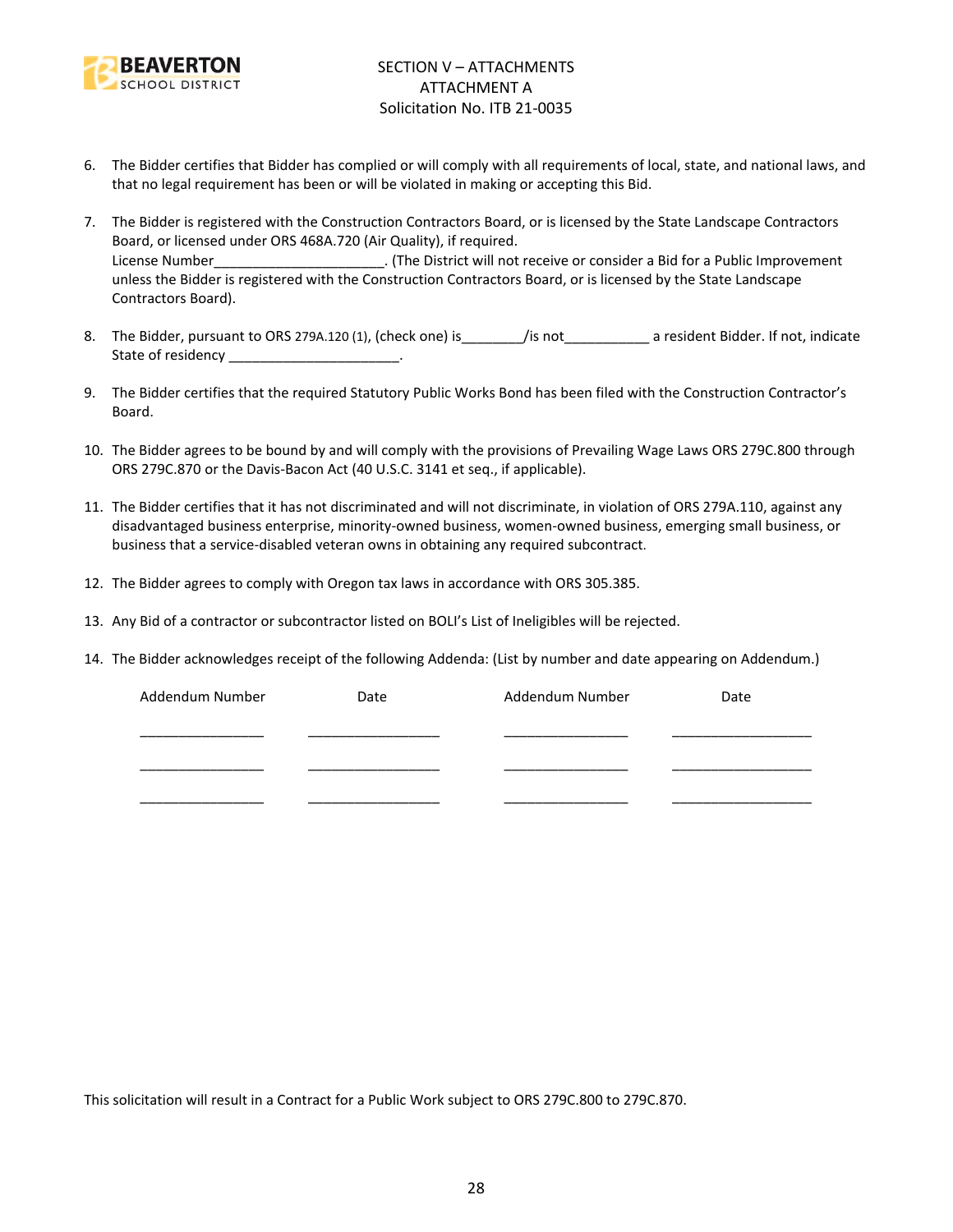

# **BID SCHEDULE**

\_\_\_\_\_\_\_\_\_\_\_\_\_\_\_\_\_\_\_\_\_\_\_\_\_\_\_\_\_\_\_\_\_\_\_\_\_\_\_\_\_ (Contractor)

TOTAL BASE BID: including the Work as defined in the Project Manual, Drawings and Addenda (if any), the TOTAL SUM OF:

DOLLARS (\$ )

**NOTE: Contractor will be required to develop a schedule of values for payment and accounting purposes prior to the initial request for payment in a form acceptable to the District.** If any information submitted on this form is contradictory, words prevail over numbers.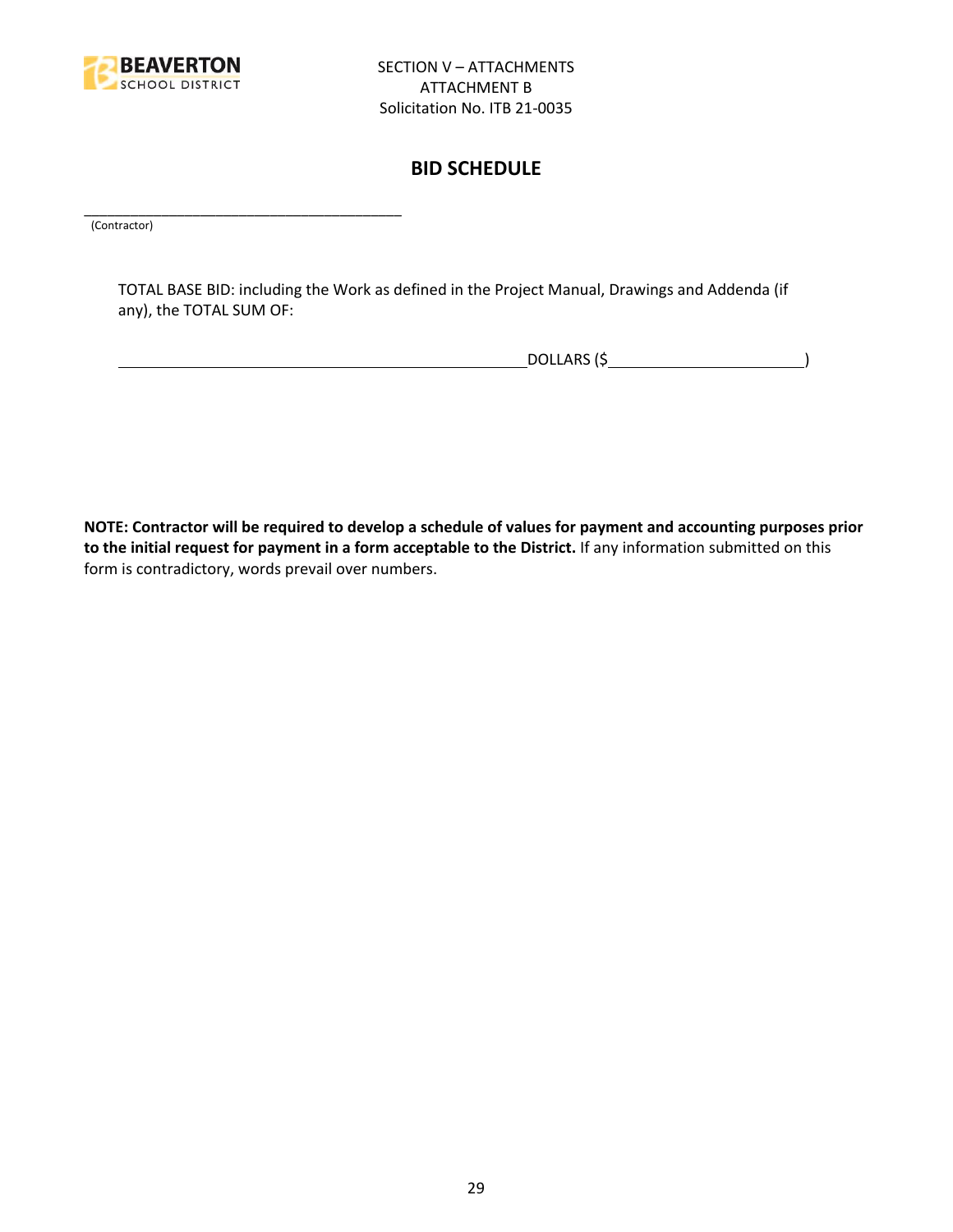

#### **BID BOND**

(Contractor)

THIS DOCUMENT HAS IMPORTANT LEGAL CONSEQUENCES: CONSULTATION WITH AN ATTORNEY IS ENCOURAGED WITH RESPECT TO ITS COMPLETION OR MODIFICATION.

KNOW ALL MEN BY THESE PRESENTS, that we \_\_\_\_\_\_\_\_\_\_\_\_\_\_\_\_\_\_\_\_\_\_\_\_\_\_\_\_\_\_\_\_\_\_\_\_\_\_\_\_\_\_\_

*(Here insert full name and address or legal title of Contractor)*

As Principal, hereinafter called the Principal, and \_\_\_\_\_\_\_\_\_\_\_\_\_\_\_\_\_\_\_\_\_\_\_\_\_\_\_\_

\_\_\_\_\_\_\_\_\_\_\_\_\_\_\_\_\_\_\_\_\_\_\_\_\_\_\_\_\_\_\_\_\_\_\_\_\_\_\_\_\_

*(Here insert full name and address or legal title of Surety)*

a Corporation duly organized under the laws of the State of Oregon as Surety, hereinafter called the Surety, are held and firmly bound unto Beaverton School District No. 48J, 16550 SW Merlo Road, Beaverton, OR 97003, as Obligee, hereinafter called the Obligee, in the sum of five percent of dollars (\$) amount Bid (5%), for the payment of which sum well and truly to be made, the said Principal and the said Surety, bind ourselves, our heirs, executors, administrators, successors and assigns, jointly and severally, firmly by these presents.

WHEREAS, the Principal has submitted a Bid for \_\_\_\_\_\_\_\_\_\_\_\_\_\_\_\_\_\_\_\_\_\_\_\_\_\_\_\_\_.

NOW, THEREFORE, if the Obligee shall accept the Bid of the Principal and the Principal shall enter into a Contract with the Obligee in accordance with the terms of such Bid, and give such bond or bonds as may be specified in the Contract Documents with good and sufficient surety for the faithful performance of such Contract and for the prompt payment of labor and material furnished in the prosecution thereof, or in the event of the failure of the Principal to enter such Contract and give such bond or bonds, if the Principal shall pay to the Obligee the difference not to exceed the penalty hereof between the amount specified in said Bid and such larger amount for which the Obligee may in good faith contract with another party to perform the Work covered by said Bid, then this obligation shall be null and void, otherwise to remain in full force and effect.

\_\_\_\_\_\_\_\_\_\_\_\_\_\_\_\_\_\_\_\_\_\_\_\_\_\_\_\_\_\_\_\_\_\_\_\_\_\_\_\_\_

\_\_\_\_\_\_\_\_\_\_\_\_\_\_\_\_\_\_\_\_\_\_\_\_\_\_\_\_\_\_\_\_\_\_\_\_\_\_\_\_\_

Signed and sealed this \_\_\_\_\_ day of \_\_\_\_\_\_\_\_\_\_\_\_, 20\_\_\_\_.

(Witness) (Principal) (Seal)

(Title)

\_\_\_\_\_\_\_\_\_\_\_\_\_\_\_\_\_\_\_\_\_\_\_\_\_\_\_\_\_\_\_\_\_\_\_ \_\_\_\_\_\_\_\_\_\_\_\_\_\_\_\_\_\_\_\_\_\_\_\_\_\_\_\_\_\_\_\_\_\_\_\_\_\_\_\_\_

(Witness) (Surety) (Seal)

\_\_\_\_\_\_\_\_\_\_\_\_\_\_\_\_\_\_\_\_\_\_\_\_\_\_\_\_\_\_\_\_\_\_\_ \_\_\_\_\_\_\_\_\_\_\_\_\_\_\_\_\_\_\_\_\_\_\_\_\_\_\_\_\_\_\_\_\_\_\_\_\_\_\_\_\_

(Title)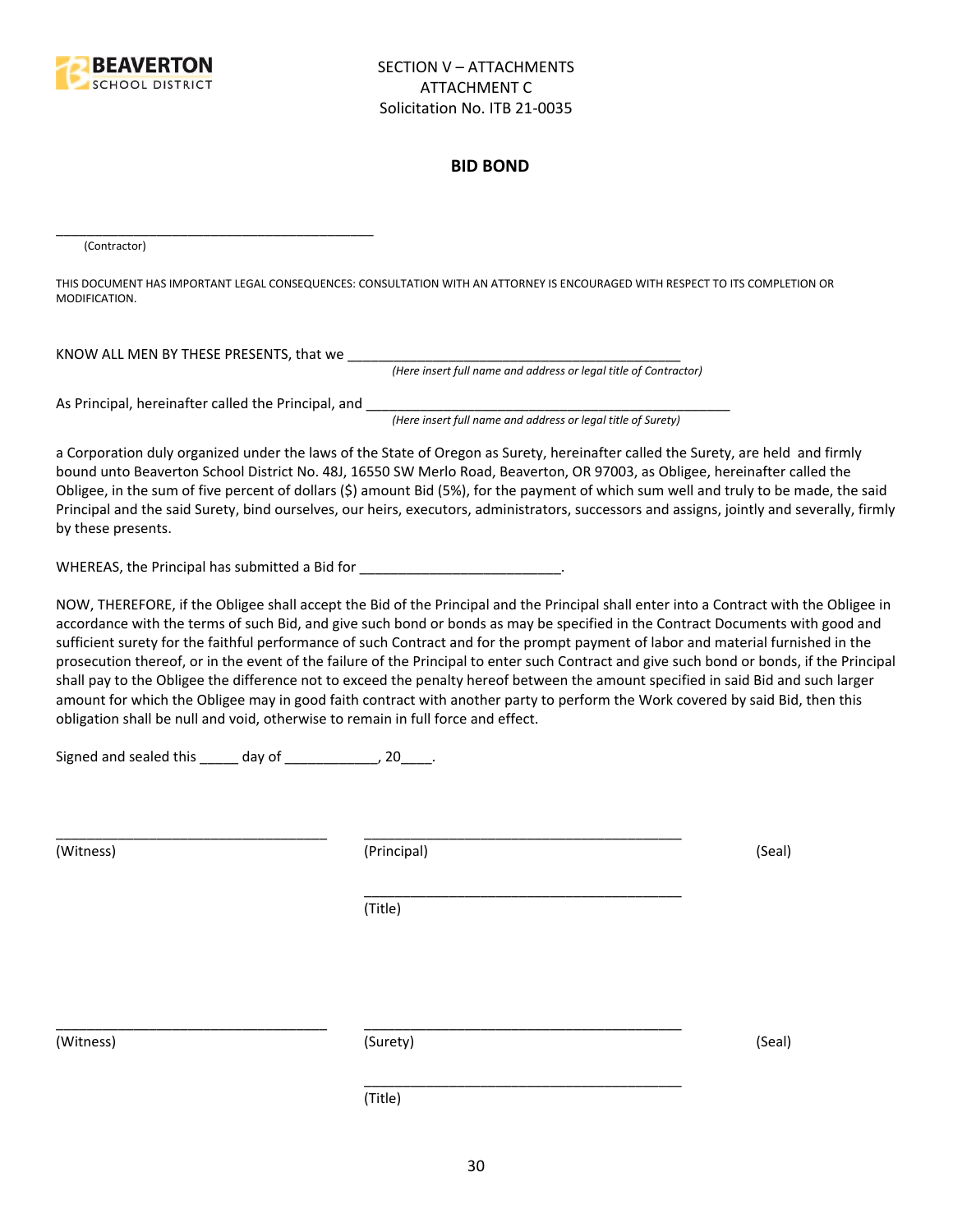

#### **AFFIDAVIT OF NON-COLLUSION / COMPLIANCE WITH TAX LAWS**

(Bidder)

I state that:

(1) The correct taxpayer identification numbers are:

\_\_\_\_\_\_\_\_\_\_\_\_\_\_\_\_\_\_\_\_\_\_\_\_\_\_\_\_\_\_\_\_\_\_\_\_\_\_

- A. Federal Employer ID Number (EIN): \_\_\_\_\_\_\_\_\_\_\_\_\_\_\_\_ B. Employer's Oregon ID Number: \_\_\_\_\_\_\_\_\_\_\_\_\_\_\_\_
- (2) Bidder is not subject to backup withholding because (i) Bidder is exempt from backup withholding, (ii) Bidder has not been notified by the IRS that Bidder is subject to backup withholding as a result of a failure to report all interest or dividends, or (iii) the IRS has notified Bidder that Bidder is no longer subject to backup withholding;
- (3) The price(s) and amount of this Bid must be arrived at independently and without consultation, communication or agreement with any other Supplier, Bidder or potential Bidder, except as disclosed on the attached appendix.
- (4) That neither the price(s) nor the amount of this Bid, and neither the approximate price(s) nor approximate amount of this Bid, will be disclosed to any other firm or person who is a Bidder or potential Bidder, and they will not be disclosed before Contract award.
- (5) No attempt has been made or will be made to induce any firm or person to refrain from proposing on this Solicitation, or to submit any noncompetitive Bid or other complementary Bid.
- (6) The Bid of my firm is made in good faith and not pursuant to any agreement or discussion with, or inducement from, any firm or person to submit a complementary or other noncompetitive Bid.
- (7) \_\_\_\_\_\_\_\_\_\_\_\_\_\_\_\_\_\_\_\_\_\_\_\_\_\_\_\_\_\_\_\_\_\_\_\_\_\_\_\_\_ (name of firm), its affiliates, subsidiaries, officers, directors and employees are not currently under investigation by any governmental agency and have not in the last four years been convicted of or found liable for any act prohibited by State or Federal law in any jurisdiction, involving conspiracy or collusion with respect to proposing on any public contract, except as described in the attached appendix.

I state that **I state that**  $\blacksquare$  (name of firm) understands and acknowledges that the above representations are material and important, and will be relied on by the Beaverton School District in awarding the contract(s) for which this Bid is submitted. I understand and my firm understands that any misstatement in this affidavit is and will be treated as fraudulent concealment from the Beaverton School District of the true facts relating to the submission of Bids for this contract. I am authorized to act on behalf of Bidder, and have authority and knowledge regarding Bidder's payment of taxes, and to the best of my knowledge, Bidder is not in violation of any Oregon tax laws, including, without limitation, those tax laws listed in ORS 305.380(4); the elderly rental assistance program under ORS 310.630 to 310.706; and any local taxes administered by the Oregon Department of Revenue under ORS 305.620.

| (Affiant's Signature)                                                                                                                                                                                                          |        |    |                  |
|--------------------------------------------------------------------------------------------------------------------------------------------------------------------------------------------------------------------------------|--------|----|------------------|
| <b>STATE OF OREGON</b>                                                                                                                                                                                                         |        |    |                  |
| County of the country of the country of the country of the country of the country of the country of the country of the country of the country of the country of the country of the country of the country of the country of th |        |    |                  |
| Signed and sworn to before me on                                                                                                                                                                                               |        | by |                  |
|                                                                                                                                                                                                                                | (date) |    | (Affiant's name) |
|                                                                                                                                                                                                                                |        |    |                  |
|                                                                                                                                                                                                                                |        |    |                  |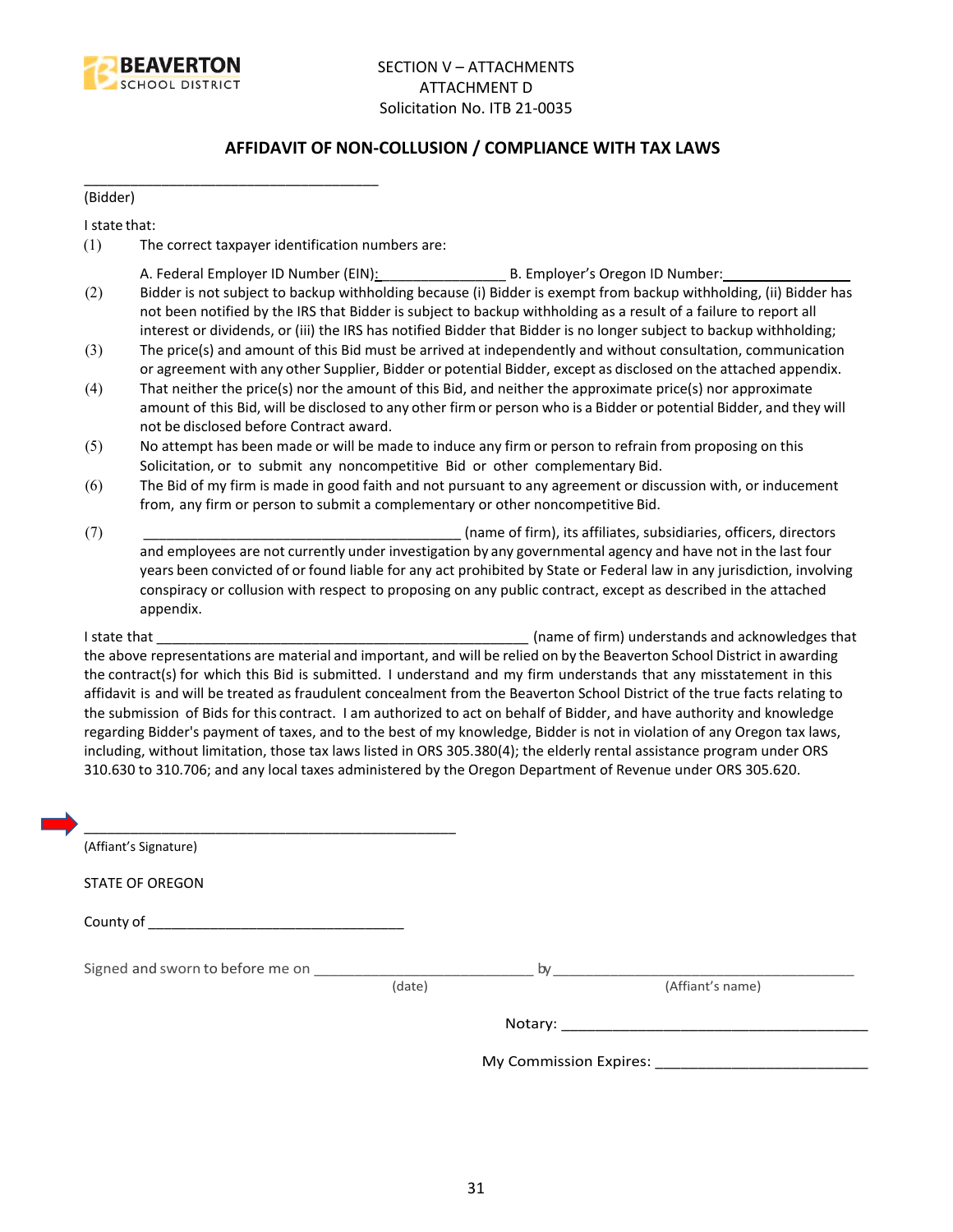

### **NON-CONFLICT OF INTEREST CERTIFICATION**

**Issuing Agency:** Beaverton School District

I, the contract of the contract of the contract of the contract of the hereby certify I have read the statement defining conflict of interest as quoted below; that I understand the statement; that no conflict of interest exists as therein defined, which precludes an impartial Bid/Proposal to be submitted by myself or the entity/company for which the Bid/Proposal is submitted, and that if such a conflict should arise, I will immediately notify the Beaverton School District and disqualify my Bid/Proposal.

**"NO OFFICER, EMPLOYEE, OR AGENT OF THE BIDDER/PROPOSER HAS ANY PERSONAL FINANCIAL INTEREST, DIRECT OR INDIRECT, IN THE OPERATION OF THE BEAVERTON SCHOOL DISTRICT OR WITH ANY PARTY CONNECTED WITH THE OREGON SCHOOL AND DISTRICT IMPROVEMENT NETWORK, DIRECTLY OR INDIRECTLY."**

| Signature: |                      |                        |  |  |
|------------|----------------------|------------------------|--|--|
| Name:      |                      |                        |  |  |
|            |                      | (Please type or print) |  |  |
| Title:     |                      |                        |  |  |
|            |                      |                        |  |  |
|            | Firm/Company Name: _ |                        |  |  |
|            |                      | (Please type or print) |  |  |
| Date:      |                      |                        |  |  |
|            |                      |                        |  |  |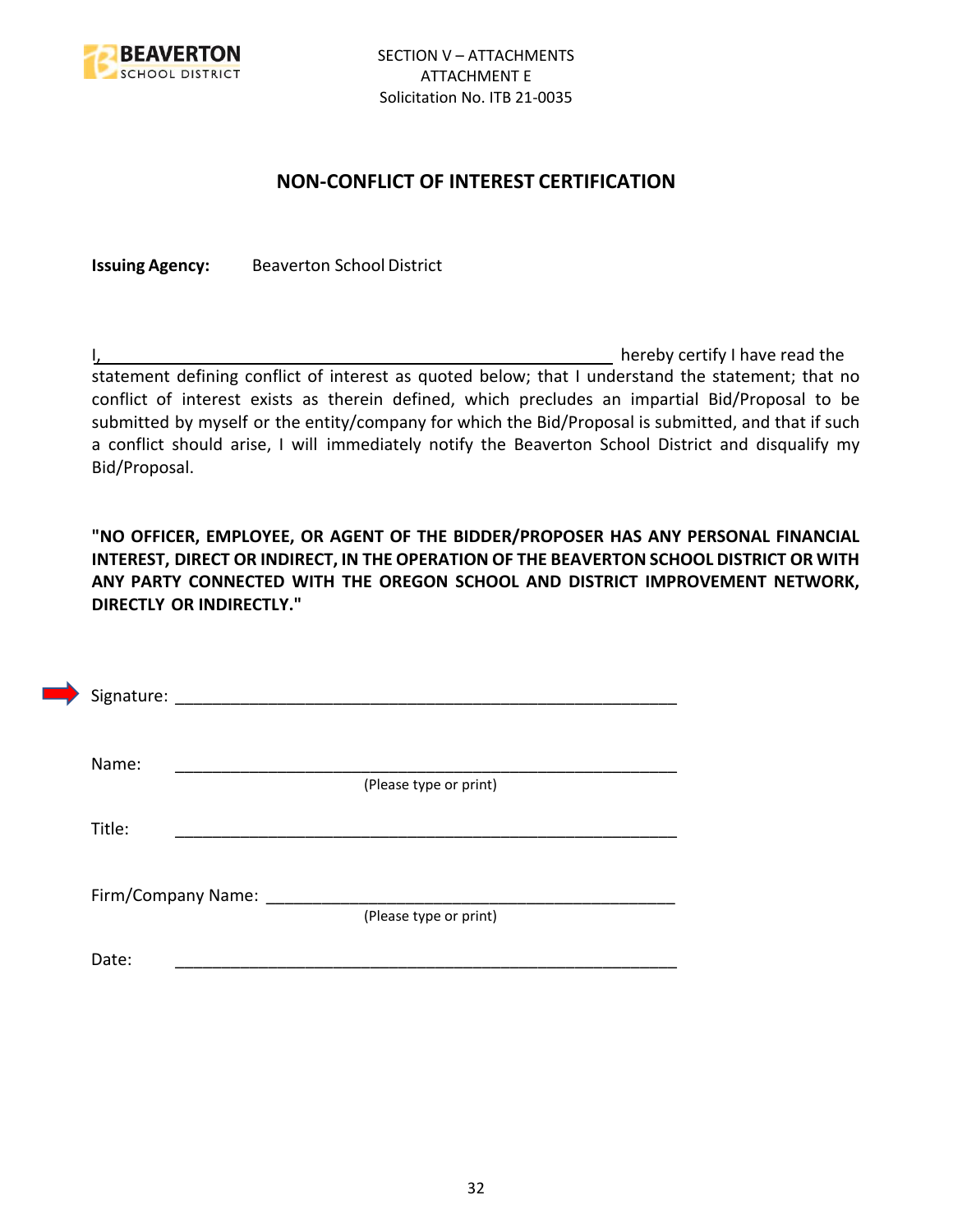

# **BIDDER RESPONSIBILITY FORM (CONTRACTOR'S QUALIFICATIONS AND FINANCIAL INFORMATION)**

#### **DECLARATION AND SIGNATURES**

The undersigned hereby declares that the he or she is duly authorized to complete and submit this Bidder Responsibility Form and that the statements contained herein are true and correct as of the date set forth below. Incomplete, incorrect or misleading information will be reason for a determination by the District of Bidder nonresponsibility.

| Date:      |                   |                        |  |
|------------|-------------------|------------------------|--|
| Signature: |                   |                        |  |
| Name:      |                   |                        |  |
|            |                   | (Please type or print) |  |
| Title:     |                   |                        |  |
|            |                   | (Please type or print) |  |
|            | Firm/Company: ___ |                        |  |
|            |                   | (Please type or print) |  |
| CCB#:      |                   |                        |  |

# **Instructions**

- **1. The information provided in this form is part of the District's inquiry concerning Bidder responsibility. Please print clearly or type.**
- **2. If you need more space, use plain paper. Submit completed form with Bid response.**
- **3. Answer all questions. Submission of a form with unanswered questions, incomplete or illegible answers may result in a finding that the Bidder is not a responsible Bidder.**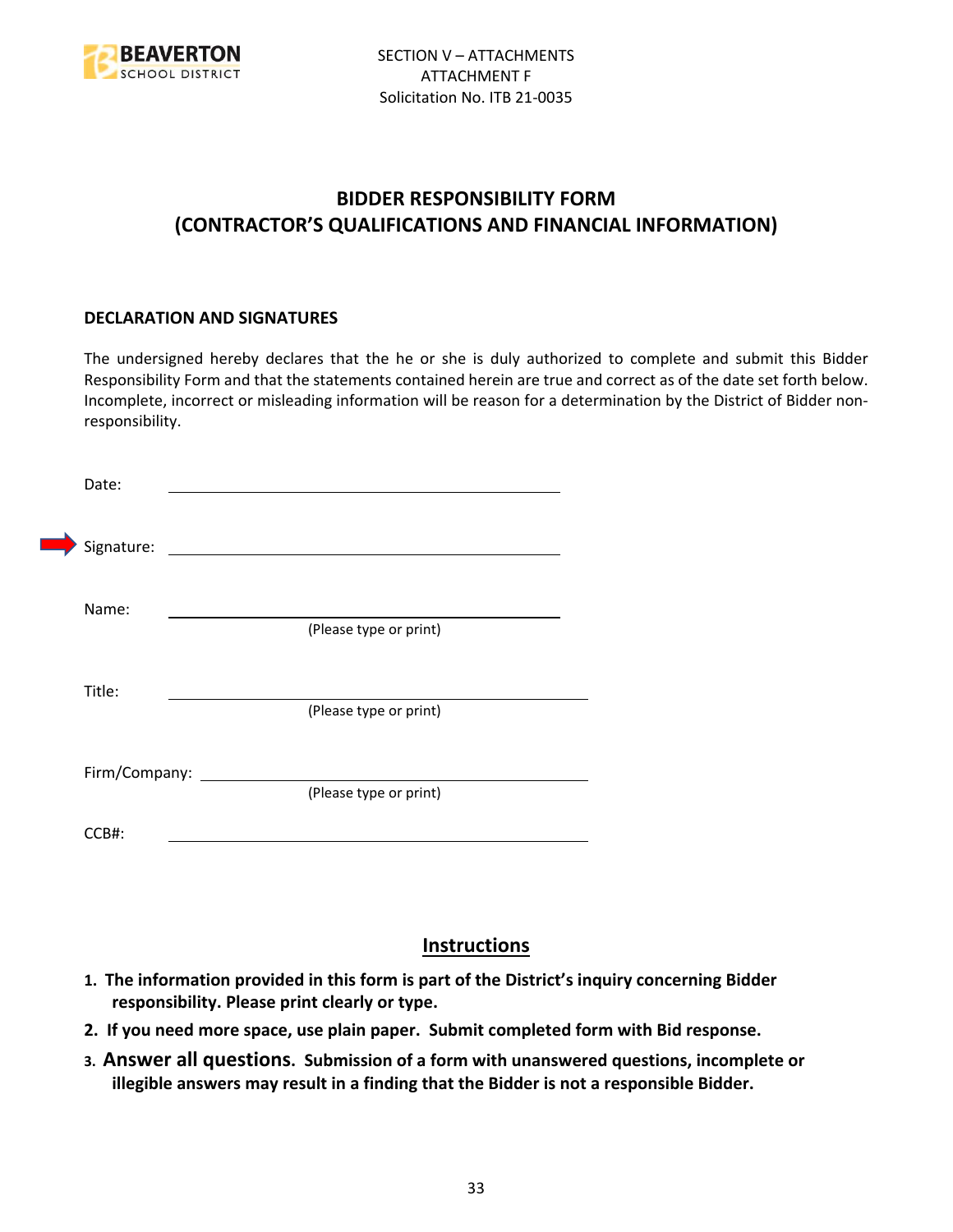

#### **CURRENT CONTRACTS IN FORCE**

| <b>ITEM</b>             | <b>CONTRACT 1</b>               |                 | <b>CONTRACT 2</b>             |                 |
|-------------------------|---------------------------------|-----------------|-------------------------------|-----------------|
| A. Work Location        |                                 |                 |                               |                 |
| B. Scope of Work;       |                                 |                 |                               |                 |
| Check box:              | New Construction                | Re-Construction | New Construction              | Re-Construction |
| C. Contract Amount      | \$                              |                 | \$                            |                 |
| D. Change Order Amount  | \$                              |                 | \$                            |                 |
| E. % Completed          |                                 | $\%$            |                               | $\%$            |
| F. Est. Completion Date |                                 |                 |                               |                 |
| G. Owner's Name         |                                 |                 |                               |                 |
| H. Owner Contact        |                                 |                 |                               |                 |
| I. Telephone            | $\overline{(}$<br>$\mathcal{E}$ |                 | $\lambda$<br>$\overline{ }$   |                 |
| J. E-Mail Address       |                                 |                 |                               |                 |
|                         |                                 |                 | <b>CONTRACT 4</b>             |                 |
| <b>ITEM</b>             | <b>CONTRACT 3</b>               |                 |                               |                 |
| A. Work Location        |                                 |                 |                               |                 |
| B. Scope of Work;       |                                 |                 |                               |                 |
| Check box:              | New Construction                | Re-Construction | New Construction              | Re-Construction |
| C. Contract Amount      | \$                              |                 | \$                            |                 |
| D. Change Order Amount  | \$                              |                 | \$                            |                 |
| E. % Completed          |                                 | $\%$            |                               | $\%$            |
| F. Est. Completion Date |                                 |                 |                               |                 |
| G. Owner's Name         |                                 |                 |                               |                 |
| H. Owner Contact        |                                 |                 |                               |                 |
| I. Telephone            | $\overline{(\ }$<br>$\lambda$   |                 | $\lambda$<br>$\overline{(\ }$ |                 |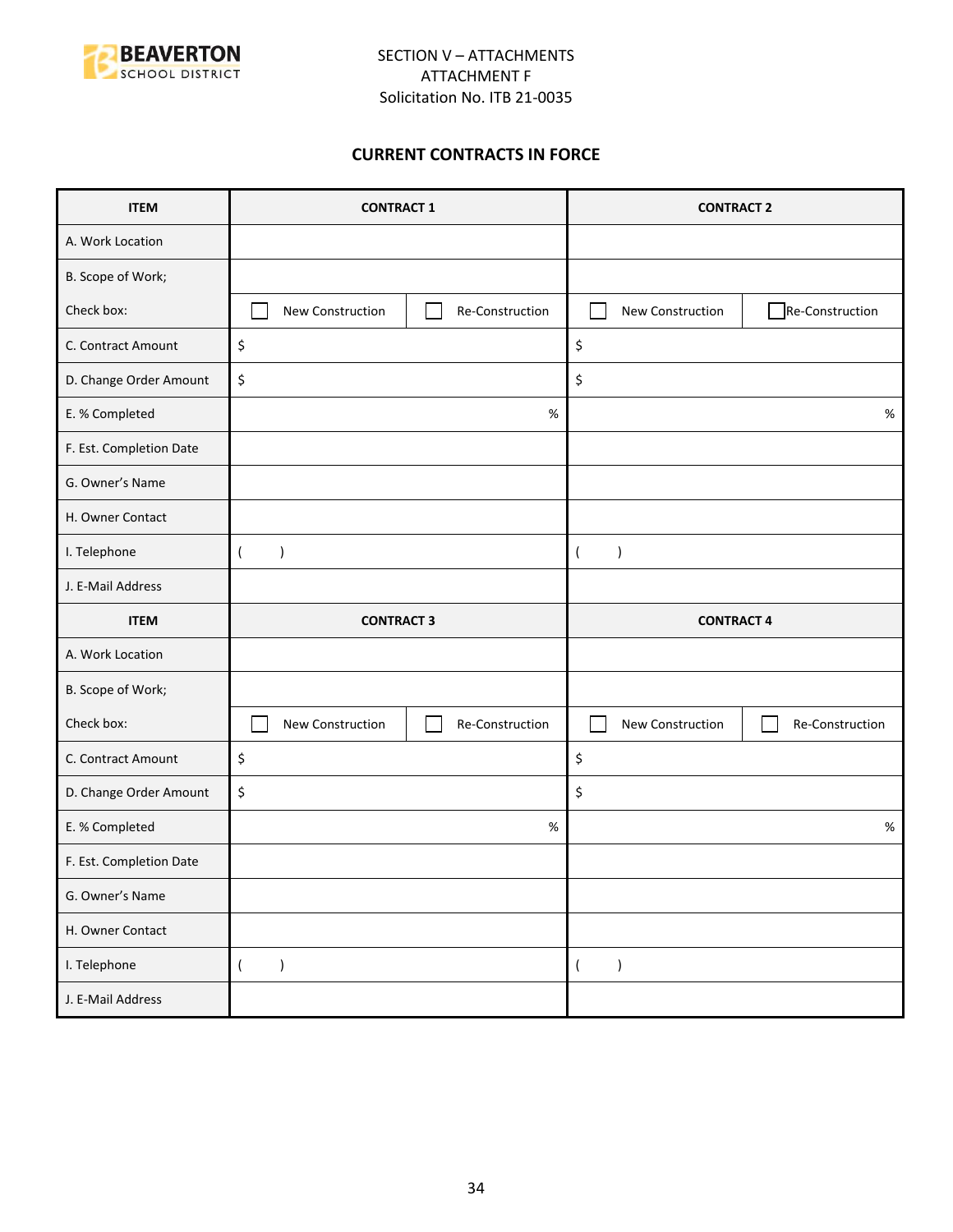

## **LARGEST SIMILAR JOBS YOU HAVE COMPLETED IN THE LAST FIVE YEARS AS THE PRIME CONTRACTOR**

| <b>ITEM</b>            | <b>CONTRACT 1</b> |                 |                  |                 | <b>CONTRACT 2</b> |  |
|------------------------|-------------------|-----------------|------------------|-----------------|-------------------|--|
| A. Work Location       |                   |                 |                  |                 |                   |  |
| B. Scope of Work;      |                   |                 |                  |                 |                   |  |
| Check box:             | New Construction  | Re-Construction | New Construction | Re-Construction |                   |  |
| C. Contract Amount     | \$                |                 | \$               |                 |                   |  |
| D. Change Order Amount | \$                |                 | \$               |                 |                   |  |
| E. % Completed         | %                 |                 |                  | %               |                   |  |
| F. Completion Date     |                   |                 |                  |                 |                   |  |
| G. Owner's Name        |                   |                 |                  |                 |                   |  |
| H. Owner Contact       |                   |                 |                  |                 |                   |  |
| I. Telephone           |                   |                 |                  |                 |                   |  |
| J. E-Mail Address      |                   |                 |                  |                 |                   |  |

#### **LIST COMPANIES FROM WHOM YOU OBTAIN SURETY BONDS**

| <b>ITEM</b>                                 | <b>SURETY COMPANY 1</b>                                                                                                                | <b>SURETY COMPANY 2</b>                                                                                                                                                                                 |
|---------------------------------------------|----------------------------------------------------------------------------------------------------------------------------------------|---------------------------------------------------------------------------------------------------------------------------------------------------------------------------------------------------------|
| A. Company Name                             |                                                                                                                                        |                                                                                                                                                                                                         |
| <b>B. Contact's Name</b>                    |                                                                                                                                        |                                                                                                                                                                                                         |
| C. Telephone                                |                                                                                                                                        |                                                                                                                                                                                                         |
| D. Fax                                      |                                                                                                                                        |                                                                                                                                                                                                         |
| E. E-Mail Address                           |                                                                                                                                        |                                                                                                                                                                                                         |
| PRESENT AMOUNT OF BONDING<br>COVERAGE (\$): | HAS YOUR APPLICATION FOR SURETY BOND<br>EVER BEEN DECLINED (If Yes, please provide<br>detailed information in Remarks)<br>  NO<br> YES | DURING THE PAST 2 YEARS, HAVE YOU BEEN CHARGED<br>WITH A FAILURE TO MEET THE CLAIMS OF YOUR<br>SUBCONTRACTORS OR SUPPLIERS (If Yes, please provide<br>detailed information in Remarks)<br>l YES<br>I NO |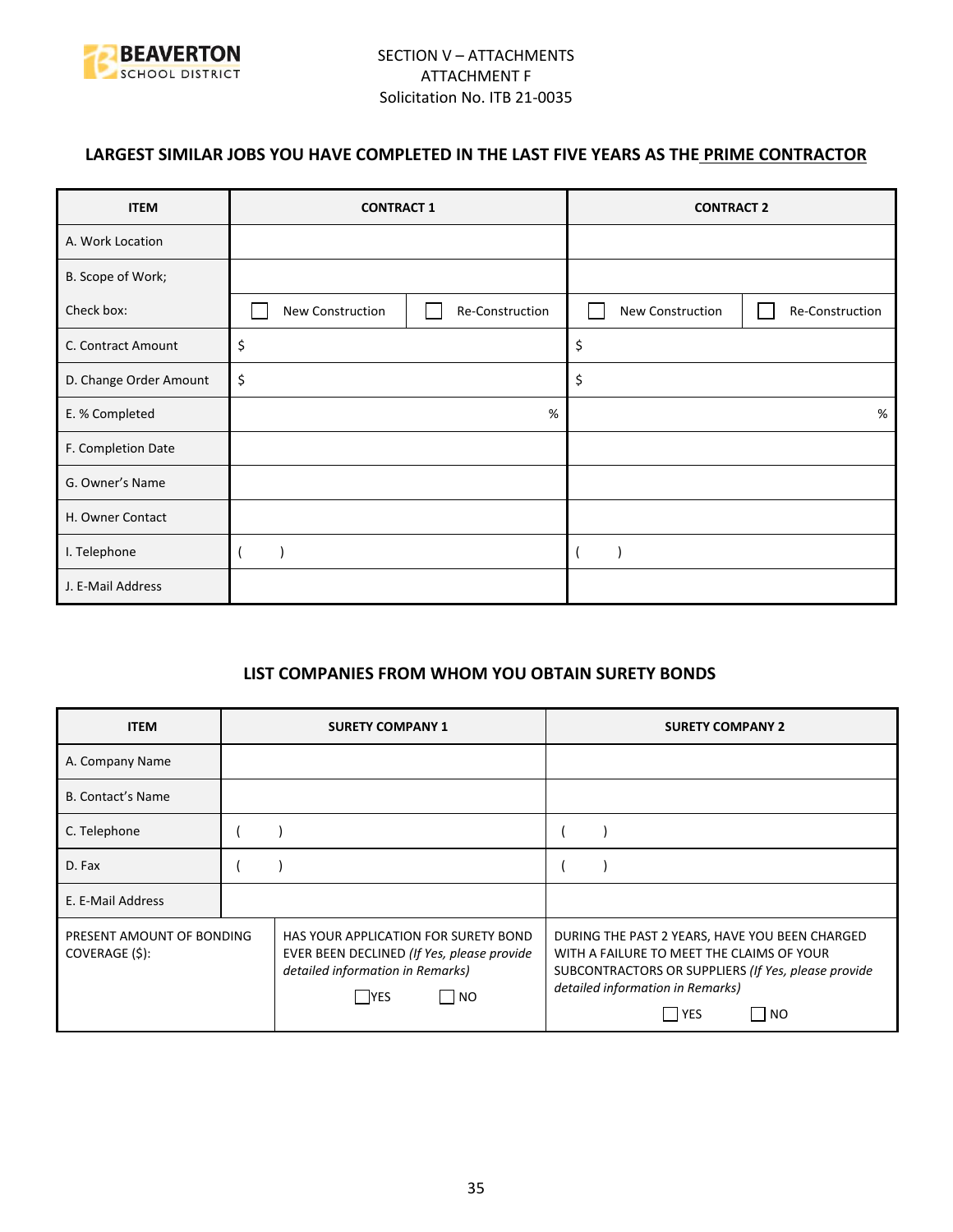

### **RELIABILITY**

| Has your company ever been declared in breach of any contract for unperformed or defective work? $\Box$ Yes.<br>No.                                                                                                                                                                                           |
|---------------------------------------------------------------------------------------------------------------------------------------------------------------------------------------------------------------------------------------------------------------------------------------------------------------|
| If "yes", explain.                                                                                                                                                                                                                                                                                            |
|                                                                                                                                                                                                                                                                                                               |
|                                                                                                                                                                                                                                                                                                               |
| Has any employee or agent of your company ever been convicted of a criminal offense arising out of obtaining, attempting<br>to obtain, or performing a public or private contract or subcontract?<br>Yes.<br>No.                                                                                              |
| If "yes," explain.                                                                                                                                                                                                                                                                                            |
|                                                                                                                                                                                                                                                                                                               |
|                                                                                                                                                                                                                                                                                                               |
| Has any employee or agent of your company been convicted under state or federal law of embezzlement, theft, forgery,<br>bribery, falsification or destruction of records, receiving stolen property or any other offense indicating a lack of business<br>integrity or business honesty?<br>$ $   Yes.<br>No. |
| If "yes," explain.                                                                                                                                                                                                                                                                                            |
|                                                                                                                                                                                                                                                                                                               |
|                                                                                                                                                                                                                                                                                                               |
| Has your company or any employee or agent of your company been convicted under state or federal antitrust laws?<br>Yes.<br>No.                                                                                                                                                                                |
| If "yes," explain.                                                                                                                                                                                                                                                                                            |
|                                                                                                                                                                                                                                                                                                               |
|                                                                                                                                                                                                                                                                                                               |
| Has any Officer or Partner of your organization ever been an Officer or Partner of another Organization that failed to complete<br>a construction contract?<br>Yes.<br>No.                                                                                                                                    |
| If "yes," explain.                                                                                                                                                                                                                                                                                            |
|                                                                                                                                                                                                                                                                                                               |
|                                                                                                                                                                                                                                                                                                               |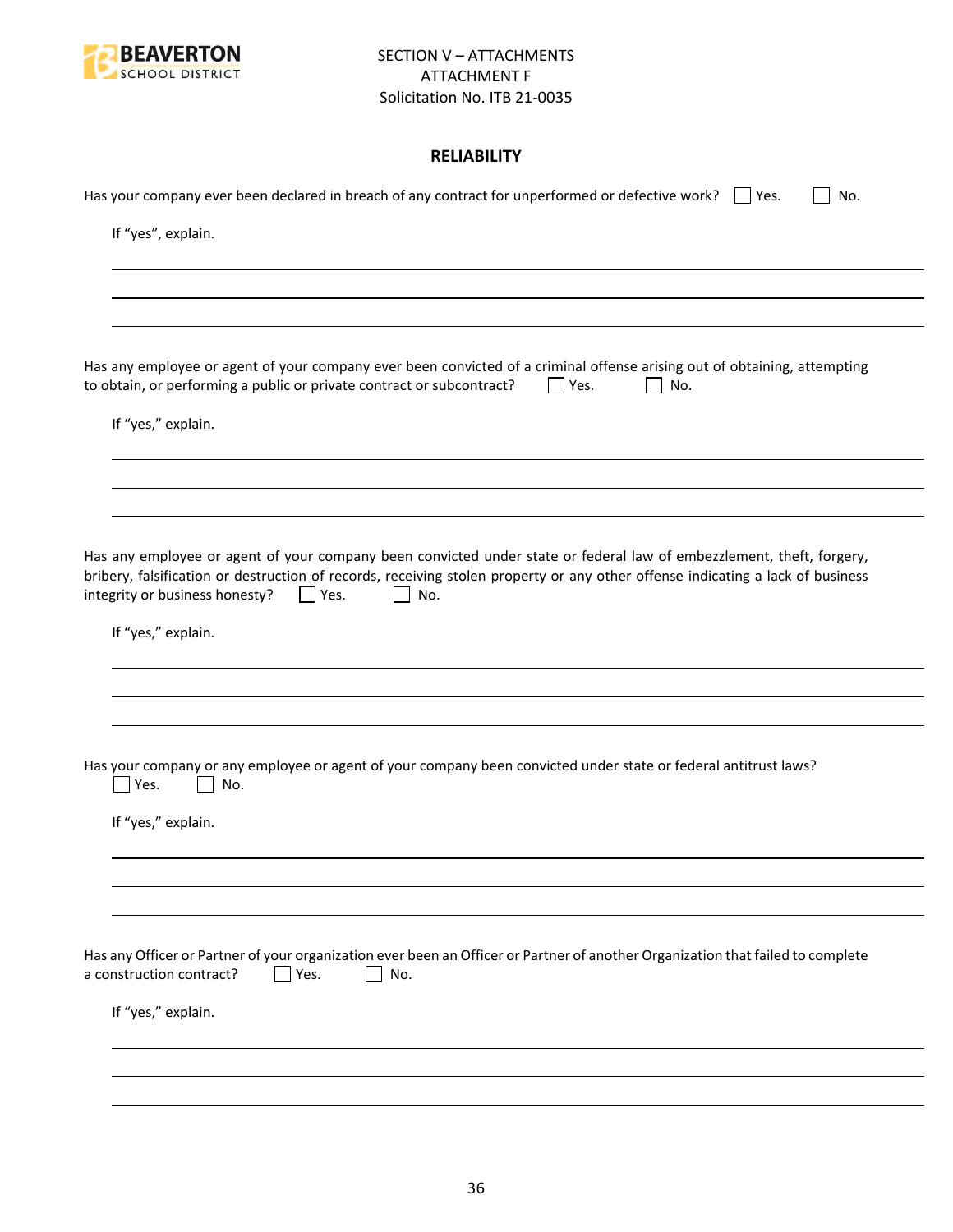

#### **FINANCIAL RESOURCES**

| Indicate the Contractors total bonding capacity amount: \$                                                                                                                                                                                                                                                                                                                |
|---------------------------------------------------------------------------------------------------------------------------------------------------------------------------------------------------------------------------------------------------------------------------------------------------------------------------------------------------------------------------|
| What portion of this amount remains available at time of completion of this form? \$                                                                                                                                                                                                                                                                                      |
| Has your firm ever been at any time in the last ten years the debtor in a bankruptcy case? $\Box$ Yes.<br>No.                                                                                                                                                                                                                                                             |
| If "yes," explain.                                                                                                                                                                                                                                                                                                                                                        |
|                                                                                                                                                                                                                                                                                                                                                                           |
| Does your firm have any outstanding judgments pending against it? $\Box$ Yes.<br>No.<br>If "yes," explain.                                                                                                                                                                                                                                                                |
| In the past ten years, has your firm been a party to litigation, arbitration or mediation where the amount in dispute exceeded<br>\$10,000?<br>Yes.<br>No.<br>If "yes," explain.                                                                                                                                                                                          |
| In the past ten years, has your firm been a party to litigation, arbitration or mediation on a matter related to payment to<br>subcontractors or work performance on a contract? Check "yes" even if the matter proceeded to arbitration or mediation<br>without court litigation. $\Box$ Yes.<br>No.<br>If "yes," explain. (Include court, case number and party names.) |
|                                                                                                                                                                                                                                                                                                                                                                           |
| Have you or any of your affiliates discontinued business operation with outstanding debts?<br>No.<br>Yes.                                                                                                                                                                                                                                                                 |
| If "yes," explain.                                                                                                                                                                                                                                                                                                                                                        |
|                                                                                                                                                                                                                                                                                                                                                                           |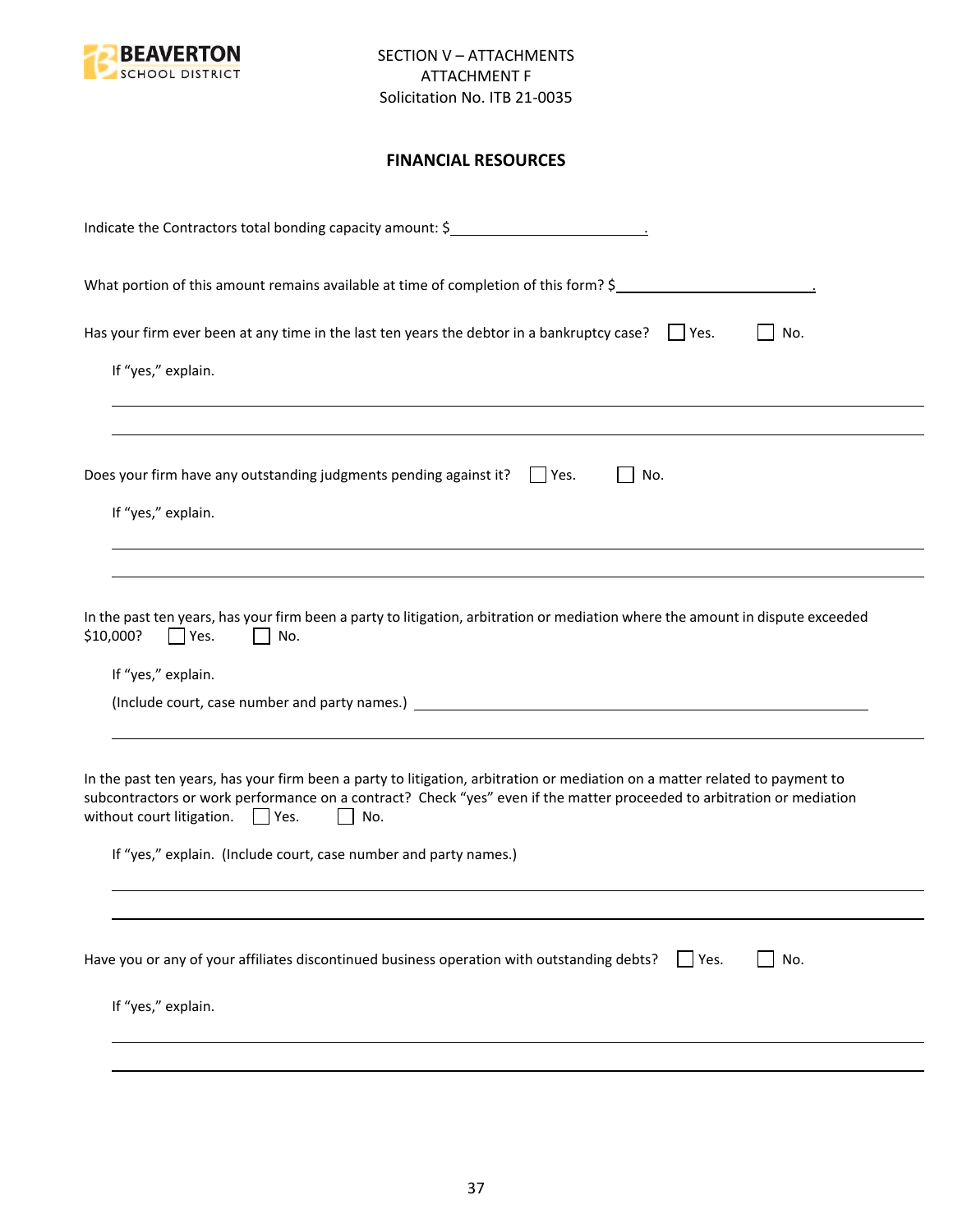

#### **KEY PERSONNEL**

List the principal individuals of your company, their current job title, the total years of experience they have in the construction industry and their current primary responsibility for your company. Corporations list current officers and those who own 5% or more of the corporation's stock. Limited liability companies list members who own 5% or more of company. Partnerships list all partners. Joint ventures list each firm that is a member of the joint venture and the percentage of ownership the firm has in the joint venture.

| <b>ITEM</b>                       | <b>Principal Individual</b> |
|-----------------------------------|-----------------------------|
| A. Name                           |                             |
| B. Position                       |                             |
| C. Years in Construction          |                             |
| D. Current Primary Responsibility |                             |
| <b>ITEM</b>                       | <b>Principal Individual</b> |
| A. Name                           |                             |
| <b>B.</b> Position                |                             |
| C. Years in Construction          |                             |
| D. Current Primary Responsibility |                             |
| <b>ITEM</b>                       | <b>Principal Individual</b> |
| A. Name                           |                             |
| <b>B.</b> Position                |                             |
| C. Years in Construction          |                             |
| D. Current Primary Responsibility |                             |
| <b>ITEM</b>                       | <b>Principal Individual</b> |
| A. Name                           |                             |
| B. Position                       |                             |
| C. Years in Construction          |                             |
| D. Current Primary Responsibility |                             |

List the individuals who will be in the following roles if your company is awarded this Contract:

| <b>ITEM</b>                                       | <b>Contractor's Representative</b> | <b>Project Manger</b> | <b>Project Superintendent</b> |
|---------------------------------------------------|------------------------------------|-----------------------|-------------------------------|
| A. Name                                           |                                    |                       |                               |
| B. Position                                       |                                    |                       |                               |
| C. Years in Position                              | N/A                                |                       |                               |
| D. Largest Project<br>Supervised                  | N/A                                | ₽                     |                               |
| E. Largest number of<br>employees ever supervised | N/A                                |                       |                               |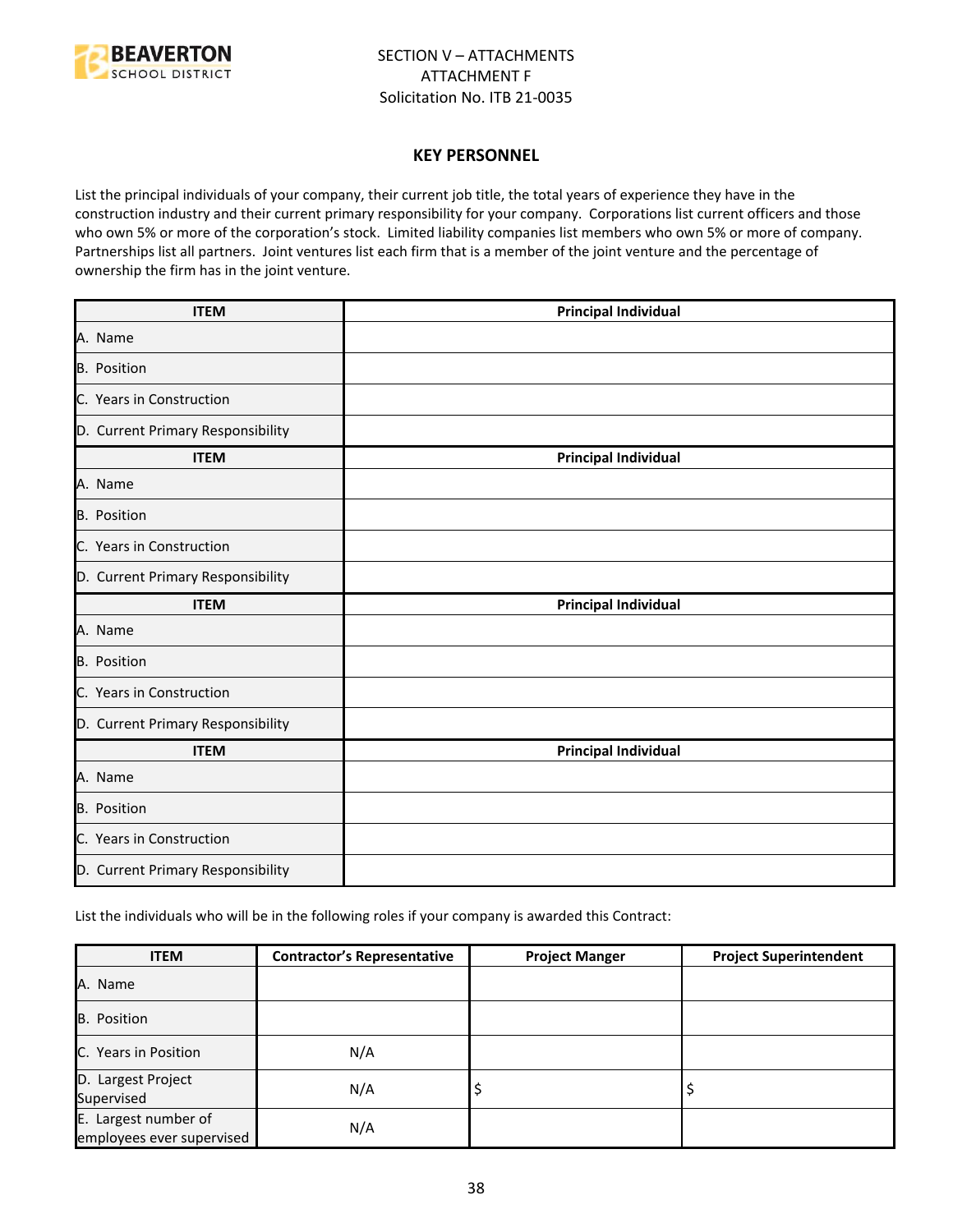

## **BIDDER REFERENCE FORM**

| (Insert Name of Bidder)                                                                               |  |
|-------------------------------------------------------------------------------------------------------|--|
| Bidder must provide five (5) references and must use a separate copy of this form for each reference. |  |
|                                                                                                       |  |
|                                                                                                       |  |
|                                                                                                       |  |
| ,我们也不能会有一个人的事情。""我们的人,我们也不能会有一个人的人,我们也不能会有一个人的人,我们也不能会有一个人的人,我们也不能会有一个人的人,我们也不能会                      |  |
|                                                                                                       |  |
|                                                                                                       |  |
|                                                                                                       |  |
| ,我们也不会有什么。""我们的人,我们也不会有什么?""我们的人,我们也不会有什么?""我们的人,我们也不会有什么?""我们的人,我们也不会有什么?""我们的人                      |  |
|                                                                                                       |  |
|                                                                                                       |  |

Method: Subjective Evaluation

Each reference may be checked for, but not limited to, adherence to contract terms and conditions, timelines, quality standards, overall customer service, project being of similar size, scope and complexity.